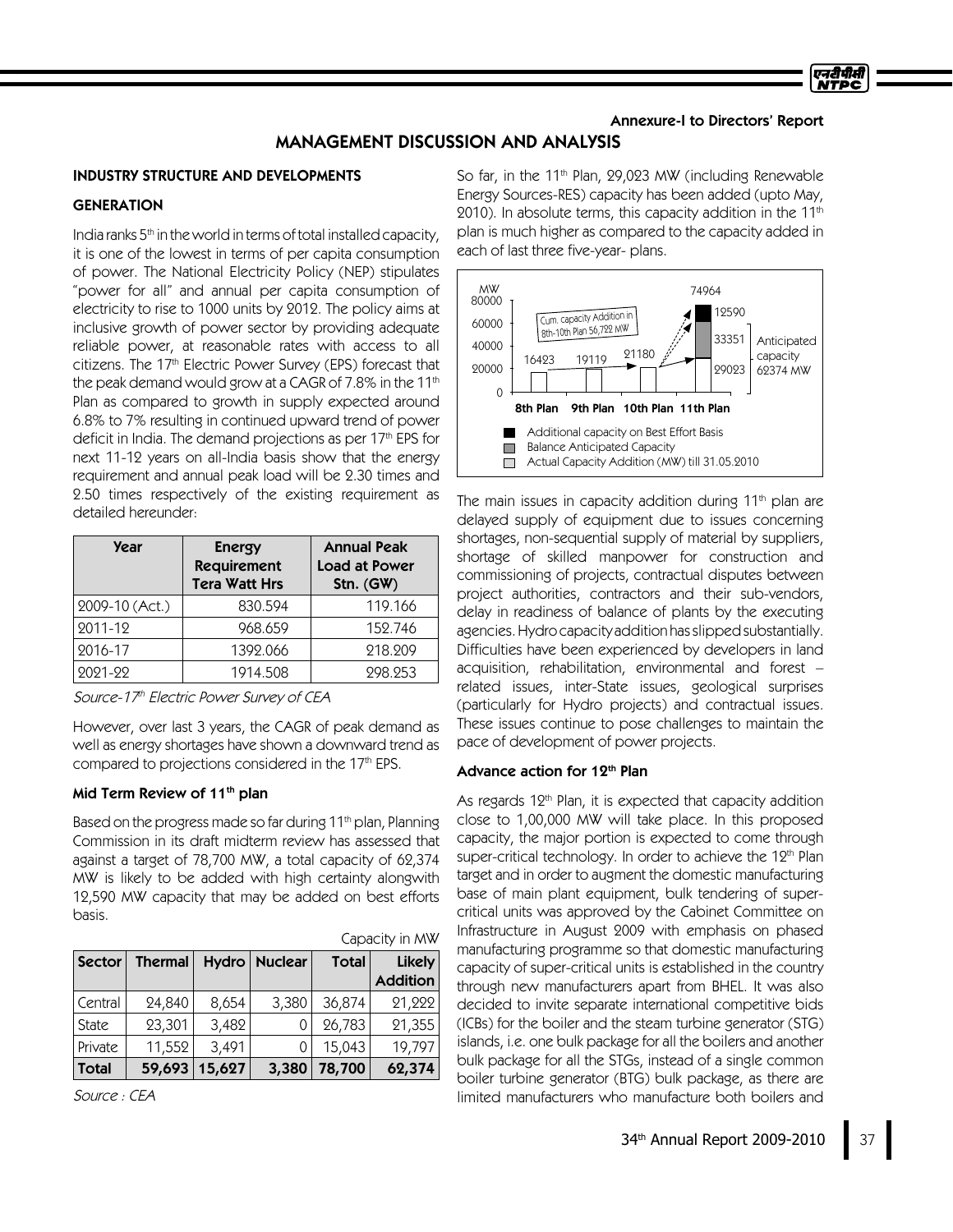

STGs. Following the approval of Government of India, NTPC was entrusted with the task of issuing NIT for bulk ordering of 11 units of 660 MW (totalling 7260 MW).

CEA has also set up 18<sup>th</sup> EPS committee to forecast electricity demand in detail upto the end of 12<sup>th</sup> Plan (2012-13 to 2016-17) and to project prospective electricity demand for 13<sup>th</sup> and 14<sup>th</sup> plans.

Substantial capacity is also expected to be added through Ultra Mega Power Projects.

## Existing Installed Capacity

The total installed capacity in the country as on March 31, 2010 was 159,398.49 MW with State Sector leading with a share of 49.80%, followed by Central Sector with 32 % share and balance 18.20% contributed by Private Sector entities.

| <b>Total Capacity</b> | <b>MW</b>  | % share |
|-----------------------|------------|---------|
| State                 | 79,391.85  | 49.80%  |
| Centre                | 50,992.63  | 32.00%  |
| Private               | 29,014.01  | 18.90%  |
| Total*                | 159,398.49 | 100%    |

\*Excluding captive generating capacity connected to the grid 19509 MW as on 31.3.2010

Source: CEA's Reports

Capacity addition gained momentum during the year 2009- 10 with 9,585 MW (excluding RES) of capacity being added as compared to 3,454MW added during the previous year, registering a growth of 178%.

Out of 11,433.08 MW (including RES) added during the year in the country, the Central Sector contributed to an addition of about 17.69%, State Sector 28.65% and 53.66% was contributed by Private Sector.

The total thermal capacity, including gas stations and diesel generation accounts for about 64.27% of installed capacity of the country followed by hydro capacity at 23.13%. Nuclear stations account for 2.86% and the balance 9.74% is contributed by Renewable Energy Sources.

| <b>Total Capacity</b> | <b>MW</b>  | % share |
|-----------------------|------------|---------|
| Thermal               | 102,453.98 | 64.27%  |
| Hydro                 | 36,863.40  | 23.13%  |
| Nuclear               | 4,560.00   | 2.86%   |
| R.E.S.Q               | 15,521.11  | 9.74%   |
| Total                 | 159,398.49 | 100%    |

@ Renewable Energy Sources Source: CEA's executive summary With 84,198.38 MW of the installed capacity contributed by coal based stations which is 52.82% of nation's capacity, coal remains key fuel for power generation.

### **Existing Generation**

The total power available in the country during the year 2009-10 was 771.551 billion units as compared to 723.794 billion units during last year, registering a growth of 6.6%.

The sector wise and fuel wise break-up of generation for the year 2009-10 is detailed as under:

| <b>Total Generation</b> | <b>Billion Units</b> | % share  |
|-------------------------|----------------------|----------|
| State Sector            | 348.274              | 45.14%   |
| Central Sector          | 324.284              | 42.03%   |
| Pvt. Sector             | 93.634               | 12.14%   |
| Others*                 | 5.359                | $0.69\%$ |
| Total                   | 771.551              | 100.00%  |

| <b>Total Generation</b> | <b>Billion Units</b> | % share |
|-------------------------|----------------------|---------|
| Thermal                 | 640.876              | 83.06%  |
| Hydro                   | 106.680              | 13.83%  |
| <b>Nuclear</b>          | 18.636               | 9.49%   |
| Others*                 | 5.359                | 0.69%   |
| Total                   | 771.551              | 100.00% |

\*Bhutan Import. Source: CEA's Reports

Although the State Sector accounts for 49.80% of installed capacity, its contribution to national generation is only 45.14%. Central Sector utilities have better performing stations as compared to those of State utilities and contribute 42.03% of nation's generation with a share of 32% in installed capacity.

## Demand and Supply position

The supply of power improved during the year 2009-10 owing to increase in capacity in coal as well as gas based plants. Gas based supply also increased primarily due to availability of KG basin gas.

For the first time since 2003-04, energy deficit declined on a year-on-year basis in 2009-10 to 10.1 % from 11.1 %. The base load demand increased by 7.26% while base load supply grew by 8.36% over last year. This is also attributed to higher capacity addition coupled with higher utilisation owing to improved fuel availability.

Peak load demand, however, increased by 8.52% whereas peak supply grew by 7.6 % resulting in raising peak load deficit to 12.7% in 2009-10 from 11.9 % in the previous year. The reversal of the downtrend witnessed last year is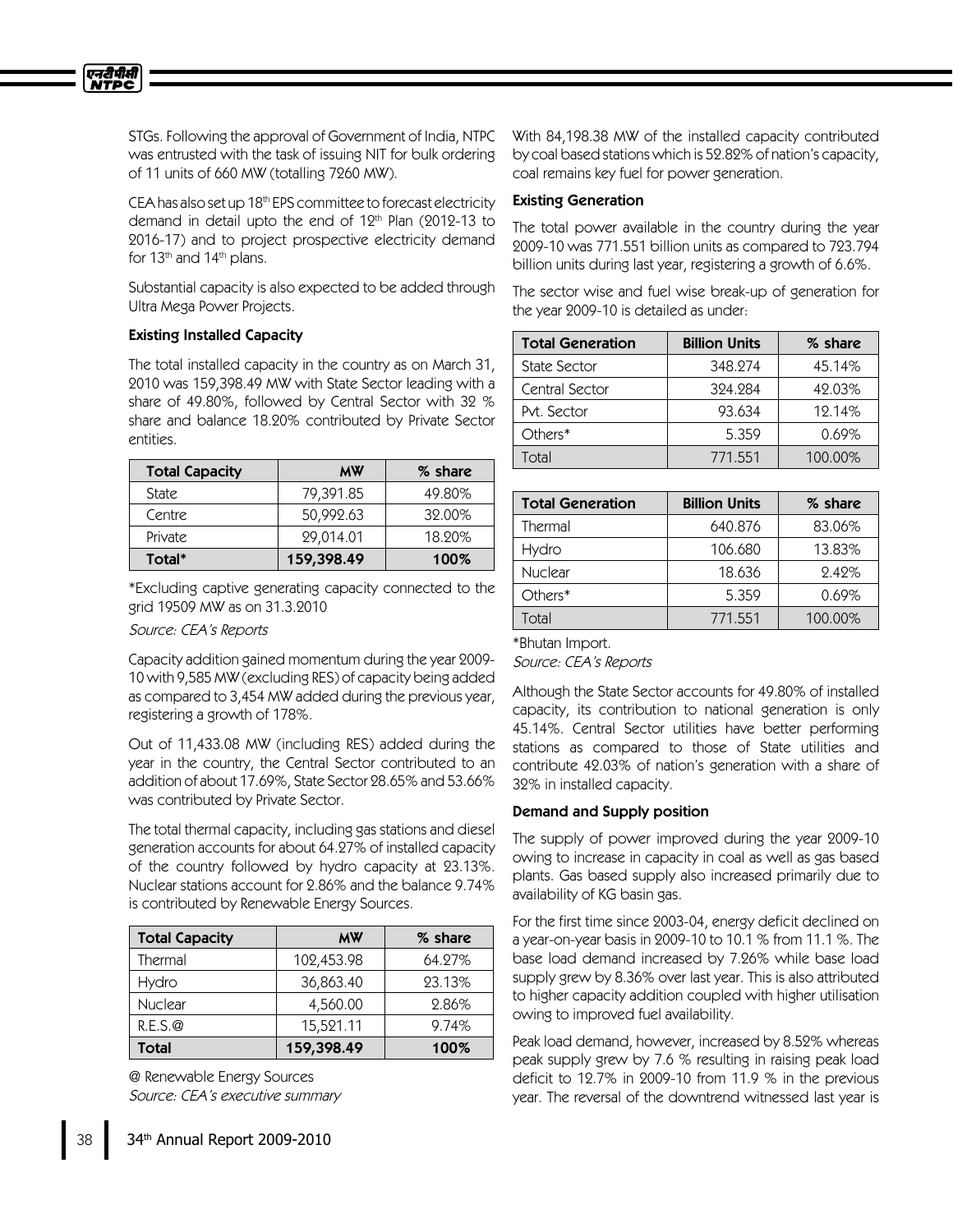mainly due to resumption in industrial activity as reflected in the change of growth rate of Index of Industrial Production (IIP) from 2.7% in 2008-09 to 10.4% in 2009-10. (source: CSO)

| <b>Years</b> | Peak Deficit % | <b>Energy Deficit %</b> |
|--------------|----------------|-------------------------|
| 2000-01      | 13.0           | 7.8                     |
| 2001-02      | 11.8           | 7.5                     |
| 2002-03      | 12.2           | 8.8                     |
| 2003-04      | 11.9           | 7.1                     |
| 2004-05      | 11.7           | 7.3                     |
| 2005-06      | 12.3           | 8.4                     |
| 2006-07      | 13.8           | 9.6                     |
| 2007-08      | 16.6           | 9.8                     |
| 2008-09      | 11.9           | 11.1                    |
| 2009-10      | 12.7           | 10.1                    |

As per IMF's World Economic Outlook 2010 update, India's GDP is expected to grow at 9.4%, next only to China which is expected to grow at 10.5% this year in comparison to other countries. In order to sustain the growth in GDP, India needs to add power generation capacity commensurate with this pace since growth of power sector is strongly corelated with the growth in GDP and going forward it is expected that supply will create further demand.

Central Electricity Authority in its 17 th Electric Power Survey (EPS) has projected that in order to completely wipe off the energy deficit, the energy requirement at the power station bus bar would be of the order of 968.659 Billion Units in 2011-12.



Currently, the sector is characterized by acute shortages. The demand and supply position during the last five years in the country is indicated as under:

| <b>Actual Power Demand- Supply Position</b> |  |  |  |
|---------------------------------------------|--|--|--|
|---------------------------------------------|--|--|--|

| <b>Fiscal</b><br><b>Year</b> | <b>Requirement</b> | <b>Availability</b> | <b>Surplus/Deficit</b><br>$(+/-)$ |          |
|------------------------------|--------------------|---------------------|-----------------------------------|----------|
|                              | (MU)               | (MU)                | (MU)                              | (%)      |
| 2005                         | 591,373            | 548,115             | $-43,258$                         | $-7.3%$  |
| 2006                         | 631,554            | 578,819             | $-52,735$                         | $-8.4%$  |
| 2007                         | 690,587            | 624,495             | $-66,092$                         | $-9.6%$  |
| 2008                         | 737,052            | 664,660             | $-72,392$                         | $-9.8%$  |
| 2009                         | 777,039            | 691,038             | $-86,001$                         | $-11.1%$ |
| 2010                         | 830,594            | 746,644             | $-83,950$                         | $-10.1%$ |

MU denotes Million units,

Source: Executive Summary Reports of CEA.

#### Structure of power market

Power is transacted in India largely through long term Power Purchase Agreements (PPA) entered between Generating/ Transmission Companies with the Distribution utilities. A small portion is transacted through various short-term mechanisms like trading through licensees, bi-lateral trading, trading through power exchanges and balancing market mechanism (i.e. Unscheduled Interchange (UI) mechanism).

In the year 2009-10, around 93.17% of power generated in the Country was transacted through the long term PPA route. 5.35% of the power was transacted through trading mechanism which included trading through short term licensees, bi-lateral trading, trading through power exchanges and the balance 1.48% of the power was transacted through UI mechanism.

### Consumption

The end users of power in India are broadly classified into industrial, domestic, agricultural and commercial categories. The share of each of these categories in the consumption of electricity during the fiscal 2008 was approximately 38%, 24%, 22% and 8% respectively. The balance pertains to various other consumers. The per capita consumption of electricity of 704.2 kWh (2007-08) in India is quite low as compared to the world average of 2750 kWh in the year 2006.

#### **Capacity Utilisation**

Capacity utilisation in the Indian power sector is measured by Plant Load Factor (PLF).

#### Sector wise PLF (Thermal)

| <b>Sector</b> | <b>Plant Load Factor</b> |         |      |  |
|---------------|--------------------------|---------|------|--|
|               | 2007-08                  | 2009-10 |      |  |
| State         | 71.9                     | 71.9    | 70.9 |  |
| Central       | 86.7                     | 84.3    | 85.5 |  |
| Private       | 90.8                     | 91.0    | 83.9 |  |
| All India     | 78.6                     | 77 3    | 77.5 |  |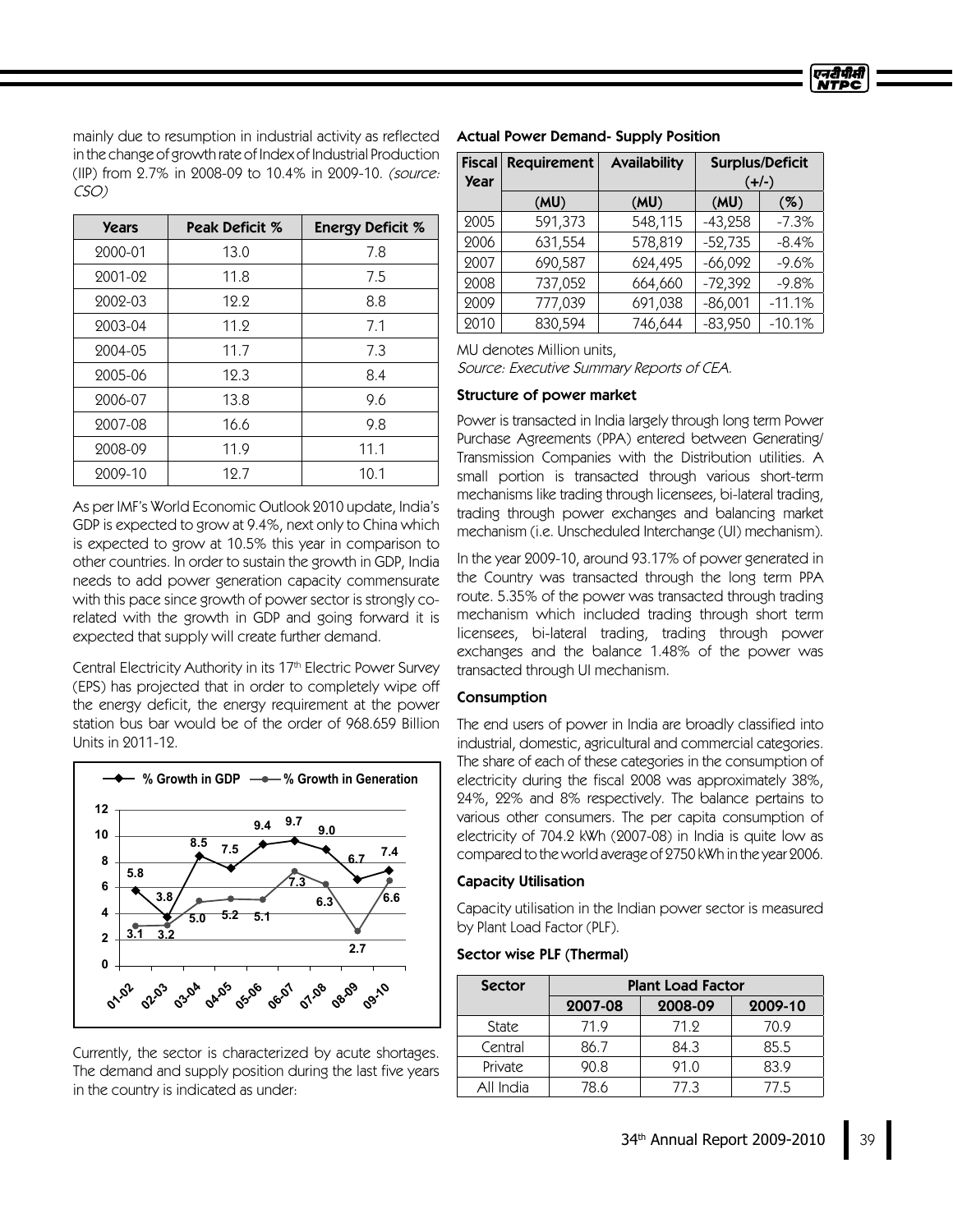Further, PLF of gas stations improved considerably from 57.6% clocked in 2008-09 to 67.28% during 2009-10 owing to improvement in gas supply.

### TRANSMISSION AND DISTRIBUTION

एनरीपीसी **NTPC** 

> In India, the power transmission and distribution (T&D) system is a three-tier structure comprising of distribution networks, state grids and regional grids. The distribution networks are owned by the distribution licensees and the state grids are primarily owned and operated by respective state utilities. In order to facilitate the transmission of power among neighbouring states, state grids are interconnected to form regional grids.

> Most of the inter-state transmission links are owned and operated by Power Grid Corporation of India Limited. Power Grid also owns and operates many inter-regional transmission lines (forming a part of the national grid), in order to primarily facilitate the transfer of power from a surplus region to a deficit region. The regional grids are being gradually integrated to form a national grid enabling inter-regional transmission of power facilitating optimal utilization of the national generating capacity. The geographical distribution of primary sources of power generation in the country is uneven. The hydro potential is in the Northern and North-Eastern States and coal is primarily located in the Eastern part of the country. The focus of planning the generation and the transmission system in the country has shifted from the orientation of regional self-sufficiency to the concept of optimization of utilization of resources on all-India basis. Development of a strong National Grid has become a necessity to ensure optimal supply of power to all. The Ministry of Power (MoP) has envisaged establishment of an integrated National Power Grid in the country by the year 2012. The program envisages addition of over 60,000 ckt km of Transmission Network in a phased manner by 2012. The integrated grid shall evacuate additional 100,000 MW and carry 60% of the power generated in the country. The existing inter-regional transmission capacity connects the northern, eastern, northeastern and western regions in synchronous mode and the southern region asynchronously. The inter-regional power transmission capacity as on March 2010 is 20,800 MW. This capacity is expected to be further augmented to 37,700 MW by 2012. High capacity transmission corridors need to be developed for the viable and economic evacuation of such a quantum of power. For this, high capacity HVDC links and 1,200 kV and 765 kV UHV (Ultra High Voltage) AC corridors with pooling stations at suitable locations in Jharkhand, Orissa, Chhattisgarh, Madhya Pradesh, Andhra Pradesh and Tamil Nadu have been envisaged. Work has started on the first 800 kV HVDC bipole line from the northeastern region to the northern region.

#### POWER TRADING

Trading of power is recognized as a distinct license activity under the Electricity Act 2003 (EA 2003). The Central and State Electricity Regulatory Commissions have powers to grant inter-state and intra-state trading licenses. As per CERC, there are 39 inter-state trading licensees on March 31, 2010.

The volume of electricity transacted through trading licensees and on power exchanges has increased from 20.18 BUs in 2007 to 30.60 BUs in 2009 representing 3% and 4% of total generation respectively in the country. The weighted average price of electricity transacted through two power exchanges are showing a downward trend and came down from Rs.7.57/kWh in the year 2008 to Rs.5.73/ kWh in the year 2009.

# Volume of Electricity Transacted during 3 years

|      | <b>Year Electricity Transacted Through Total</b> |                           |      | <b>Trade as</b> |                      |
|------|--------------------------------------------------|---------------------------|------|-----------------|----------------------|
|      | <b>Trading</b><br><b>Licensees</b>               | <b>IEX</b><br><b>PXIL</b> |      |                 | $%$ of<br>Generation |
| 2007 | 20.18                                            |                           |      | 20.18           | 2.93%                |
| 2008 | 21.63                                            | 1.72                      | 0.02 | 23.37           | 3.28%                |
| 2009 | 24.81                                            | 5.07                      | 0.72 | 30.60           | 4.08%                |

BUs

Source: Annual Report of CERC for the year 2009

India has two power exchanges –India Energy Exchange (IEX) promoted by Financial Technologies (India) Limited (FTIL) and PTC India Financial Services Ltd. and Power Exchange India Limited (PXIL), promoted by NSE and NationalCommodities&Derivatives ExchangeLtd.(NCDEX). Both the power exchanges are operational contributing to trade and distribution of market information, promoting competition and creation of liquidity in a deregulated power market. The trading is done through on-line satellite connected exchange that ensures transparency and price discovery.

Open access in inter-state transmission is fully operational. To boost open access, the CERC has recently notified a regulation on Connectivity, Long-term Access and Mediumterm Open Accessin inter-state transmission. The regulation introduced medium-term open access to the inter-state grid. A transmission corridor can now be availed for a period ranging from 3 months to 3 years. Provisions have also been made for seeking connectivity to grid. The new dispensation has abolished the discrimination between public-sector and private-sector generators in the matter of connectivity to grid. Also, now any 100 MW and above consumer can be connected directly to the Central Transmission Utility grid without having to go to State Load Dispatch Centers (SLDCs).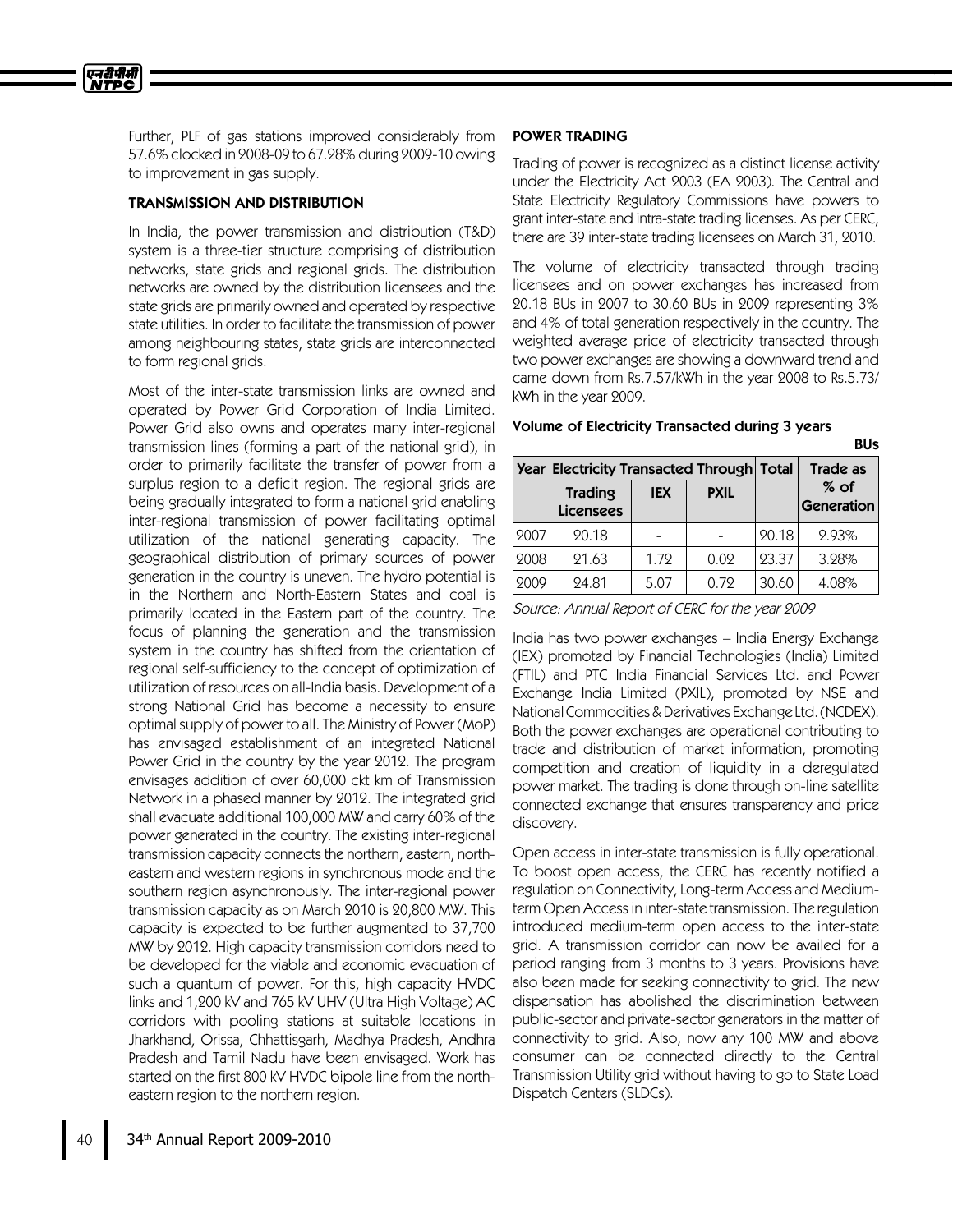## RURAL ELECTRIFICATION

As per Central Electricity Authority (CEA), around 83.9% villages have been electrified by end March, 2010. The Central Govt. launched a scheme "Rajiv Gandhi Grameen Vidyutikaran Yojana" (RGGVY) in April 2005 with the goal of electrifying all (around 118500) un-electrified villages and hamlets and providing access to electricity to all households in next five years. Under RGGVY, 80,864 villages have been electrified and connections to 1.15 crore Below Poverty Line (BPL) households have been released up to 15.6.2010.

(Source: Ministry of Power –RGGVYprojects)

## R-APDRP

Accelerated Power Development and Reforms Programme (APDRP) was modified and renamed as Restructured APDRP (R-APDRP).The program was approved by CCEA on July 31, 2008. R-APDRP is linked to actual demonstrable performance in terms of AT&C loss reduction to 15% or less by the end of 11 th plan through adoption of IT for energy accounting/ auditing and strengthening /up-gradation of distribution network.

The R-APDRP program size is Rs.51,577 crore. Projects under the scheme are classified in 4 parts  $-$  'A', 'B', 'C' and 'D'. Part 'A'is for establishment of baseline data and IT applications for energy accounting/auditing & IT based consumer service centers and Part 'B' is towards regular distribution strengthening projects. The expected investment in Part 'A' is Rs.10,000 crore and that in Part 'B'would be Rs 40,000 crore. PFC is the nodal agency for operationalizing the programme. Part 'A'&Part 'B'projects can be implemented simultaneously with a gap of 3-6 months which is needed to establish the baseline figure of AT&C loss of the project area through ring fencing by installation of boundary (import/export energy meters). A steering committee has been constituted under the Secretary (Power) in order to sanction projects, monitor and review implementation, approve guidelines for operationalizing the components of the scheme. The steering committee has approved 1,344 projects for 22 states under Part 'A' at the cost of Rs.4,859.60 crore. 6 states, namely West Bengal, Madhya Pradesh, Rajasthan, Karnataka, Uttarakhand and Gujarat have awarded the work for implementation of projects approved under Part 'A'of the R-APDRP to the IT Implementing Agency.

R-APDRP also has provision for Capacity Building of Utility personnel and development of franchisees through Part 'C' of the scheme. The part 'D'of R-APDRP providesfor payment of incentive for utility staff in towns where AT&C loss levels are brought below the baseline. (Source: Economic Survey 2009-10, MoP)

### POLICY FRAMEWORK

Electricity is in the concurrent list of the seventh schedule of the Constitution of India and therefore the responsibility for the development of the power industry is with both - CentralGovernment andthe StateGovernments.Distribution of electricity, in particular comes in the domain of the states. The Electricity Act  $2003$  (EA  $2003$ ) provides the overall legislative framework for the sector.

MoP oversees the operation of all Central Sector Power utilities. The Central Electricity Authority (CEA) advises the MoP on electricity policy and technical matters. The government has constituted CERC to regulate the tariffs for the central power utilities and other entities with inter-state generation or transmission operations. The EA 2003 also requires state governments to set up State Electricity Regulatory Commissions for rationalization of energy tariffs and formulation of policy within each state. As of March 31, 2010 all the states except Arunachal Pradesh and Nagaland have set up their Regulatory Commissions. In addition, two Joint Electricity Regulatory Commissions have been set up for Manipur & Mizoram and Goa & UTs. So far, eighteen states have unbundled their electricity boards into Generation Companies, Transmission Companies and Distribution Companies.

The Electricity Act 2003 (EA 2003), National Electricity Policy (NEP) 2005 and Tariff Policy 2006 set the enabling framework for power development in the country. EA 2003 has promoted a liberal, transparent and enabling legal framework for power development for creation of a competitive environment and reforming distribution segment of power industry. It allows open access in transmission and distribution. It provides for regulatory oversight for fixation of tariff. Definition of theft was expanded to cover the use of tampered meters and their use for unauthorized purpose. Theft of power was made explicitly cognizable and non-bailable offence. **Rural Electricity Policy** was launched in August, 2006 to provide access to electricity to all areas including villages and hamlets through rural electricity infrastructure and electrification of households. National Hydro Policy was launched in fiscal 2008 allowing private producers to undertake hydro projects based on PPA route with a facility of merchant sale upto 40% from saleable energy from hydro plant.

## RECENT POLICY INTITIATIVES IN POWER SECTOR

## a) Distribution reforms modified under "Mega Power Project Policy"

On December 3, 2009, MoP notified that under Mega Power Project Policy, the condition of privatization of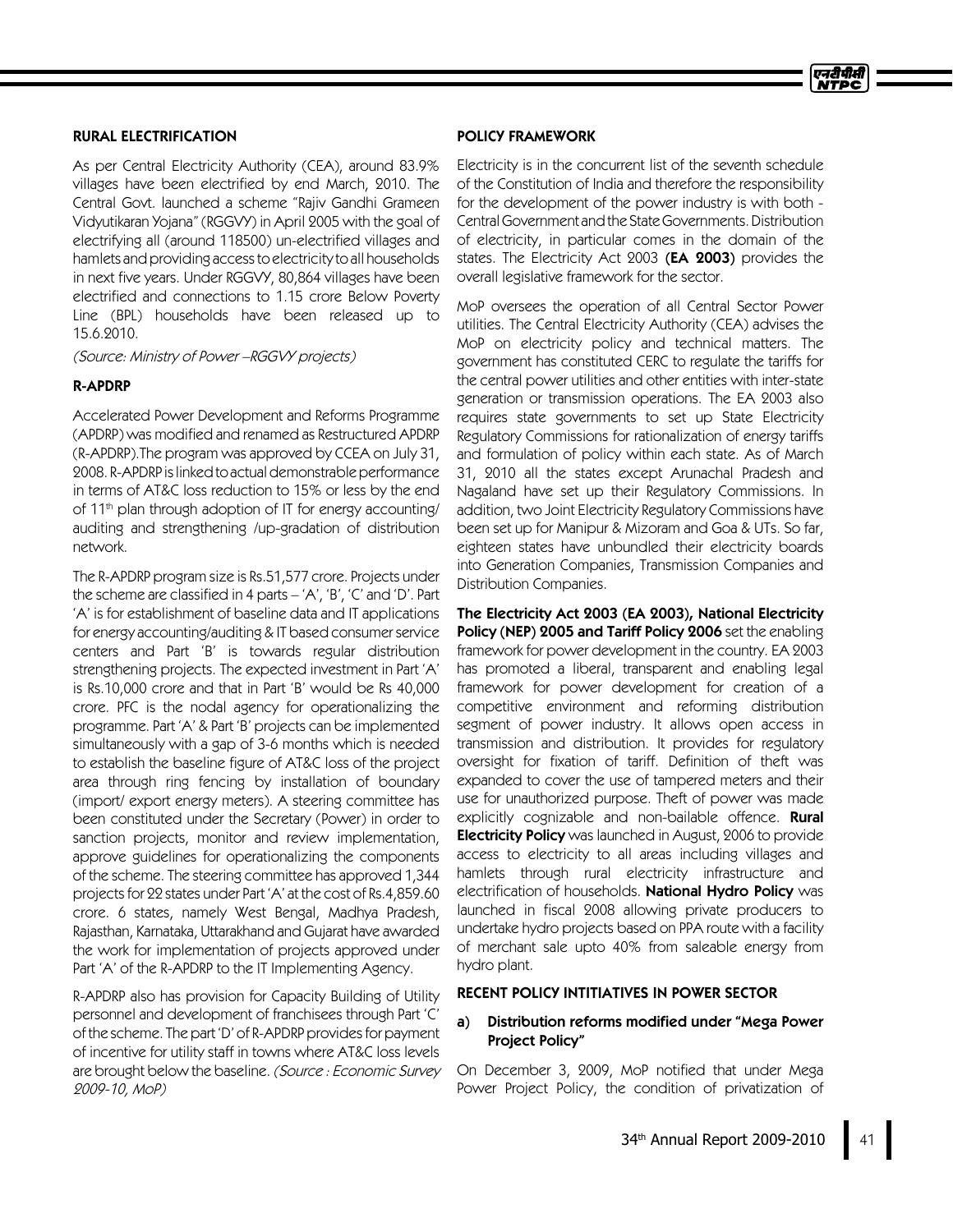distribution by power purchasing states would be replaced by the condition that power purchasing states shall undertake to carry out distribution reforms as laid down by MoP.

## b) Revision in "Mega Power Project" conditions

एनटीपीसी **NTPC** 

> The following amendments have been made with regard to classification of a project as "Mega Power Project" and being eligible for the benefits under mega power policy:

- I. Revision with regard to threshold capacity of the project
	- a) A thermal power plant of capacity of 1000 MW or more; or
	- b) A thermal power plant of capacity of 700 MW or more located in the States of J&K, Sikkim, Arunachal Pradesh, Assam, Meghalaya, Manipur, Mizoram, Nagaland and Tripura; or
	- c) A hydel power plant of capacity of 500 MW or more; or
	- d) A hydel power plant of a capacity of 350 MW or more, located in the States of J&K, Sikkim, Arunachal Pradesh, Assam, Meghalaya, Manipur, Mizoram, Nagaland and Tripura.
- II. Mega policy benefits extended to brownfield projects also subject to certain conditions.
- III. Mandatory condition of inter-state sale of power for getting mega power status removed.
- IV. Goods required for setting up a mega power project, would qualify for the fiscal benefits after it is certified by designated MoP official that (i) the power purchasing States have constituted the Regulatory Commissions with full powers to fix tariffs and (ii) power purchasing states shall undertake to carry out distribution reforms as laid down below:
	- Timely release of subsidy as per Section 65 of Electricity Act, 2003.
	- Ensure that Discoms approach SERC for approval of annual revenue requirement/tariff determination in time according to the SERC regulations.
	- Setting up special courts as provided in the Electricity Act 2003 to tackle theft related cases.
	- Ring fencing of State Load Dispatch Centres.
- V. Mega Power Projects would be required to tie up power supply to the distribution companies/utilities through long term PPA(s) in accordance with NEP 2005 and Tariff Policy 2006 as amended from time to time.
- VI. No further requirement of ICB for procurement of equipment for mega projects if the requisite quantum of power has been tied up or the project has been awarded through tariff based competitive bidding.
- VII. The present dispensation of 15% price preference available to the domestic bidders in case of cost plus projects of PSUs would continue. However, the price preference will not apply to tariff based competitively bid project(s) of PSUs.

### c) Scheme for Supply of Power to Rural Households notified by MoP

MoP on April 27, 2010 notified that electricity will have to be supplied to households of the villages located in the areas which fall within 5 kilometer radius around Central Power Plants for minimum 6-8 hours on daily basis. The scheme covers all the existing and upcoming power plants of CPSUs. The cost of providing infrastructure is to be borne by the CPSUs to which the plant belongs and the same will be booked by the CPSUs as part of project cost. The scheme shall be implemented under the supervision of a nodal officer appointed by the State Utility. Separate transformers with suitable meters will be installed for accounting energy for supply of households, agriculture and industry by State Utility at their expense. The tariff for supply of electricity to these villages will be notified by the SERC. MoP shall allocate adequate power to the state utility for supplying to identified villages.

## d) Inter-State trading margin regulations 2010

The CERC issued new regulations fixing trading margins for inter-state trading in electricity. The main features of the new regulations are:

- The trading margin shall apply only to short-term buy –short-term sell contracts for inter-state trading,
- Trading margin shall not exceed 4 paise per unit if the sell price of electricity is less than or equal to Rs.3 per unit. The ceiling of trading margin shall be 7 paise per unit in case the sell price of electricity exceeds Rs.3 per unit.
- If more than one trading licensee is involved in a chain of transactions, the ceiling on the trading margin shall include the trading margins charged by all the traders put together.
- Long-term agreements have been exempted from trading margins to facilitate innovative products and contracts for new capacity addition which involve higher risk in transactions.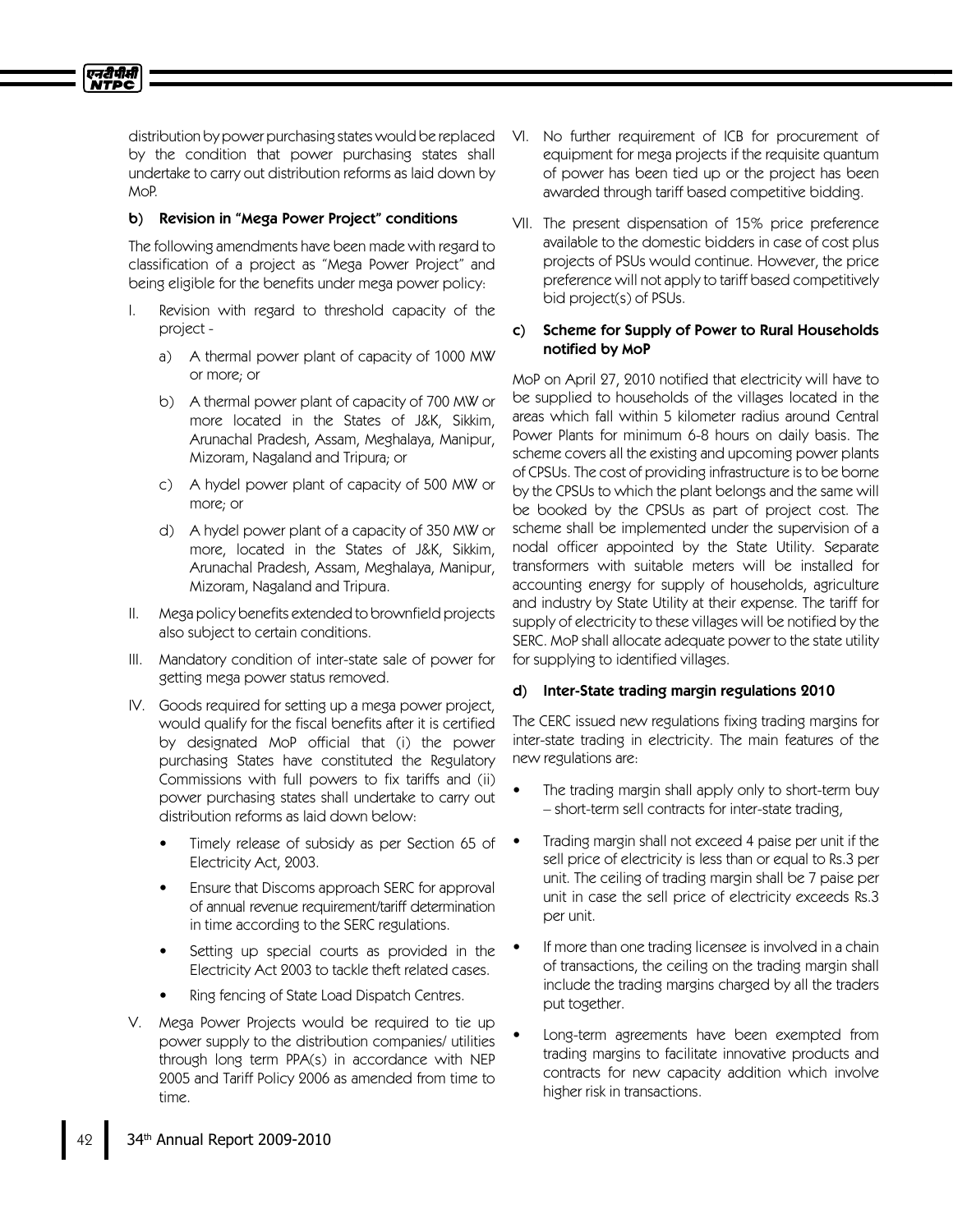## e) CERC's 2009-14 Regulations

CERC tariff regulation for power generation and transmission for 2009-14 ensures certainty of RoE at base rate of 15.5% to be grossed up with normal tax rate as applicable to the concerned utility. There is an additional 0.5% RoE if projects are commissioned within given time-lines in addition to retaining contribution on account of efficient operation subject to certain conditions. In the year, in which the concerned utility pays Minimum Alternate Tax (MAT), the base rate will be grossed up by applying MAT rate. Other provisions of Regulation have been discussed elsewhere in this report.

## f) New Indian Electricity Grid Code (IEGC) and amendments to Unscheduled Interchange (UI) regulations

CERC notified new IEGC effective from 3rd May, 2010. While the new Grid Code will facilitate larger integration of renewable energy sources with grid, the amended UI regulations will bring stricter grid discipline. To discourage states from overdrawing electricity from the grid, CERC increased the overdrawing charge to Rs 12.25 per unit. An additional unscheduled interchange (UI) charge of 40% on the normal UI rate of Rs 8.73 per unit will now become applicable when the frequency is below 49.5 Hz.

As a further deterrent on overdrawals, the additional UI charge rate will be 100% (on the normal UI rate) on overdrawals when the grid frequency is below 49.2 Hz instead of 49.5 Hz earlier.

### OPPORTUNITIES AND THREATS

### **Opportunities**

### No slowing of demand for electricity

Although, the Indian power sector is one of the fastest growing sector in the world and energy availability has increased by around 36% in the past 5 years, the demand for power outstrips the supply. Nearly 60 crore Indians do not have access to electricity. The energy and peaking deficits have been hovering around double digits for the past two years. There is therefore ample scope for rapid capacity expansion. It is widely believed that the demand of power is understated and supply will also create further demand. Although, the peaking shortages have reduced over the years, however the energy deficits are expected to remain in double digits. Going forward, the peak deficit is expected to increase since only base load capacity is being planned and implemented.

### Favourable environment to induce investment in power sector

100% FDI is allowed in Generation, Transmission and Distribution segments. Government of India has allowed

Income-Tax holiday for a block of consecutive 10 years in the first 15 years of operation. Further incentives from Government include waiver of duties on capital equipment under mega-power project policy.

Government has taken a number of steps, including the enactment of Electricity Act (2003) and Securitisation of SEB dues to reform the power sector and to attract investments. Distribution reforms were brought under focus besides making theft of power a punishable offence. Further APDRP was launched to improve the T&D infrastructure in the country and electricity regulatory commissions have been set up at the state level to delineate tariff setting from extraneous influences. In addition, Government has taken a number of measures to encourage new capacity addition such as allowing non-discriminatory open access to transmission and distribution besides introducing setting up of new capacities on competitive bidding route. Govt. has also allowed developers to set up merchant power plants without entering into long term PPAs. Coal blocks have been allocated to power project developers to strengthen fuel security.

## Ultra Mega Power Projects

Recognizing the fact that economies of scale leading to cheaper power can be secured though large size power projects, Govt. of India alongwith CEA and PFC has taken an initiative for the development of coal based Ultra Mega Power Projects (UMPPs) as pit head stations and coastal based stations each with a capacity of about 4000 MW using super critical technology under Public –Private Partnership mode. So far, 4 such projects have been awarded international competitive bidding route namely Sasan in MP, Mundra in Gujarat, Krishnapatnam in AP and Tilaiya in Jharkhand. As per Economic Survey 2009-10, one unit of 660 MW of the Sasan UMPP and two units of 800 MW eachoftheMundraUMPP are expectedtobe commissioned in the 11 th Plan. Government has decided to include an additional bidding qualification criterion stating that no bidding company or group may hold more than 3 UMPPs at the pre commissioning stage. The competitive bidding process for selection of developer for Surguja UMPP in Chattisgarh has also commenced during the year.

## Green power: Opportunities in Renewable Energy Sources (RES) based Power generation

Even though RES account for only 9.74% of installed capacity, their share in the total energy basket is gradually increasing. Under the National Action Plan on Climate Change (NAPCC), Jawaharlal Nehru National Solar Mission is one of the eight National Missions launched by Govt. on January 11, 2010 with the twin objectives of contributing to India's long-term energy security and its ecologically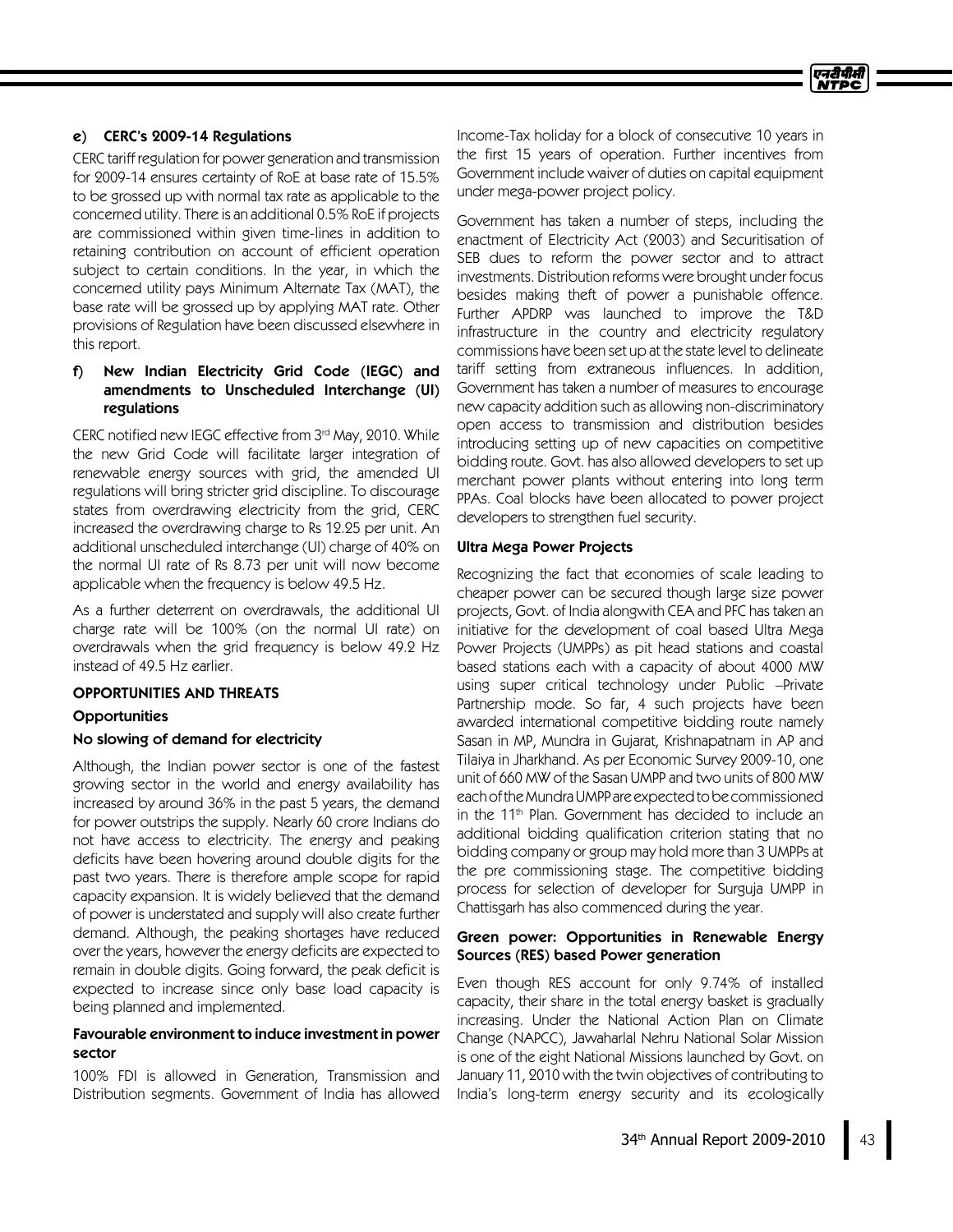

sustainable growth. The Mission will be implemented in 3 stages leading to an installed capacity of 20,000 MW of grid power, 2,000 MW of off-grid solar applications and 20 million sq. m. solar thermal collector area and solar lighting for 20 million households by the end of the 13th Five Year Plan in 2022. The immediate aim of the Mission is to focus on setting up an enabling environment for solar technology penetration in the country and includes feeding 1,000 MW of solar power (solar thermal and photovoltaic) to the grid under the first phase by March 2013. Govt. of India has designated NVVN, a wholly owned subsidiary of NTPC as the nodal agency for the purchase of up to 1,000 MW of solar power commissioned by Fiscal 2013 under the National Solar Mission and sale after bundling an equivalent MW capacity from our stations.

EA 2003 requires SERCs to specify a percentage for purchase of electricity from cogeneration or renewable sources termed as Renewable Purchase Obligation (RPO). SERCs in 16 States have already specified the percentage– Andhra Pradesh, Gujarat, Karnataka, Madhya Pradesh, Orissa, Rajasthan, Tamil Nadu, Kerala, Haryana, Maharashtra, Uttar Pradesh, West Bengal, Uttarakhand, Punjab, Chattisgarh, and NCT of Delhi. (Source: Ministry of New and Renewable Energy)

CERC has notified tariff regulations for electricity generated from renewable energy (RE) sources.

The Forum of Regulators has evolved a Renewable Energy Certificate (REC) mechanism at national level to facilitate inter-state transaction of RE sources. CERC has notified the regulation for implementing the REC framework. The REC mechanism is aimed at addressing the mismatch between availability of RE resources in a State and the requirement of the obligated entities to meet the renewable purchase obligation.

### Threats

### Slow investment in power sector

Although 100% FDI is permissible in power sector yet share of power sector in FDI is hovering around 18-19% of total infrastructure investment as compared to Telecom sector where it has increased to 47% during 2008-09.

FDI flows in infrastructure:

|               | 2007-08       |     | 2008-09 |     |
|---------------|---------------|-----|---------|-----|
|               | <b>Amount</b> | %   | Amount  | %   |
| Power         | 968           | 19% | 948.8   | 18% |
| Telecom       | 1,261.5       | 24% | 2,558.4 | 47% |
| <b>Others</b> | 2,949.3       | 57% | 1,892.4 | 35% |
| Total         | 5,178.8       |     | 5,399.6 |     |

(US \$million)

The FDI inflow in power sector has improved during the year 2009-10 and was over USD 1.4 billion.

The reason for low FDI inflow in the power sector is that there is a lack of politico-administrative support on containment of commercial losses coupled with poor financial health of state utilities in addition to capped regulatory returns on equity. Delays in land, forest and environmental clearances resulting in cost escalation are other reasons for low inflow of FDI into power sector.

## Constraint on Power Equipment manufacturing capacity

The capacity addition in the country has taken gigantic proportions compared to the earlier plan periods. The huge capacity addition programs entail the timely availability of power equipments – both the main plant as well as Balance of Plants like Coal Handling Plant, Ash Handling Plants, Water Treatment Plants, Cooling Towers and Cooling Water Systems etc. Despite the growing need of power, the capacity addition in the last three plan periods has been less than encouraging and one of the main reasons has been the lack of adequate power equipment manufacturing capacity in the country. In view of the huge requirement for power equipment the Government of India has taken various initiatives for encouraging the setting up / enhancement of manufacturing capability. The precondition of phased setting up of manufacturing capacity, by the suppliers of the Super Critical power equipment under the bulk tendering is a step in this direction. Several players have formed joint venture companies with global manufacturers and domestic power equipment suppliers are also enhancing their manufacturing capacity. Apart from the adequate manufacturing capacity, Technology absorption, adaptation and assimilation is also essential. Further, critical raw materials like Alloy Steel, Cold Rolled Grain Oriented (CRGO) steel etc. for forgings, castings, transformers etc. need to be developed indigenously matching with the quantum of capacity addition planned. There is also a need to develop adequate erection and construction agencies for executing civil and mechanical works and engineering consultants for engineering and design of various packages for meeting the requirements of huge capacity addition targets in the country.

## HighAT&C /T&D Losses

Aggregate Technical and Commercial (AT&C) loss captures technical, commercial losses in the network and also loss due to non realization of billed amount and is a true indicator of total losses in the system.

High technical losses in the system were primarily due to inadequate investments into system improvement works, which resulted in unplanned extensions of the distribution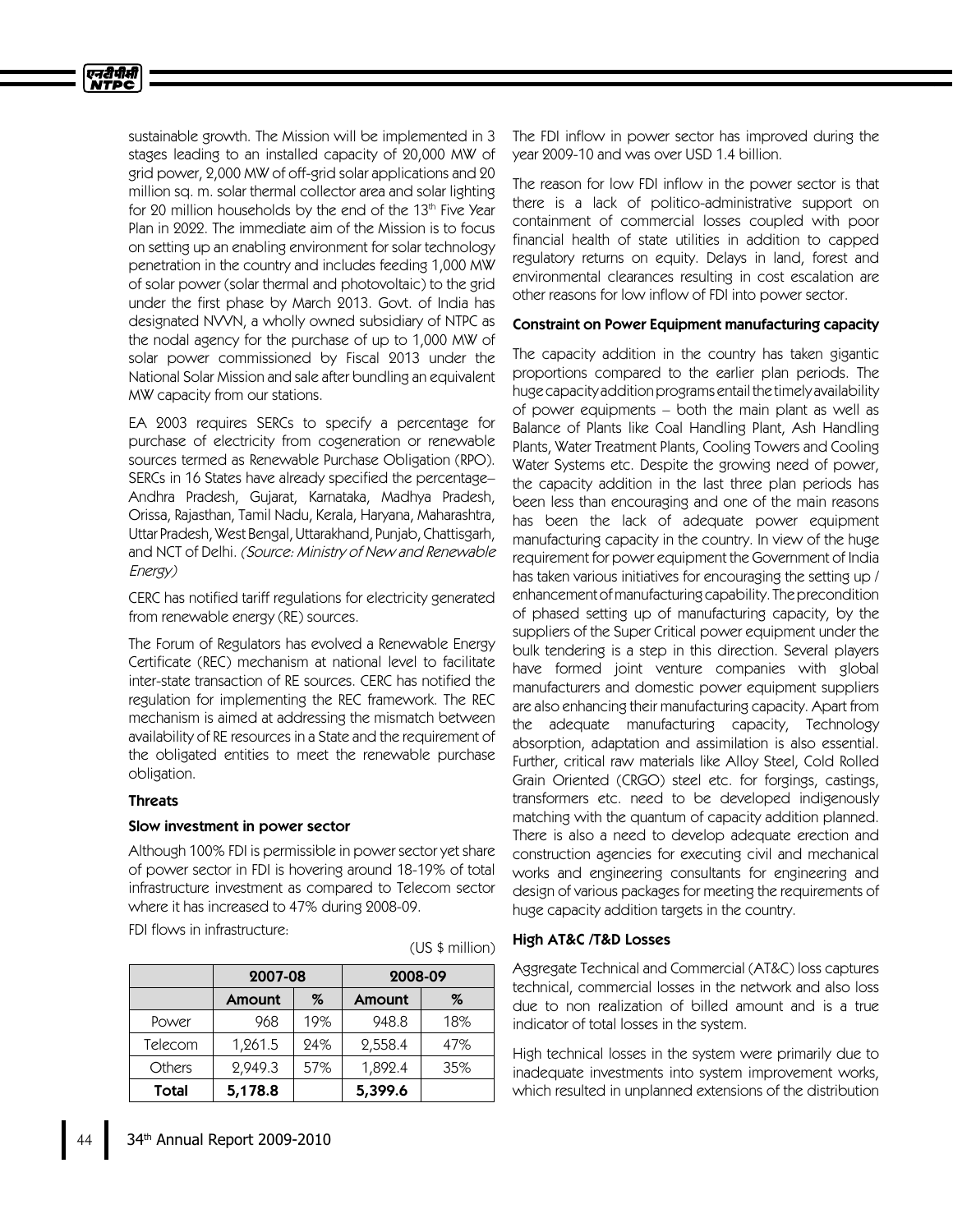lines, overloading of transformers and conductors, and lack of adequate reactive power support. The commercial losses are mainly due to low metering efficiency, theft & pilferages. This may be eliminated by improving metering efficiency, proper energy accounting & auditing and improved billing & collection efficiency. Fixing of accountability of the personnel / feeder managers may help considerably in reduction of AT&C loss.

T&D (Transmission and Distribution) losses represent the difference in the amount of electricity supplied and the amount actually metered. The gap between average tariff and average cost of supply, which was historically high, has declined to around paisa 49 per kWh in 2006-07 (Rs.2.76/kWh less Rs.2.27/kWh). The tariffs for agricultural and domestic consumers is subsidised in most states.

AT&C losses currently exceed 29% for the country as a whole.

| Country    | <b>AT&amp;C</b> losses |  |
|------------|------------------------|--|
| Japan      | 4%                     |  |
| <b>USA</b> | 6%                     |  |
| China      | 7%                     |  |
| Brazil     | 17%                    |  |
| Pakistan   | 26%                    |  |
| India      | 29.24%                 |  |

#### Source : Ministry of Finance, PFC Report

This issue is being addressed by Govt. through R-APDRP. AT&C losses are showing a declining trend and have come down from 38.86% in 2001-02 to 29.24% in 2007-08 (Source : PFC).

#### Strained commercial viability of State Power Utilities

As per the report of 13<sup>th</sup> Finance commission, during 2007-08 subsidies amounting to Rs. 16,950 crore were given to state utilities. The subsidies have persisted due to:

- a) Inability of the state utilities to enhance operating efficiencies and reduce T&D losses adequately.
- b) High cost of short term power purchases. Several utilities have not planned capacity addition in time and are relying on short term purchases at high rates (an average of Rs.7.31 per kWh as compared to Rs.4.52 per kWh in 2007-08). The inability to reduce T&D losses has increased the purchase levels and supply costs.
- c) Due to lack of political will, there is an absence of timely tariff increase leading to increased gap in tariff and cost of supply resulting further in impaired utilities' operations.

Some states have not raised tariffs for the past eight to nine years in spite of increasing deficits. Tariff increase requirements to bridge the gap, even in the better performing states, are as much as 7 % p.a. on an average at the 2007-08 subsidy levels. In some of the poorly performing states the increase in tariff requirement is as much as 19 % p.a. and the same is very difficult to achieve. As a result, the net losses (financial losses & subsidies) of state T&D utilities are on the increase and are projected at the level Rs.68,643 crore for the year 2010-11 (being over 1% of GDP) and the same poses a high risk to their commercial viability.

#### **Fuel Constraints**

As per CEA, due to non availability of coal, the loss of generation was around 14.5 BUs. The power generation in India is predominantly based on coal, 70% of generation during 2009-10 was based on coal. This trend is likely to continue in the future. Almost 74% of domestic coal production is utilized for thermal power generation. The total coal production for the year 2009-10 was 526.6 MMT(source: Monthly economic Report, March'2010, MoF). India is the third largest producer of coal in the world. National energy requirement is expected to grow to almost 4times of present level to 2 BMT/annum by 2030-31. The domestic coal production has to grow in the range rate of 7%-9% range in order to match with the growth in demand. This is a big challenge.

As per Coal India Ltd (CIL), as against demand of 732 MMT as at the end of 11th plan, the supply is expected to be of the order of 628 MMT(as against Planning Commission's forecast of 680 MMT) leaving a shortfall of 104MMT. The shortfall in supply is made good by importing 59 Million Tonnes of coal during 2008-09 (Source: Economic Survey 2008-09). The indigenous coal supply has to be augmented to match the growth in power sector since most of the thermal plants may not use coal blended with more than 15% of imported fuel because of the design of the boilers. Imported coal is also subjected to wide price fluctuations.

### Slow development of coal mines allocated to Power **Developers**

In order to augment coal resources, the government is promoting captive block allocation to match rising demand. So far, 208 coal blocks, with geological reserves of 50 BMT have been allocated to public and private companies for captive and commercial mining. However, less than 20 of these coal blocks have started production and it is expected that they will contribute to about 21 MMT of coal production during 2010-11. The coal ministry has issued 40 show cause notices andallocationsof 7 coalmines havebeen cancelled. The development of coal mines has been delayed primarily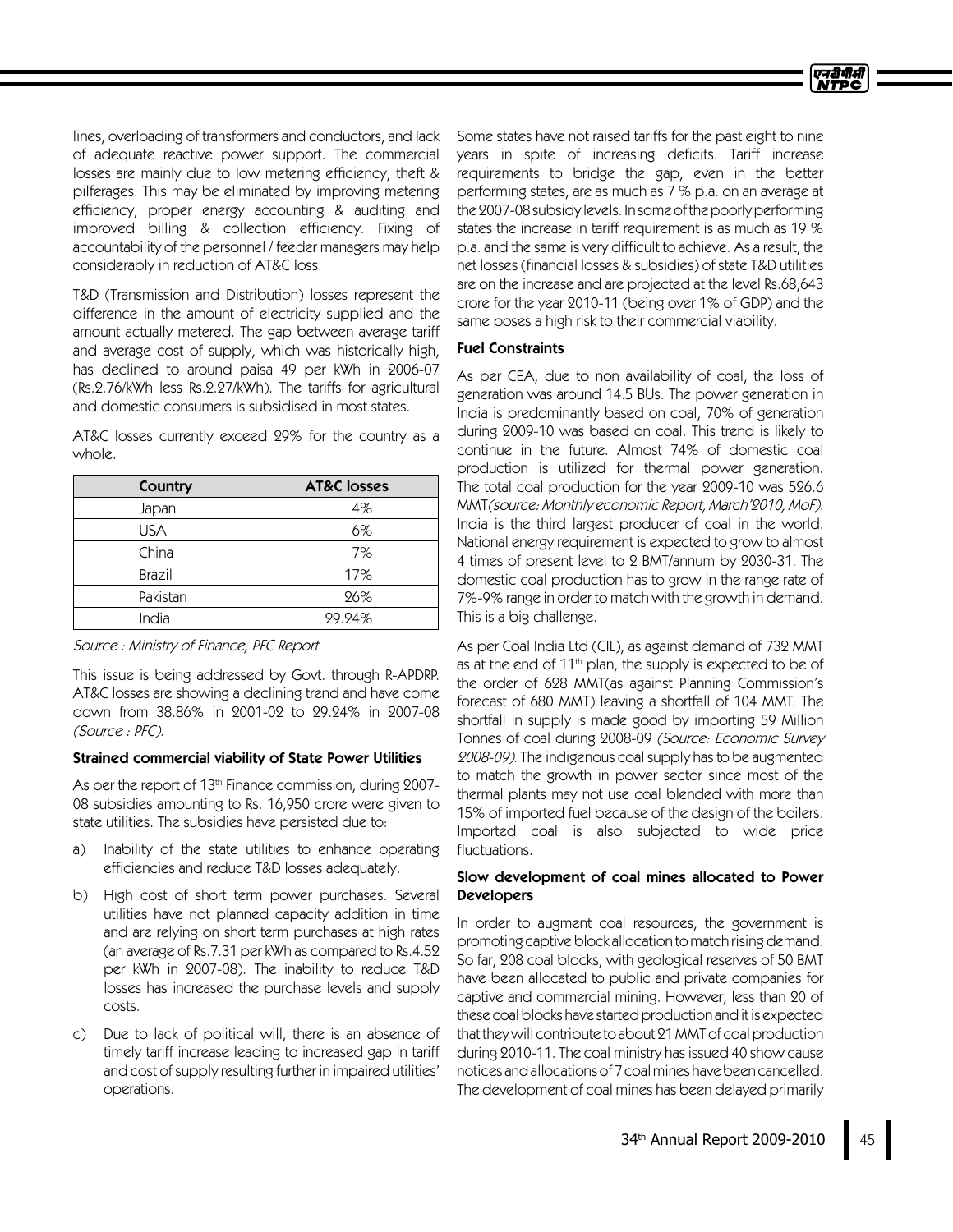due to delay in site exploration and signing of mining lease for appointment of contractors and also delay in environment clearances.

### Slow Diversification of Fuel basket

With the total coal reserves assessed in the country at 267 BMT, (proven reserves of around 106 BMT), the known coal reserves are expected to exhaust in about 45-50 years, assuming an annual growth in domestic consumption of 5% as per Integrated Energy Policy issued by Planning Commission. Going forward, coal will remain the mainstay for power generation in India and the share on coal based stations for power generation is expected to be in the range of 75%-78%. However, it would be a challenge to diversify the fuel basket to reduce uncertainties in energy supply.

• Hydro based power generation

India is endowed with an estimated hydro power potential of more than 150,000 MW. However, installed capacity of hydro electric projects is only 36,863 MW contributing to only 23.13% of the fuel basket. Hydro- electric power contributed 13.83% of total generation during last fiscal. No capacity addition took place in hydro sector during 2009-10 and it is expected that the 11th plan achievement will also be around 50% of the target. Private sector accounts for only about 3 per cent of the installed capacity. However, the share of private sector in hydro capacity is slated to grow. There are 14 schemes with an installed capacity of 4,383 MW under construction in the private sector. Private developers have been allotted 129 schemes with an installed capacity 36,123 MW by States which are yet to be taken up for construction.

The share of hydro generation is low since these projects are dependent on the rain fall and are used primarily to meet peaking demand. The hydroelectric potential has been given thrust by government of India by launching New Hydro Power Policy 2008 offering incentives to investors in order to increase the installed capacity of hydro projects to over 50,000 MW by 2012.

(Source: Economic Survey 2009-10)

• Nuclear based power generation

At present the installed nuclear power capacity in the country is only 4560 MW which is about 3% of the total power generating capacity. India, though, has limited Uranium reserves; it has the second largest deposits of Thorium in the world. India's three stage nuclear power programme envisages increasing the role of nuclear power for the national development. The first stage of this programme with setting up of Pressurized Heavy Water

Reactors (PHWR) is already in the commercial domain. The second stage of this programme comprises setting up of Fast Breeder Reactors (FBR) and the third stage will be based on Thorium Reactor Technology. With the development of Thorium based technology, role of nuclear power will increase significantly in the future. Looking at the technological development, the energy security, the absence of Green House Gases (GHGs) and the economics of nuclear power, Government of India has planned to have a nuclear power capacity of 20,000 MW by the year 2020 and about 60,000 MW by the year 2030.

Renewable Energy Sources (RES) based Power generation

The share of RES based capacity to total installed capacity in India has increased gradually from 8% in 2007-08 to 9.74% in 2009-10. Although there is immense potential for growth of RES based power generation in the country, the challenges in formulating future energy policies are too many. The new technologies used in this sector are faced with market acceptability and credibility problems.

Power generation from RES increases the uncertainty in accurate availability of power which in turn affects grid reliability and operations.

Further, the cost-competitiveness of renewable technologies vis-a-vis conventional systems is another issue that requires to be tackled. The high capital cost of RES based power generation is the biggest market barrier for increasing share of generation.

## **OUTLOOK**

Power sector in India is poised to have a CAGR of 9.0%- 9.8% upto end of  $12<sup>th</sup>$  Plan and hence offers multiple opportunities of growth to public as well as private sector entities so as to achieve Govt's objective of "power for all". The main features of India's power generation programme would be:

- To continue rapid capacity addition
- To augment indigenous power equipment manufacturing capacity
- To reduce uncertainties of supply of energy
- To reduce price vulnerability
- Minimize the risks arising out of equipment failures
- Diversification of its fuel basket

We attempt to give some more details concerning certain aspects of the sector and the Company by way of information and analysis.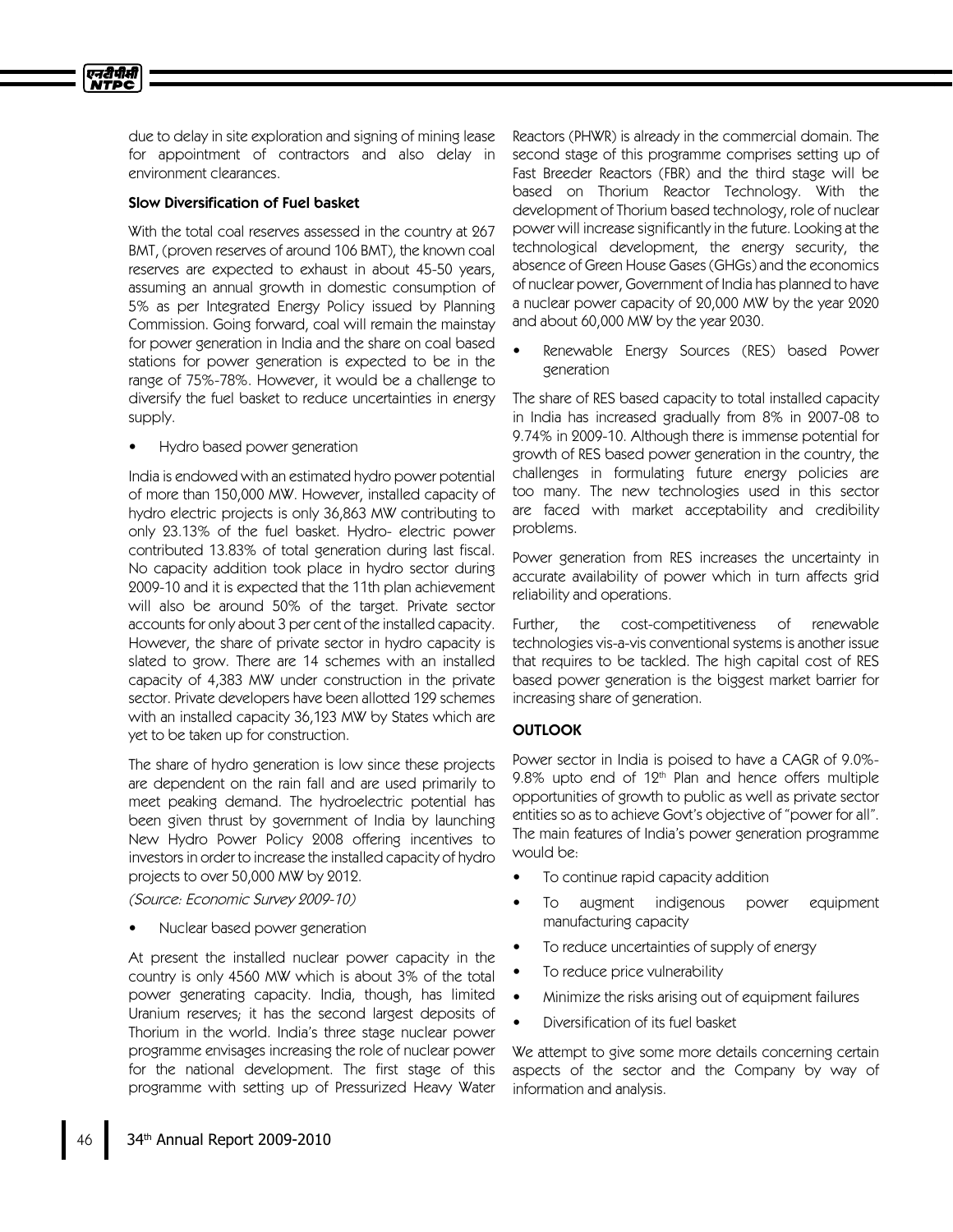## NTPC VIS–A-VIS ALL INDIA

With approximately 20% of capacity, your Company contributes to around 30% of country's generation.

|                                     | All India | <b>NTPC</b> | % share |
|-------------------------------------|-----------|-------------|---------|
| Capacity (MW)                       | 159,398   | 28,840      | 18.09%  |
| Generation (MU)                     | 771,551   | 218,839     | 28.36%  |
| Capacity incl. JVs (MW)             | 159,398   | 31,704      | 19.89%  |
| Generation incl. JVs (MU)   771,551 |           | 230,007     | 29.81%  |

Source: All India Data - CEA's executive summary

Your Company is the largest utility in Asia and 8th largest amongst listed global utilities as per Forbes Global 2000 ranking published in the year 2010. It has also been ranked No.1 Independent Power Producer in Asia and No.2 Independent Power Producer Globally in Platts Top 250 Global Energy Company for 2009. It has also been ranked as the 10th largest electricity producer in the World and 3rd largest in Asia based on its generation during 2008-09. It is also ranked as 341<sup>st</sup> largest company in the world in the Forbes Global 2000.

Over the last fiscal, operationally NTPC stations performed better than collective performance of any other sector.

|                | 2009-10 | 2008-09 | <b>Increase</b> |
|----------------|---------|---------|-----------------|
| Central sector | 85.49   | 84.30   | 1.19            |
| State sector   | 70.90   | 71.17   | $-0.27$         |
| Pvt sector     | 83.88   | 91.01   | $-7.13$         |
| National avg.  | 77.53   | 77.97   | 0.26            |
| <b>NTPC</b>    | 90.81   | 91.14   | $-0.33$         |

PLF COMPARISON (%)

After excluding your Company's PLF, national average PLF will reduce to 73% approximately during fiscal 2010 as compared to 72.23% approximately during last fiscal.

National Availability Factor for coal stations was 85.45% during fiscal 2010 as compared to 85.04% last year. As against national AVF, your Company's coal stations had AVF of 91.76% during fiscal 2009 as compared to 92.23% last year.

## **COMPETITION**

Due to the gap between demand and supply in the Indian power sector, there has generally been a stable market for power generation companies in India. NTPC is the largest power generating company in the country having a market share of approximately 18% in terms of installed capacity

and about 28% in terms of national generation. The Maharashtra State Power Generation Company Ltd with an installed capacity of 11,330 MW with market share of 7.1% is the next largest entity.

The share of private sector capacity has increased to 29,041 MW as of March 31, 2010 and going forward the same is expected to increase even more aggressively as is evident from capacity added during 11th plan so far. Private sector has contributed to around 12.14% to total electricity generation in the year 2009-10 as compared to their share of 9.5% in the previous year.

EA 2003 and other reforms in the power sector provide opportunitiesforincreasedinvestmentinpower generation. Specifically, non-discriminatory open access regulations of state regulatory commissions which enable generators to sell directly to bulk consumers, have made investment in power generation more viable.

Further, the Tariff Policy issued in January 2006 provides that all future requirements of power should be procured through tariff based competitive bidding by distribution licensees. There are exceptions in the tariff policy for cases of expansion of existing projects or where there is a state controlled or state-owned company as an identified developer and where tariff is regulated.

The Competitive Bidding Guidelines have created a level playing field for both CPSUs and private sector developers to participate in the tariff based bidding process for securing power projects including coal based ultra mega power projects. This competition is likely to increase further in future.

With proven in house engineering capabilities built in the past and wide ranging experience of project execution, we are confident that we shall be able to retain our leadership position in the industry and are on our way to become 75000 MW plus company by 2017. Further, our high operational efficiency enables us to sell power at competitive prices and achieve savings. We believe that our monitoring and maintenance techniques offer us a competitive advantage in an industry where reliability and maintenance costs are a significant determinant of profitability.

### RISKS AND CONCERNS

The Company has to sustain its leadership position in the country by growing at an appropriate rate and at the same time improve its operational efficiency to continue to generate at high PLF minimizing the outages. In order to reduce dependence on conventional fuel, the Company is foraying into hydro, nuclear and non-conventional energy sources. As a step in backward integration, the Company is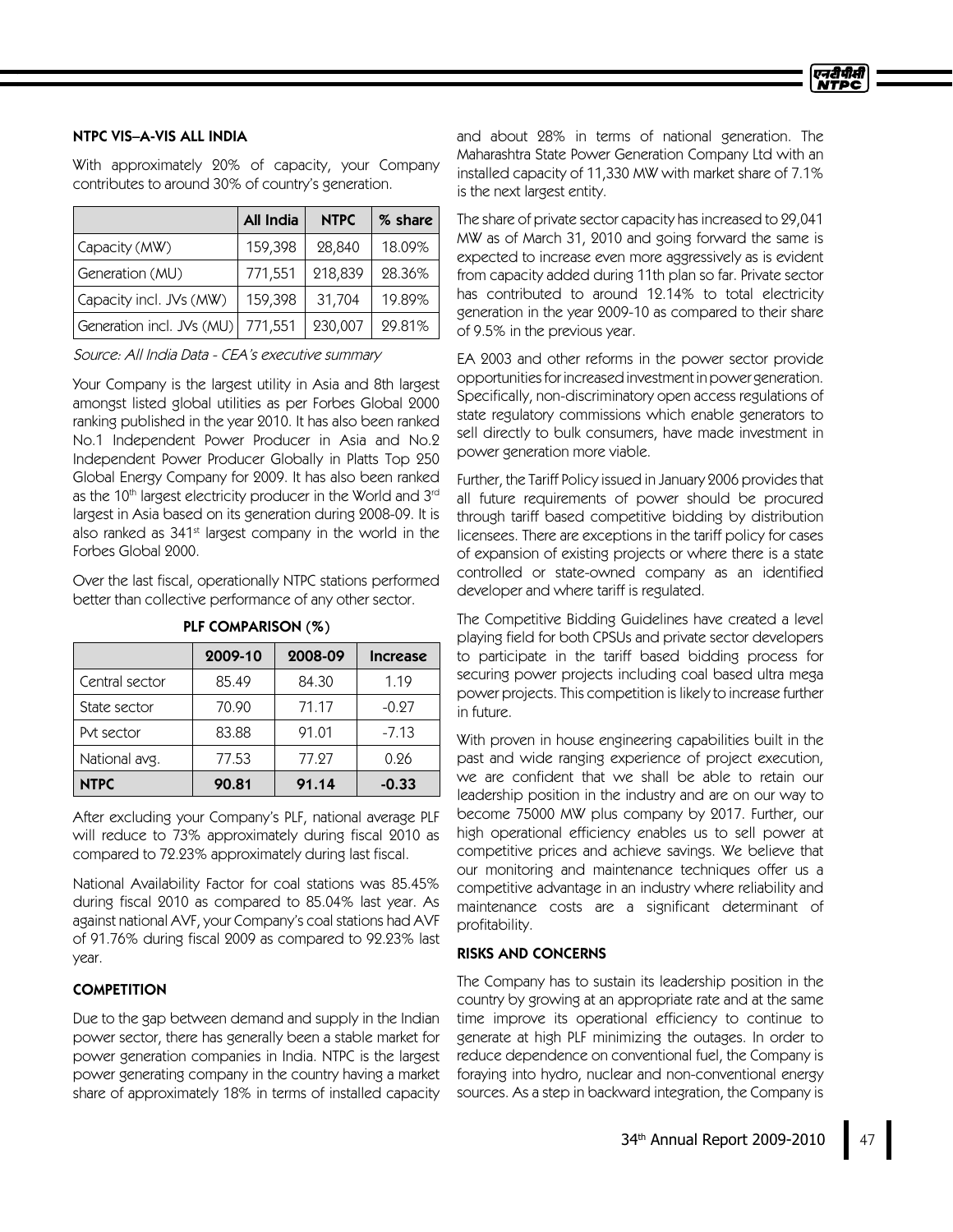entering into coal mining business and also LNG value chain.

एनटीपीसी **NTPC** 

> To sustain itsleadership position in the country and befitting its "Maharatna" stature, the company has drawn an ambitious Corporate Plan up to the year 2032 with diversified power generation portfolio based on thermal, hydro, nuclear and renewable energy sources. Though our growth strategies are built upon the inherent strengths of the company, various activities undertaken to achieve the targets make us susceptible to various risks. We recognize and realize that risks are not merely the hazards to be avoided but in many cases offer opportunities which create value ultimately leading to enhancement of shareholders'wealth.

> To effectively manage the risks associated with our business, we have taken adequate measures to institutionalize risk management process in the company by implementing an elaborate Enterprise Risk Management (ERM) framework. As part of implementation of the ERM framework, an Enterprise Risk Management Committee (ERMC) has been constituted with Executive Directors representing geographically dispersed regions and core functions of the company. ERMC, as owner of Enterprise Risk Management framework has been entrusted with the responsibility to identify and review the risks and formulate action plans and strategies for risk mitigation on short-term as well as long-term basis. The ERMC has identified key areas out of which following have been classified as the top risks for the company:

- Inconsistent fuel supply
- Delay in execution of projects
- Risks related to coal mining and coal washeries
- Risks pertaining to Hydro Projects
- Hindrances in acquisition of land
- Non compliance with environmental, pollution and other related regulatory norms including Ash Utilization
- Inability to attract and retain skilled employees

These areas are being regularly monitored through reporting of key performance indicators of identified risks and exceptions with respect to risk assessment criteria are being reported to the top management. The ERMC meets every quarter to deliberate on mitigating strategies. So far, eight such meetings of ERMC have been held.

On the above issues, a number of initiatives have been taken such as establishing a state of the art Project Monitoring Centre at Delhi. PMC provides milestone based project monitoring, real time network updation, real time video capture apart from latest video conferencing facility leading to speedy resolution of critical issues, review of project progress by top management alongwith chief executives of major agencies. As regards augmentation of fuel supply, a three pronged strategy is in place- spot purchase of coal/ gas, coal imports and production of coal by acquiring coal mines in India or abroad. As regards other risks, appropriate actions are taken for their mitigation.

#### INTERNAL CONTROL

Your Company has robust internal systems and processes in place for smooth and efficient conduct of business and complies with relevant laws and regulations. A comprehensive delegation of power exists for smooth decision making. Elaborate guidelines for preparation of accounts are followed consistently for uniform compliance. In order to ensure that all checks and balances are in place and all internal control systems are in order, regular and exhaustive internal audits are conducted by experienced firms of Chartered Accountants in close co-ordination with Company's own Internal Audit Department. Besides, the Company has two Committees of the Board viz. Audit Committee and Committee on Management Controls to keep a close watch on compliance with Internal Control Systems.

A well defined Internal Control Framework has been developed identifying key controls and supervision of operational efficiency of designed key controls by Internal Audit. The framework has been partially rolled out and tested at some of the locations. The system provides elaborate system of checks and balances based on self assessment as well as audit of controls conducted by Internal Audit at process level. Gap Tracking report for testing of controls for design efficiency and operating efficiency has been reviewed by Audit Committee and action has been taken to further strengthen the Internal Control System by further standardizing systems and procedures. The system presents a written assessment of effectiveness of company's internal control over financial reporting by the process owners, project/office heads to facilitate certification by CEO and CFO and enhances reliability of assertion.

### FINANCIAL DISCUSSION AND ANALYSIS

A detailed financial discussion and analysis is furnished below on Reported Audited Financial Statements and Adjusted Profit. The Adjusted Profit has been arrived at after adjustments on account of one-off items/extra ordinary items which have been indicated against each broad category of revenue and expense to explain better the year on year (YoY) performance.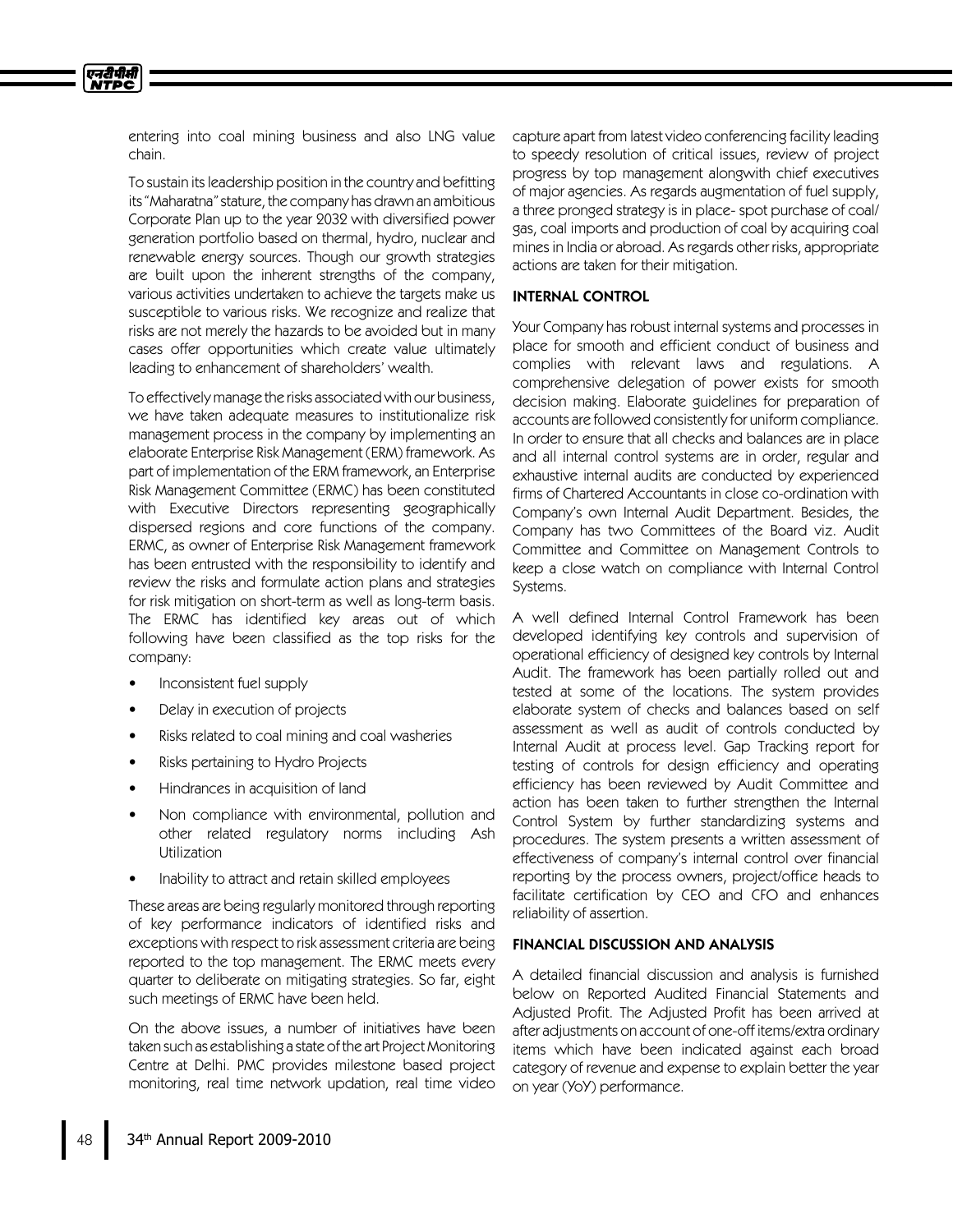## **Results of Operations**

### Gross Income

|                |                                                        | <b>Fiscal 2010</b> | Fiscal 2009 | % Change                    |
|----------------|--------------------------------------------------------|--------------------|-------------|-----------------------------|
|                | Units of electricity<br>sold (million units)           | 205091             | 193688      | 5.89%                       |
|                | <b>Income</b>                                          |                    |             | <b>Amount in Rs.Million</b> |
| 1              | Energy Sales (Excl<br>Electricity Duty)                | 461,687            | 417,913     | 10.47%                      |
| $\overline{2}$ | Energy Internally<br>Consumed                          | 551                | 514         | 7.20%                       |
| 3              | Consultancy & other<br>services                        | 1,539              | 1,325       | 16.15%                      |
| 4              | Other income<br>(excluding income<br>related to OTSS*) | 18,571             | 21,063      | $-11.83%$                   |
| 5              | Income related to<br>$OTSS*$                           | 9,991              | 11,476      | $-12.94%$                   |
| 6              | Total $(4+5)$                                          | 28,562             | 32,539      | $-12.22%$                   |
|                | <b>Gross Income</b><br>(1+2+3+6)                       | 492,339            | 452,291     | 8.85%                       |

## \*OTSS-One Time Settlement Scheme

The gross income of the Company comprises of income from sale of electricity, consultancy and other services, and interest earned on investments such as term deposits, mutual funds and bonds(issued under one-time-settlement scheme). The gross income for fiscal 2010 is Rs.492,339 million as against Rs.452,291 million in the previous year registering an increase of 9%. This gross income excludes provisions written back. Each element of income is discussed below:

## Tariffs for computation of Sale of Energy

The charges for electricity are based on tariff rates determined by the CERC. The tariff rates consist of a capacity charge for recovery of annual fixed cost based on plant availability, energy charges for recovery of fuel costs and an unscheduled interchange charge for the deviation in generation with respect to schedule payable (or receivable) at rates linked to frequency prescribed in the regulation to bring grid discipline. The CERC sets tariff rates on a plantby-plant basis in accordance with the tariff regulations/ norms notified by them. CERC has issued new Tariff Regulations for the period 2009-14, Central Electricity Regulatory Commission (Terms and Conditions of Tariff) Regulations, 2009, which is a balanced regulation for both consumers and investors.

## **Capacity Charge**

The capacity charge for making plant capacity available is allowed to be recovered in full if plant availability is at least

85%. If the availability of the plant is lower than 85%, the capacity charges are recovered on a pro rata basis. The significant elements of the capacity charges permissible under the Tariff Regulations 2009 are:

- Return on equity on pre-tax basis at a base rate of 15.5%, to be grossed up by the normal tax rate as applicable for the respective year on a prescribed 70:30 debt to equity ratio for new projects. For projects commissioned on or after April 1, 2009, there is an additional return of 0.5% if the new projects are completed within the timeline specified in the 2009 Regulations. In the year, in which the concerned utility pays Minimum Alternate Tax (MAT), the base rate will be grossed up by applying MAT rate.
- Interest cost incurred on normative debt at weighted average rate of interest on loan portfolio of the project
- Interest on working capital determined on a normative basis
- Depreciation up to 90% of capital costs, excluding the cost of freehold land, based upon the rates of depreciation prescribed in the regulation, for a 12 year period from the date of commercialization. The remaining depreciable value thereafter, isto be spread over the balance useful life of the assets.
- Normative operation and maintenance costs determined by the CERC based on capacity of unit, on a per megawatt basis.
- Normative secondary fuel oil costs for coal-based stations.
- Special allowance per annum per MW for plants in operation beyond their useful life in lieu of recovery for capital expenditures on renovation and modernization.
- Compensation allowances on a per annum per MW basis to meet expenses on new capital assets, including minor capital assets, after 10 years of commercial operation.

## EnergyCharges

Energy charges for the electricity sold are determined on the basis of landed cost of fuel applied on the quantity of fuel consumption derived on the basis of norms for heat rate, auxiliary consumption, specific oil consumption etc.

## **Other Charges**

Besides the capacity charges and the energy charges, the other elements of tariff are:

• Cost of hedging interest on and repayment of foreign currency loans and exchange rate fluctuations for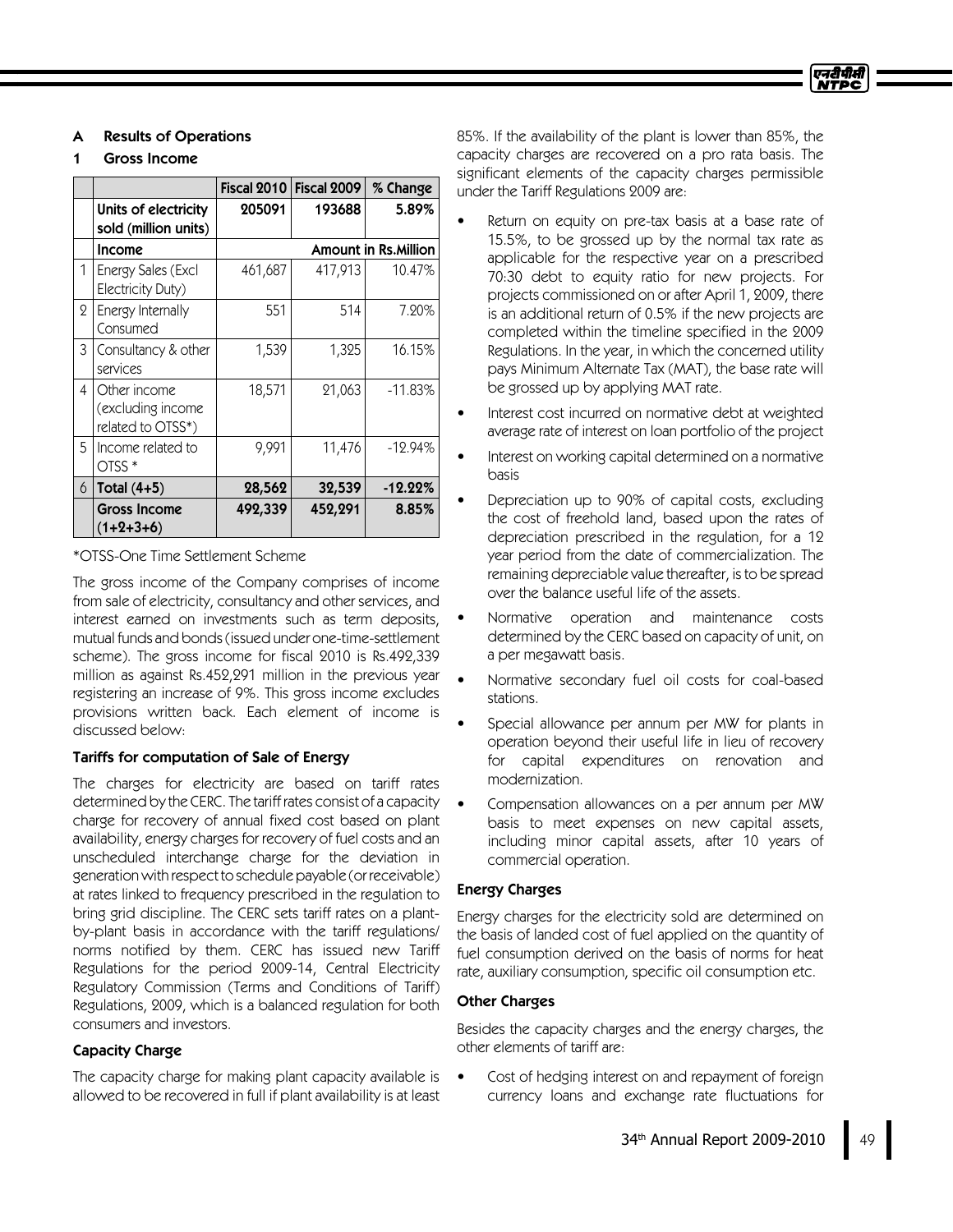एनटीपीसी **NTPC** 

> unhedged portion of interest on and repayment of foreign currency loans on a normative basis.

The unscheduled interchange charge payable (or receivable) at rates notified by the CERC from time to time.

For the fiscal 2009, our tariffs were determined pursuant to the CERC's Tariff Regulations, 2004 while for fiscal 2010, Tariff Regulations, 2009 are applicable. In the new regulations the following changes have been made as compared to Tariff Regulations, 2004:

### Key changes over Tariff Regulations 2004-09

- Pre-tax return on equity (ROE) to be computed by grossing up post-tax ROE of 15.50% p.a. (base rate) for existing stations with the applicable tax rate (with the tax to be borne by the company) as against posttax ROE of 14% p.a. in old regulations (with tax on generation income as a pass through). The concept of grossing up of ROE by MAT introduced, in case a utility pays MAT.
- Secondary oil component of 2 ml/kwh which was a part of variable charges has been reduced in the new regulations to 1 ml/kwh and has been made part of fixed charges with the condition that savings made, if any, are to be shared with beneficiaries equally.
- Full capacity (fixed) charges to be recovered at 85% normative plant availability factor as against 80% under old regulations.
- Incentive of Rs.0.25 per unit for more than 80% Plant Load Factor in old regulations has been done away with and in new regulations, recovery of fixed charges has been made proportionate to the availability factor. Thus, incentive/disincentive are a part of the fixed charges in the new Regulations.
- O&M charges have been increased considering the inflation, employees'wage revision etc. and are available on a normative basis on per MW capacity of stations.
- Deprecation which was being allowed at rates specified by CERC till the repayment of normative loan and thereafter spread over useful life of assets in old regulations is now to be given as per the rates provided in new regulations in the initial 12 years and thereafter spread over the balance useful life of the assets.
- Advance against Depreciation (AAD) which was provided under old regulations has been done away with, in new regulations.
- Many of the operating parameters like heat rate, allowed auxiliary consumption etc. have been tightened.

During fiscal 2010, final tariff orders for the period 2004-09 have been issued for unit 1 and 2 of Sipat-II. Thus, under Tariff Regulations, 2004, tariff orders have been issued for all the stations except for unit 1 and 2 of Kahalgaon-II declared commercial during fiscal 2009 and NCTPP unit 5 & Kahagaon-II unit 3 which were declared commercial during fiscal 2010. Tariff orders are yet to be issued for all the stations under CERC Tariff Regulations 2009-14.

## Sale of Electricity

Your Company sells electricity to bulk customers comprising, mainly, electricity utilities owned by State Governments. Sale of electricity is made pursuant to long-term Power Purchase Agreements (PPAs) entered into for 25 years in case of most of our coal-fired plants and for 15 years in case of most of gas-fired plants in line with the estimated average life of the plants. The actual lives of the stations are often longer and unless, customer ceases to draw power, contracts continue to be in force until they are formally extended, renewed or replaced. With the issuance of CERC Tariff Regulation 2009, the estimated average life of the gas stations is also estimated as 25 years. Hence, the long-term power purchase agreements for new gas stations hence forth will also be for the same period.

Income from sale of electricity for the fiscal 2010 was Rs.461,687 million which constituted 94% of the gross income. The income from sale of electricity has increased by 10% over the previous year's income of Rs.417,913 million. The increase is mainly on account of 5.89% increase in units sold partly due to increase in the commercial capacity by 990 MW comprising unit 5 of 490 MW of NCTPP Stage-II w.e.f. 31.01.2010 and unit 7 of 500 MW of Kahalgaon Stage II w.e.f. 20.03.2010 and partly due to higher generation from gas stations due to improved gas supply. Sale of electricity is also higher on account of unit 1 &2 of 500 MW each at Sipat-II and unit 5 & 6 of 500 MW each at Kahalgaon-II being in commercial operation for the entire fiscal 2010 as compared to part of fiscal 2009.

Tariff Regulations, 2009 provide that the company shall continue to provisionally bill the beneficiaries with the tariff approved by the CERC and applicable as on 31<sup>st</sup> March, 2009 till approval of tariff in accordance with these Regulations. The tariff petitions have been made to CERC for all stations under Tariff Regulations, 2009. Pending determination of station-wise tariff by the CERC, sales of Rs.444,739 million for fiscal 2010 have been recognized on provisional basis (explained in note 2(a) of Notes on Accounts, Schedule-26).

For the units commissioned during fiscal 2010, namely, unit 7 of Kahalgaon, Stage II and unit 5 of NCTPP, Stage-II, CERC is yet to issue final tariff orders. Accordingly, sales of Rs.17,354 million for fiscal 2010 relating to these units/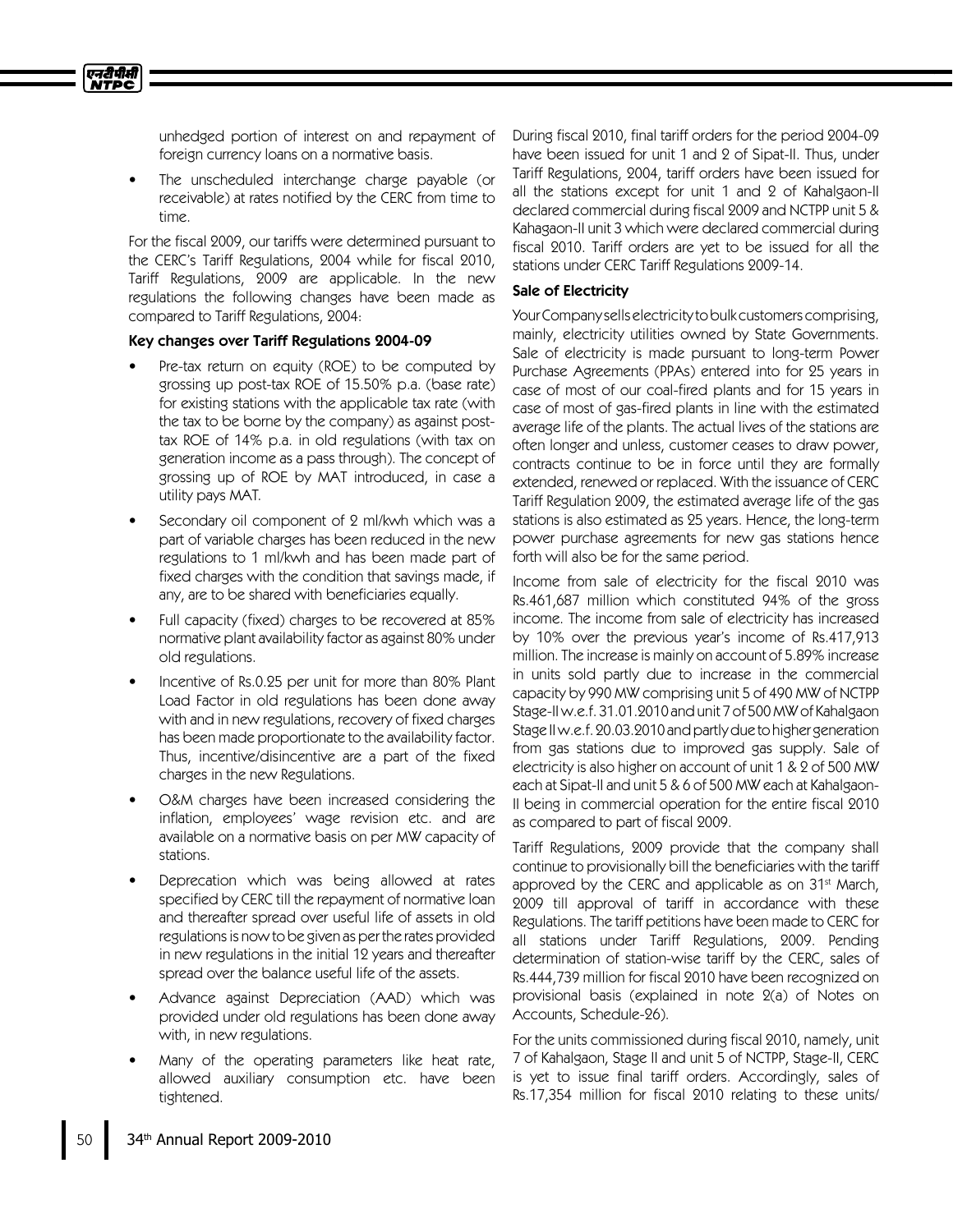stations have been recognized on provisional basis (explained in note 2(b) of Notes on Accounts, Schedule-26). It is pertinent to mention that unit 5 (490 MW) of NCTPP, Stage-II has commenced commercial operation within the normative schedule given by CERC and is eligible for additional 0.5% Return on Equity as per Tariff Regulations, 2009.

While revising the rates of depreciation and removing the provision for Advance Against Depreciation (AAD), CERC Tariff Regulations, 2009 also provide that the balance depreciable value of the each of the existing stations as on 1st April, 2009 shall be worked out by deducting the cumulative depreciation including AADas admitted by the CERC up to 31 stMarch2009fromthegrossdepreciablevalueoftheassets thereby merging AAD with depreciation for tariff recovery. Accordingly, the accounting policy relating to AAD has been revised (please refer to Accounting Policy no. 12.1.2) and the amount of AAD required to meet the shortfall in the component of depreciation in revenue over the depreciation to be charged off in future years has been assessed stationwise and wherever an excess has been determined as on 1st April 2009, the same has been recognised assales during the year amounting to Rs.3,115 million. In addition, Rs.53 million has been recognised as sales during the year out of AAD consequent to this change (explained in note 17(a) of Notes on Accounts, Schedule-26).

As per Tariff Regulations, 2009, the deferred tax liability for the period up to 31st March 2009 whenever it materializes shall be recoverable directly from the beneficiaries. Accordingly, the deferred tax liability recoverable from beneficiaries has been computed by identifying the major changes in the deferred tax liability/asset and an amount of Rs.2,485 million has been included in sales (explained in note 2(d) of Notes on Accounts, Schedule-26).

If the income tax/deferred tax recoverable from or payable to beneficiaries is excluded from income from sale of electricity (pl. refer to Sch.17), it has increased by 14% over last fiscal.

|                          |          | Fiscal $2010$ Fiscal $2009$ % Change |     |
|--------------------------|----------|--------------------------------------|-----|
| Energy Sales (Excl       | 461,687  | 417,913                              | 10% |
| Electricity Duty)        |          |                                      |     |
| Less: Tax Recoverable    | $-7,199$ | 7,583                                |     |
| from customers           |          |                                      |     |
| Less: Deferred tax       | 2,485    |                                      |     |
| recoverable from         |          |                                      |     |
| customers                |          |                                      |     |
| Energy Sales (Excl       | 466,401  | 410,330                              | 14% |
| Electricity Duty and tax |          |                                      |     |
| recoverable from         |          |                                      |     |
| customers)               |          |                                      |     |

Rs.million

The average selling price this year has increased to Paise 227.41 per kWh compared to Paise 211.85 per kWh in the previous year. The increase is mainly due to increase in fixed charges consequent upon change in CERC norms w.e.f 01.04.2009. The average tariff includes adjustments pertaining to previous years. Excluding adjustment of sales pertaining to previous period, the average selling price would be 226.83 p/Kwh in the current year as against 206.63 p/Kwh in the previous year.

There has been 100% realization of the dues during the last seven years. All the beneficiaries have opened and are maintaining Letter of Credit equal to or more than 105% of average monthly billing as per One-Time Settlement Scheme (OTSS). In order to ensure prompt and early payment of bills for supply of energy to beneficiaries, your company has formulated a Rebate Scheme by way of providing graded incentive for early payment based on the provisional bill raised on the last working day of the month.

Under OTSS, tri-partite agreements are valid up to 31st October, 2016. For the period beyond October 2016, the supplies which will be made to state utilities, the same shall be covered by an escrow arrangement. The supplementary agreements have been signed with all state utilities which have a provision of keeping a first charge on their revenue streams for supplies made by your company. Under the Supplementary Agreement, the state utilities have agreed to provide payment security through execution of the Hypothecation Agreement and the Default Escrow agreement. Further, this will be over and above the LC requirement of 105% of average monthly billing.

### Energy Internally Consumed

Energy internally consumed relates to own consumption of power for construction works atstation(s), township power consumption etc. It is valued at variable cost of generation and is shown in sales with a debit to respective expense head under power charges. The increase in energy internally consumed is 7% which is lower than increase in fuel charges over the previous year.

### Consultancy and other services

Accredited with an ISO 9001:2000 certification, the Consultancy Division of your Company undertakes the consultancy and turnkey project contracts for domestic and international clients in the different phases of power plants viz engineering, project management, construction management, operation and maintenance of power plants.

During the year, Consultancy Division posted an income of Rs.1,513 million as against Rs.1,313 million achieved in the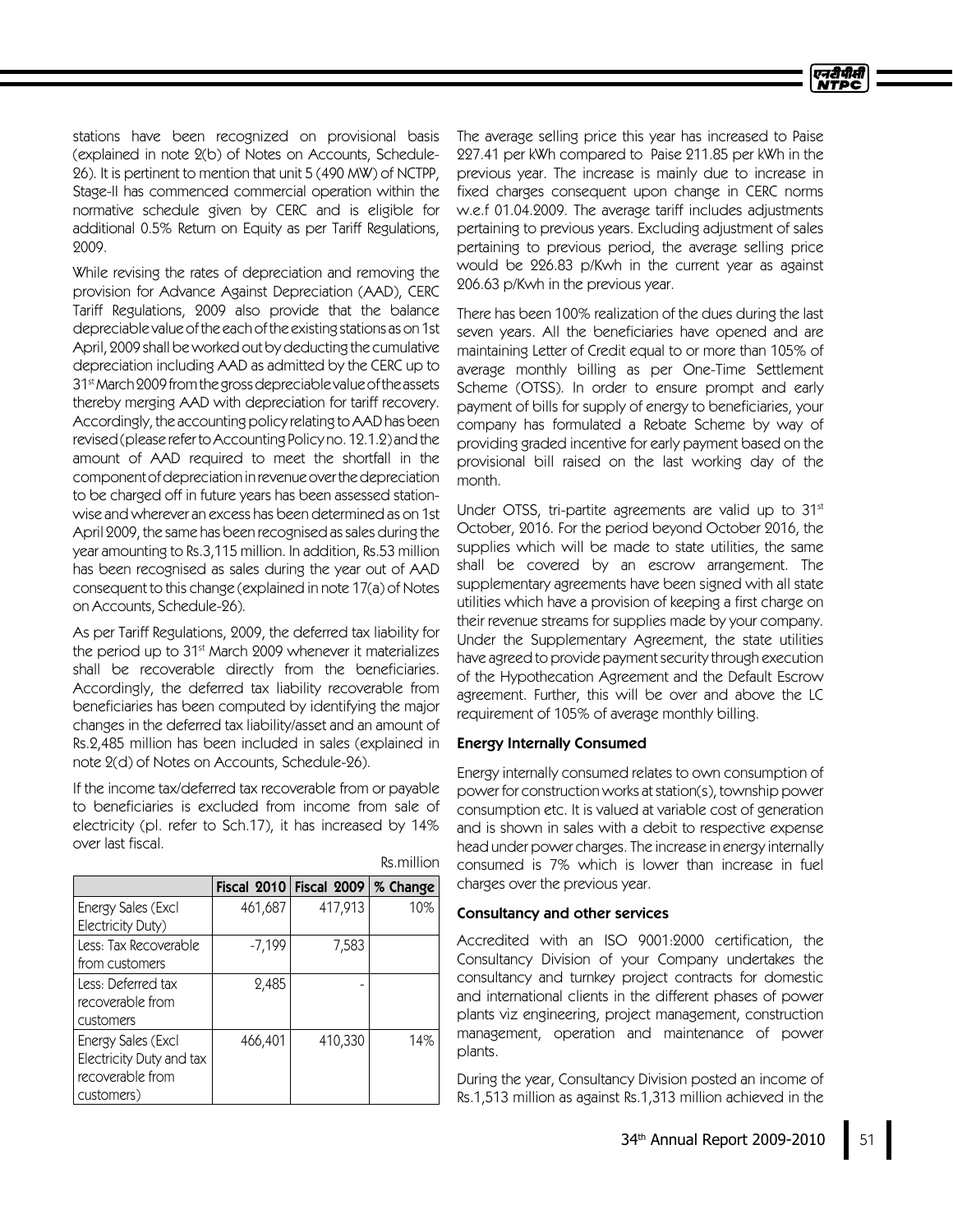

last fiscal. In the fiscal 2010, it has recorded a profit of Rs.557 million as against Rs.452 million in the last fiscal. A total of 53 orders valued at Rs.2,511 million were secured by the Division during the year including 4 overseas assignments of Rs.266 million.

## Other Income

'Other income'mainly comprises of income from bonds issued under OTSS, income from investment of surplus cash, dividend on equity investment in joint ventures & subsidiaries and miscellaneous income.

'Other income'in fiscal 2010 was Rs. 28,562 million as compared to Rs.32,539 million in the fiscal 2009. Broadly the break up of other income is as under:

|                                                                                            | <b>Fiscal 2010</b> | Fiscal 2009 |
|--------------------------------------------------------------------------------------------|--------------------|-------------|
| Interest for the year on tax<br>free bonds /Loan to State<br>Govt.                         | 9,991              | 11,476      |
| Income on investment of<br>surplus cash                                                    | 13,447             | 15,909      |
| Dividend/Income from<br>mutual funds                                                       | 654                | 361         |
| Dividend from JVs and<br>Subsidiaries/Interest from<br>subsidiaries                        | 208                | 180         |
| Income earned on other heads<br>such as hire charges, profit on<br>disposal of assets, etc | 4,707              | 3,096       |
| <b>Total</b>                                                                               | 29,007             | 31,022      |
| Interest on IT refund (non-<br>recurring)                                                  |                    | 2,199       |
| <b>Total</b>                                                                               | 29,007             | 33,221      |
| Less: Transfer to EDC/<br>development of coal mines                                        | 379                | 414         |
| Less: Transfer to Deferred<br>Foreign Currency Fluctuation<br>Liability                    | 66                 | 268         |
| Net other income                                                                           | 28,562             | 32,539      |

Interest income from OTSS bonds (including loan to State Government) for fiscal 2010 is Rs.9,991 million as compared to Rs.11,476 million in fiscal 2009.The reduction in interest income to the extent of Rs.1,485 million is due to redemption of OTSS bonds amounting to Rs.16,515 million and repayment of loan amounting to Rs.957 million in lieu of settlement of dues. We have earned income of Rs.13,447 million during fiscal 2010 on account of investments made from surplus cash as against Rs.15,909 million earned last year. The income on investment of surplus cash has

registered a 15% decrease over last fiscal mainly due to reduction in interest earnings due to low interest rate regime. However, the dividend earned from investments made in mutual funds has registered a 81% increase from Rs.361 million to Rs.654million.

We have earned Rs.173 million as dividend from our investments in joint venture and subsidiary companies. Another Rs.35 million has been earned as interest from loan of Rs.263 million extended to Kanti Bijlee Utpadan Nigam Limited, one of our subsidiaries. Further, an amount of Rs.4,707 million has been earned from various other sources consisting of miscellaneous income of Rs.2,254 million, surcharge received from customers on late payment as per CERC regulations amounting to Rs.623 million and interest of Rs.196 million earned from loan of Rs.1,417 million extended to Ratnagiri Gas and Power Private Ltd. etc.

During fiscal 2009, Commissioner of Income Tax (Appeals) had issued a favourable decision on certain issues relating to previous years consequent to which net tax refund of Rs.2,400 million was payable to your company and the interest earned on this refund amounting to Rs.2,199 million had been accounted under "other income".

#### Adjusted Gross Income

Rs Million

The gross income reported for the year includes certain revenues pertaining to previous years. The revenue from sale of electricity for fiscal 2010 is reduced by Rs.6,006 million pertaining to previous years which have been recognized in sales based on the orders of the CERC / Appellate Tribunal (explained in note 2(c) of Notes on Accounts, Schedule-26). This reduction in sales is on primarily on account of income tax pertaining to previous year amounting to Rs.7,199 million payable to the beneficiaries. If this income tax element is excluded from total reduction of Rs.6,006 million, the balance amount of Rs.1,193 million represents sales pertaining to previous years which have been included in sale of electricity for fiscal 2010. Similarly, for fiscal 2009, an amount of Rs.10,201 million pertaining to previous years was included in the sales.

As per our accounting policy (please refer to Accounting Policy no. 12.1.3), foreign exchange variation on restatement of foreign currency loans as at the Balance Sheet date which is payable/recoverable to/from customers later on settlement as per CERC Regulations is accounted for by creating a deferred liability/asset in the accounts instead of adjusting the same in the profit & loss account. Accordingly, Deferred Foreign Exchange Fluctuation Asset of Rs.319 million on account of exchange differences recoverable from customers has been created with corresponding credit to sales during fiscal 2010 as against Rs.1,894million accounted in previous year.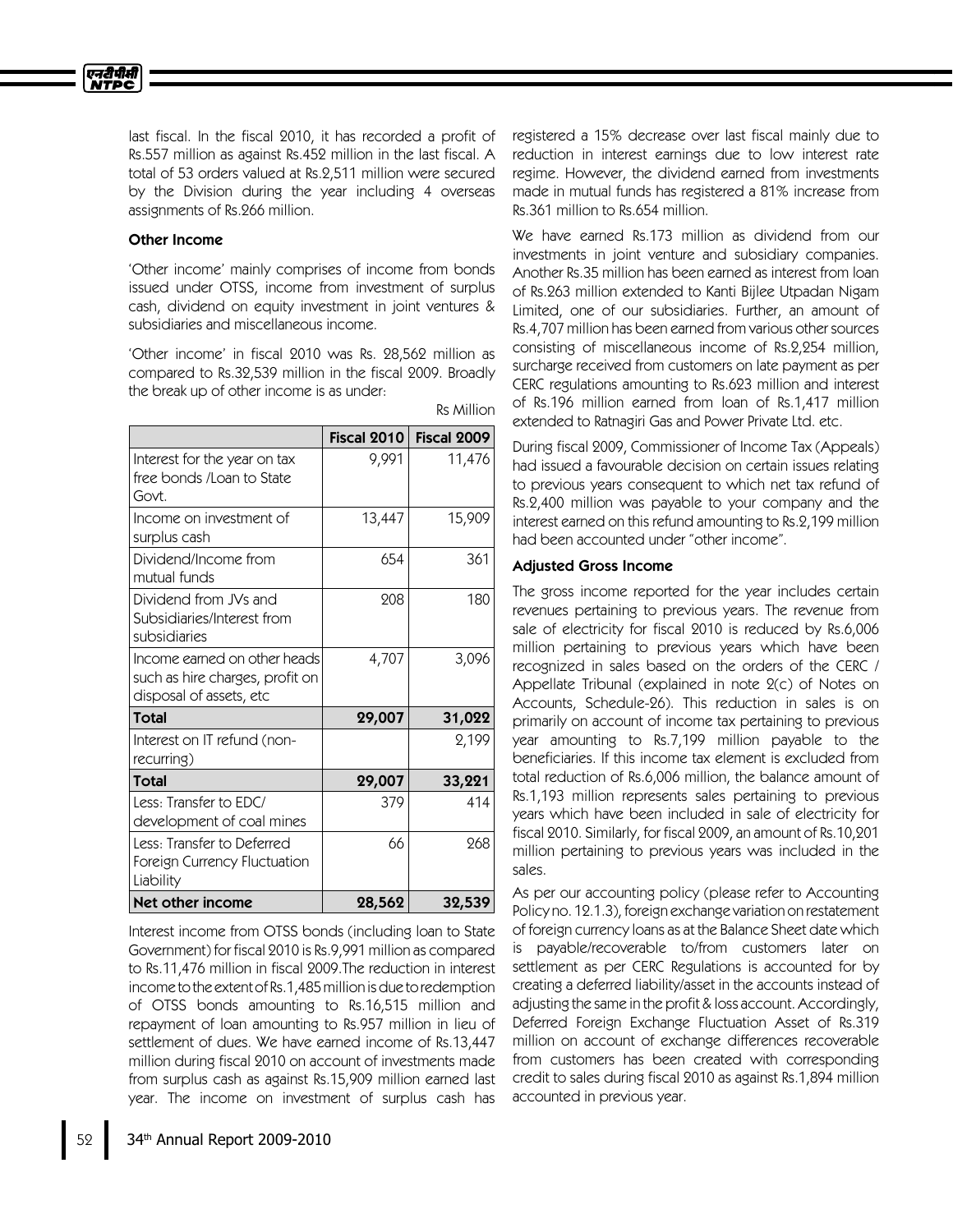In addition, interest earned on income tax refund amounting to Rs.2,199 million had been adjusted as one-off item during fiscal 2009.

The gross income of the company after such adjustments is as under:

|                                                   |             | <b>Rs Million</b> |
|---------------------------------------------------|-------------|-------------------|
|                                                   | Fiscal 2010 | Fiscal 2009       |
| <b>Gross Income</b>                               | 492,339     | 452,291           |
| Less:                                             |             |                   |
| Sales of previous years                           | 1,193       | 10,201            |
| Exchange Fluctuation<br>receivable from customers | 319         | 1,894             |
| Interest on IT refund                             |             | 2,199             |
| <b>Adjusted Gross Income</b>                      | 490,827     | 437,997           |

## 2 Expenditure

### 2.1 Expenditure related to operations

| <b>Expenditures</b>                                 | <b>Fiscal</b><br>2010 | Rs per<br>kwh | <b>Fiscal</b><br>2009 | Rs per<br>kwh |
|-----------------------------------------------------|-----------------------|---------------|-----------------------|---------------|
| Commercial<br>Generation - MU                       | 218,439               |               | 206,156               |               |
| Fuel                                                | 294,628               | 1.35          | 271,107               | 1.32          |
| Employees'<br>remuneration and<br>benefits          | 24,124                | 0.11          | 24,631                | 0.12          |
| Generation,<br>administration and<br>other expenses | 20,940                | 0.10          | 18,192                | 0.09          |
| Total                                               | 339,692               | 1.56          | 313,930               | 1.53          |

Rs.Million

The expenditure incurred on fuel, employees, generation, administration and other expenses for the fiscal 2010 was Rs.339,692 million which is 8% more than the expenditure of Rs.313,930 million incurred during the previous year. In terms of expenses per unit of power produced, it was Rs.1.56 per unit in fiscal 2010 in comparison to Rs.1.53 per unit in the previous year. This increase is mainly due to increase in cost of coal and increase in operation and maintenance expenses. The increase in commercial generation due to additional capitalization hasresultedin an additional operational expenditure of Rs.10,917 million. A discussion on each of these components is given below.

## 2.1.1Fuel

Expenditure on fuel constituted 87% of the total expenditure relating to operations as compared to 86% in previous year. Expenditure on fuel was Rs.294,628 million in fiscal 2010 in comparison to Rs. 271,107 million in fiscal 2009 representing an increase of 9%. The break-up of fuel cost in percentage terms is as under:

|                         | Fiscal 2010 | Fiscal 2009 |
|-------------------------|-------------|-------------|
| Fuel cost (Rs./million) | 294,628     | 271,107     |
|                         | % break-up  |             |
| Coal                    | 76%         | 70%         |
| Gas                     | 14%         | 15%         |
| Oil                     | 5%          | 10%         |
| Naphtha                 | 5%          | 5%          |

The higher fuel expenses were mainly on account of increase in cost of coal partly due to increased consumption resulting mainly from additional capitalization of 990 MW and partly due to increase in price of coal. Coal India Limited (CIL) and SCCL increased the prices of coal by about 10%-15% w.e.f. 16.10.2009 and 30.12.2009 respectively depending upon grade of coal. Also, the stations generally consumed a greater proportion of costlier imported coal in fiscal 2010 than in fiscal 2009. However, there has been decrease in the price of gas and oil during fiscal 2010. Fuel cost per unit generated increased to Rs.1.35 in fiscal 2010 from Rs.1.32 in fiscal 2009. The increase in fuel cost due to addition of commercial capacity is Rs.8,633 million.

The power plants of the company use coal and natural gas as the primary fuels. Oil is used as a secondary fuel for coal-fired plants and naphtha as an alternate fuel in gas-fired plants. Under the tariff norms set by the CERC, your Company is allowed to pass on fuel charges through the tariff, provided the company meets certain operating parameters. The company purchases coal under the long term coal supply agreements with subsidiaries of Coal India Limited (CIL) and with Singareni Collieries Company Limited (SCCL). A model Coal Supply Agreement (CSA) was signed with CILon May 29, 2009. Based on the revised model CSA, coal agreements have been signed with the various subsidiary coal companies of CIL by the various coal based stations except Farakka and Kahalgaon. The CSA for Ramagundam with SCCL is in an advanced stage of finalization (explained in note 10 of Notes on Accounts, Schedule-26).

As per the provisions of the new CSA, the CSA is valid for 20 years and has a provision for review after every 5 years. The annual quantity envisaged to be supplied to the existing power stations against the various CSAs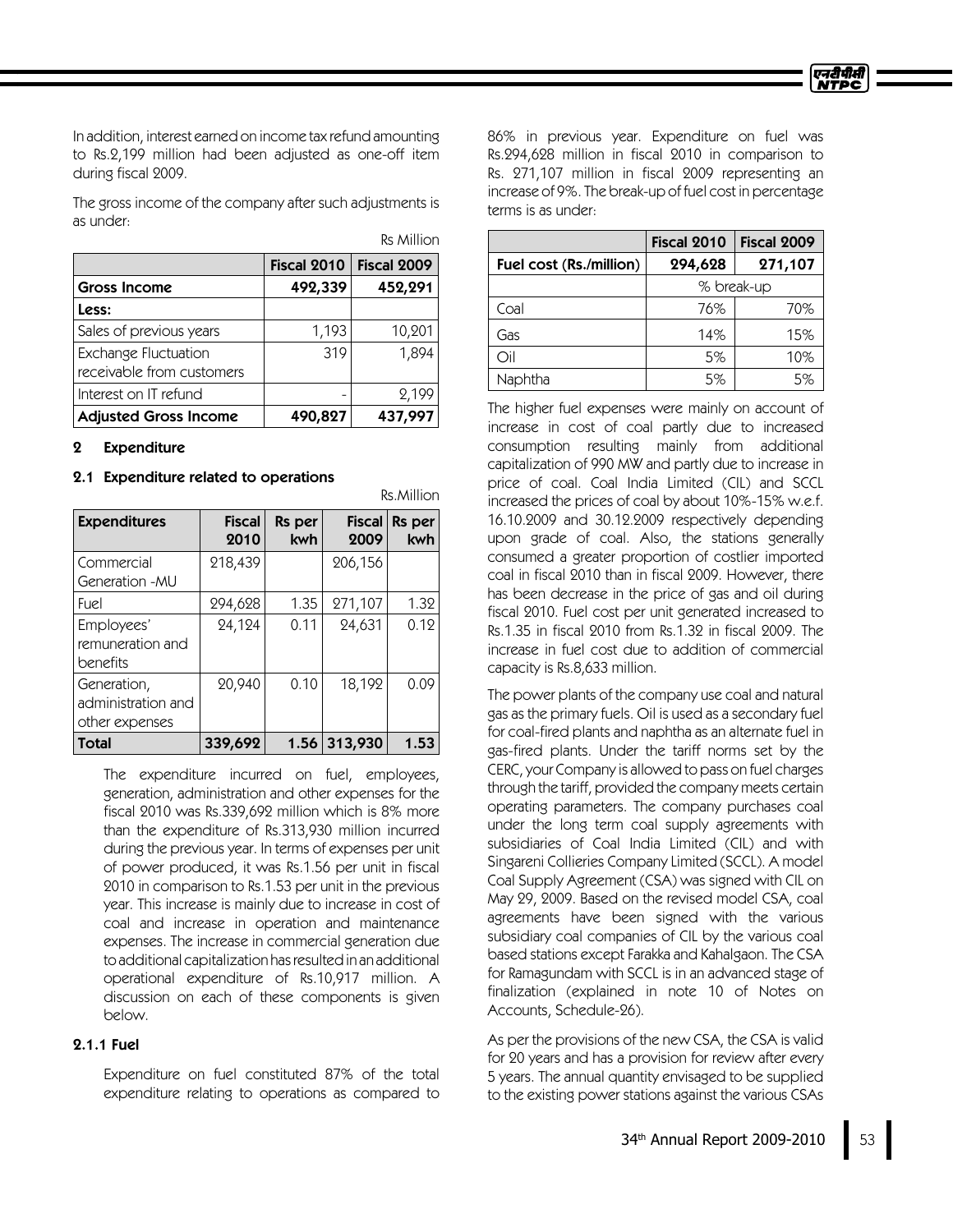

is 98.7 million tonnes. The CSAs contain a provision for payment of incentive/levy of penalty to/from coal companies on supplies in excess of 90% of the Annual Contracted Quantity (ACQ).

In an effort to encourage coal companies to supply Annual Contracted Quantity (ACQ), new CSA provides for incentive payments as a percentage of Weighted Average base price of coal in the following three slabs:

| Supplies in the range of | <b>Rate of Incentive</b> |
|--------------------------|--------------------------|
| 90%-95% of the ACQ       | 10%                      |
| 95%-100% of the ACQ      | 90%                      |
| Supplies exceeding ACQ   | 40%                      |

CSA also contains clauses of penalty for under supply/ under off-take by coal companies and power plants respectively. The price and other charges for coal, as per new CSA, will be as notified by CIL for its subsidiary companies from time to time.

During the fiscal 2010, coal based stations consumed 135.10 Million Tonnes of coal as against 129.49 Million Tonnes in the fiscal 2009.This was including 6.76 Million Tonnes of coal which was imported as compared to 4.71 Million Tonnes imported in fiscal 2009.

In order to ensure uninterrupted supply of coal to its power stations, your company during fiscal 2010 resorted to sourcing of coal through e-auction and bilateral arrangements. Your company participated in 23 e-auctions conducted by the subsidiary companies of CILand procured 0.58 Million Tonnes of coal for Farakka & Kahalgaon. A bilateral agreement was reached with Eastern Coalfields Limited (ECL) for supply of 2 Million Tonnes of coal to Farakka and Kahalgaon projects. In addition, bilateral agreements were entered with SCCL for supply of one Million Tonne to Farakka and Kahalgaon project, one Million Tonne to NCTPP and Sipat project and 2.5 Million Tonnes to Ramagundam project.

The company sources gas domestically under an administered price and supply regime. The main gas supplier is GAIL. Gas prices are fixed by the Ministry of Petroleum and Natural Gas. 13.88 Million Metric Standard Cubic Meters per Day (MMSCMD) of gas was received during the fiscal 2010 as against 10.75 MMSCMD received in fiscal 2009. This includes 3.88 MMSCMDof spot gas and fall back RLNG as compared to 2.02 MMSCMD received last year. The increased gas supply has resulted in the increased PLF of gas stations

to 78.38% during fiscal 2010 as compared to 67.01% last year.

The gas supply for fiscal 2010 also includes 0.35 MMSCMD of KG D6 gas. Government of India has allocated 4.46 MMSCMD of KG D6 gas for company's National Capital Region (NCR) stations of Anta, Auraiya, Dadri and Faridabad. Gas Supply and Purchase Agreements (GSPA) have been signed for the supply of 0.61 MMSCMDwhich was subsequently revised to supply of 1.81 MMSCMD. The supplies have started for 0.61 MMSCMD from 01.11.2009 and 1.81 MMSCMD from 25.02.2010.The supplies of balance 2.65 MMSCMD of this gas are expected to start as soon as the GAIL's pipeline capacity is made available.

To meet the shortfall in supply of Natural Gas from GAIL, the Company sought supplies of RLNG on limited tender basis from all the known gas suppliers in the country. These supplies are being contracted on best effort basis with no penalty either on the supplier or the buyer for supplies not offered / not off taken. During fiscal 2010, supplies to the extent of 887 MMSCM were received from the various suppliers. Further, supplies were also received from GAIL/IOCL/ BPCL on "fall back" basis to the extent of 529 MMSCM. Thus, the total consumption of RLNG during the year was 1416 MMSCM.

In order to meet the gas requirements of its NCR power stations, your company had signed RLNG agreement with GAIL for supply of a firm quantity of 2.0 MMSCMD of RLNG (with supplies of additional 0.5 MMSCMD on fallback basis) for a period of 10 years. The supplies under this agreement have started from 01.01.2010.

Rajiv Gandhi Combined Cycle Power Project (RGCPP), Kerala generates power on naphtha as no gas supply is available. Besides RGCPP, other gas based stations also used Naphtha depending upon the demand from customers and schedule from load dispatch centres. During the fiscal 2010, 0.578 million MTs of naphtha was consumed as against 0.923 million MTs in the previous year.

## 2.1.2 Employees' Remuneration and Benefits

Employees' remuneration and other benefits have reduced by 2% from Rs. 24,631 million in fiscal 2009 to Rs.24,124 million in fiscal 2010. Employees' remuneration and benefits expenses include salaries and wages, bonuses, allowances, benefits, contribution to provident and other funds and welfare expenses. These expenses account for approximately 7% of our operational expenditure in fiscal 2010 as compared to 8% in fiscal 2009.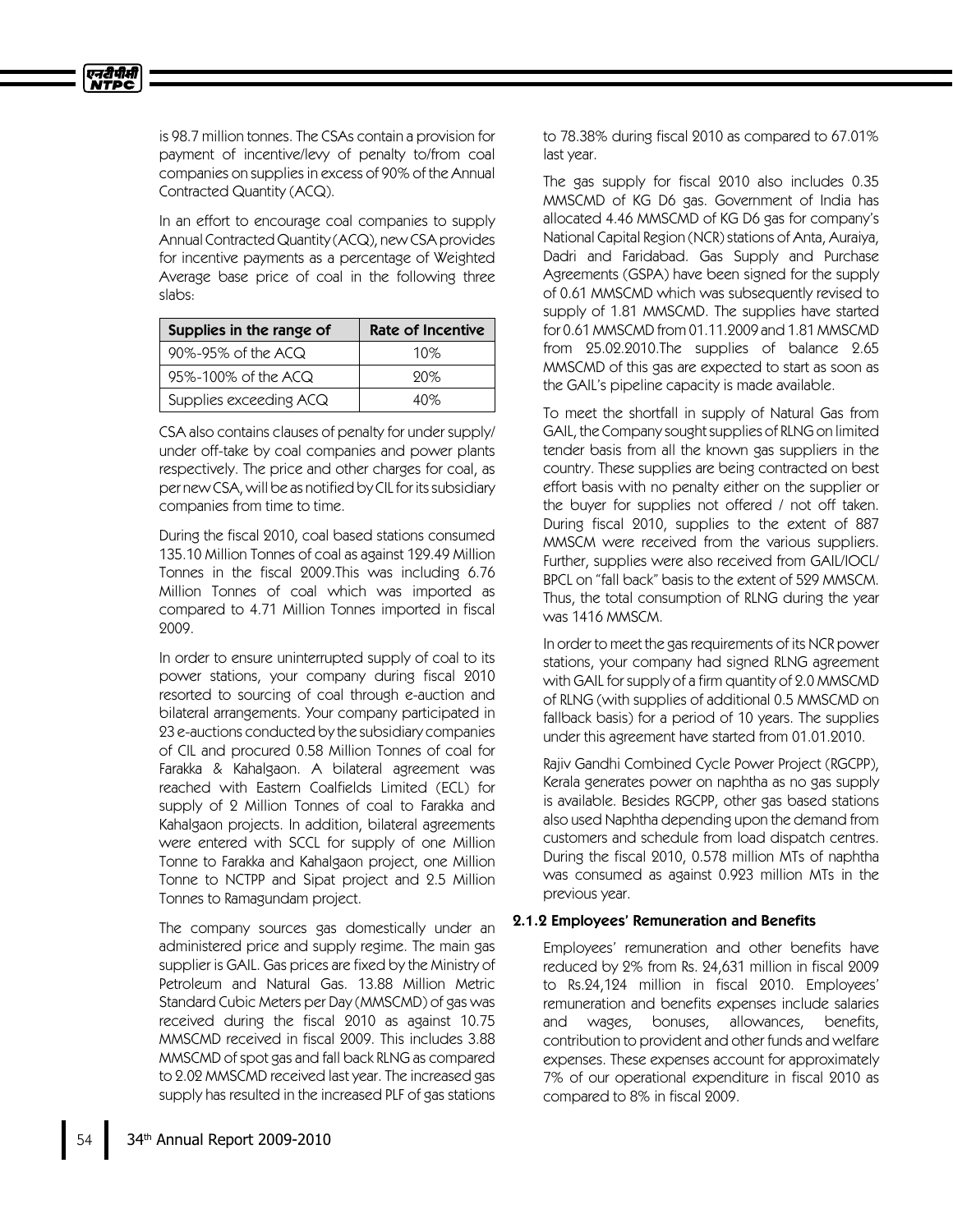

The main reason for reduction in employee cost is the additional provision of Rs.4,144million that was made towards gratuity/pension during fiscal 2009 due to increase in ceiling of gratuity payment to Rs.1 million from Rs.0.35 million for an employee. Since, no such additional provision is made in the fiscal 2010, there is a decrease in the employee cost per unit of generation from Rs.0.12 in the previous fiscal to Rs.0.11 in the current fiscal.

The pay revision of the executive category of employees of the Company which was due w.e.f. 1st January 2007 has been approved during the current fiscal based on the guidelines issued by Department of Public Enterprises (DPE), GOI. However, pay revision of the employees of the non-executive category is under finalisation and a provision of Rs.3,145 million has been updated for fiscal 2010 as compared to Rs.1,767 million provided in fiscal 2009 on estimated basis having regard to the guidelines issued by DPE. Out of the total wage provision, an amount of Rs.1,387 million has been paid as ad-hoc advance towards pay revision (explained in note 6 of Notes on Accounts, Schedule-26).

The increase in employee cost due to additional commercial capacity is Rs.1,040 million.

## 2.1.3 Generation, Administration and Other Expenses

Generation, administration and other expenses consist primarily of repair and maintenance of buildings, plant and machinery, power and water charges, security, insurance, training and recruitment expenses and expenses for travel and communication. These expenses have remained at approximately 6% of our operational expenditure in fiscal 2010. In absolute terms, these expenses increased to Rs.20,940 million in fiscal 2010 from Rs.18,192 million in fiscal 2009 registering a hike of 15%. Out of this, the increase of Rs.2,748 million is attributable to addition of commercial capacity during fiscal 2010. In terms of expenses per unit of generation, it is Rs.0.10 in fiscal 2010 as compared to Rs.0.09 in previous fiscal.

Repair & Maintenance expenses constitute 61% of total Generation, Administration and Other Expenses and have increased to Rs.12,783 million from Rs.10,992 million resulting in an increase of 16%.

The other increase in generation & administration expenses is mainly attributable to increase in water charges and security expenses. Water charges have increased by 30% from Rs.932 million in fiscal 2009 to Rs.1,209 million in fiscal 2010 due to revision of water charges in certain stations. Security expenses have increased to Rs.2,014 million in fiscal 2010 from Rs.1,490 million in fiscal 2009 on account of levy of service tax on this service during the current fiscal.

The miscellaneous expenses have reduced from Rs.827 million in fiscal 2009 to Rs.373 million in fiscal 2010 since Rs.531 million was included in fiscal 2009 on account of arbitration award issued against the Company at one of our gas projects.

### 2.1.4 Adjusted Expenditure related to Operations

If the impact of wage revision is adjusted, the operational expenditure for the fiscal 2010 and fiscal 2009 would be as follows:

|  | Rs Million |
|--|------------|
|  |            |

|                                                      | Fiscal 2010 | Fiscal 2009 |
|------------------------------------------------------|-------------|-------------|
| <b>Total Expenditure related</b><br>to Operations    | 339,692     | 313,930     |
| Less:                                                |             |             |
| Wage revision provision/<br>Pension /Gratuity        | 3,042       | 9,579       |
| <b>Additional Incentive</b><br>provision             | 2,080       | 1,048       |
| Provision on account of<br>arbitration award         |             | 531         |
| <b>Adjusted Expenditure</b><br>related to Operations | 334,570     | 302,772     |

### 2.2 Depreciation

The depreciation charged to the profit and loss account during the year was Rs. 26,501 million as comparedtoRs.23,645million in fiscal 2009,registering an increase of 12%. This is due to increase in gross block by Rs.44,971 million i.e. from Rs.623,530 million in the previous fiscal to Rs.668,501 million in the current fiscal. The increase in gross block is largely on account of increase in commercial capacity by 990 MW resulting from additional capitalization amounting to Rs.38,324 million on account of unit 5 of NCTPP Stage-II and unit 7 of Kahalgaon Stage II. Further, depreciation for units 1 &2 of 500 MW each at Sipat-II and units 5 & 6 of 500 MW each at Kahalgaon-II were charged pro-rata during fiscal 2009 while depreciation on the same has been charged for the entire fiscal 2010. The impact on depreciation from additional capitalization during the fiscal 2010 is Rs.2,020 million.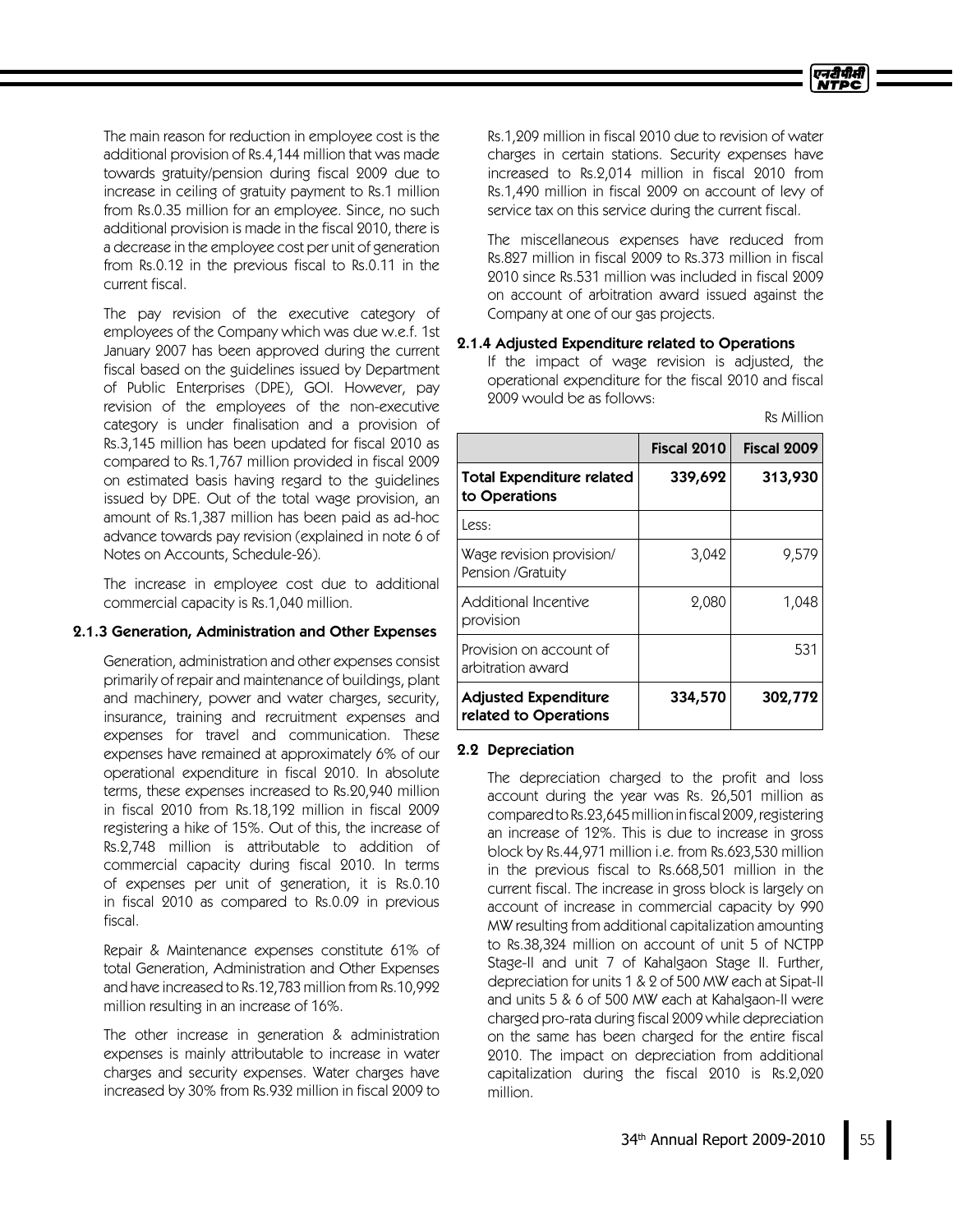एनटीपीसी **NTPC** 

> As per the accounting policy of the company, depreciation is charged on straight line method as per the rates given in schedule set forth in the Companies Act,1956exceptforsomeitemsforwhichdepreciation at higher rates is charged (please refer to Accounting Policy No.12.2.1). Government of India in January 2006 notified the Tariff Policy under the provisions of the Electricity Act, 2003 which provides that the rates of depreciation notified by the CERC would be applicable for the purpose of tariff as well as accounting. Subsequent to the notification of the Tariff Policy, CERC through Tariff Regulations, 2009 notified the rates of depreciation for the purpose of determination of tariff. CERC exercising its powers under Section 79 of the Electricity Act, 2003 requested theMinistryof Powertoadvise theMinistryofCorporate Affairs to notify the rates of depreciation considered by the CERC for tariff determination as depreciation under Section 205 (2) (c) of the Companies Act, 1956. However, Ministry of Corporate Affairs is yet to notify such rates under Section 205 (2) (c) of the Companies Act, 1956.

> As per the legal opinions obtained, the Tariff Policy cannot override the provisions of the Companies Act, 1956 and your company is required to follow Schedule XIV of the Companies Act, 1956 in the absence of any specific provision in the Electricity Act, 2003. Hence provisions of Section 616 of the Companies Act, 1956 are also not applicable in this regard. Accordingly, depreciation is being charged consistently at the rates specified in Schedule XIV of the Companies Act, 1956 with effect from the financial year 2004-05 (explained in note 4 of Notes on Accounts, Schedule-26).

### 2.3 Provisions made (and written back)

During the fiscal 2010, the Company had made provisions amounting to Rs.109 million in comparison to Rs.246 million provided for in fiscal 2009. The provisions were made mainly in respect of doubtful advances and claims, obsolescence /diminution in value of surplus stores and for other items. During the fiscal 2010, the Company had also written back provisions made in earlier years amounting to Rs.128 million in comparison to Rs.170 million of provisions written back in fiscal 2009. During fiscal 2010, there is write-back of Rs.44 million in respect of doubtful construction advances for one of the projects.

### 2.4 Interest and Finance Charges

The interest and finance charges for the fiscal 2010 were Rs.18,089 million in comparison to Rs.19,962 million in fiscal 2009. The details of interest and finance charges are tabulated below:

Rs.Million

|                                                                            | Fiscal 2010 | Fiscal 2009 |
|----------------------------------------------------------------------------|-------------|-------------|
| Interest Charges:                                                          |             |             |
| Interest on borrowings                                                     | 24,806      | 21,532      |
| Others                                                                     | 386         | 701         |
| <b>Total Interest charges</b>                                              | 25,192      | 22,233      |
| Finance Charges                                                            | 7,704       | 7,293       |
| <b>Total</b>                                                               | 32,896      | 29,526      |
| Less: Adjustments and<br>transfers                                         |             |             |
| <b>Exchange differences</b><br>regarded as adjustment<br>to interest costs | (1)         | (2,688)     |
| Interest charges capitalised                                               | 14,484      | 12,171      |
| Finance charges capitalised                                                | 324         | 81          |
| Interest and finance<br>charges capitalised                                | 14,808      | 12,252      |
| Net interest and finance<br>charges                                        | 18,089      | 19,962      |

Interest amount on long term borrowings (including Interest during Construction) has increased by 13% over last fiscal due to increase in long term borrowings (net of repayment) during the year by Rs. 32,176 million. However, average cost of borrowing has reduced marginally to 7.1576% in fiscal 2010 from 7.1618% in previous fiscal due to your company's ability to raise loans at competitive rates from domestic as well international sources as well as reduction in interest cost of foreign loans. Our borrowings are denominated in Rupees and foreign currencies.

The exchange differences in respect of overseas borrowings relating to fixed assets/capital work-inprogress are treated in accordance with provisions of Accounting Standard (AS) 11 issued by ICAI based on guidelines issued by Companies (Accounting Standards) Rules, 2006 issued by National Advisory Committee on Accounting Standards from time to time. Out of this, the exchange differences in respect of assets during the period of construction /renovation and modernisation are capitalized by transfer to EDC.

During the fiscal 2010, an unfavourable exchange rate variation treated as adjustment to interest costs amounting to Rs.1million increased the interest expenses as against Rs.2,688 million in fiscal 2009. The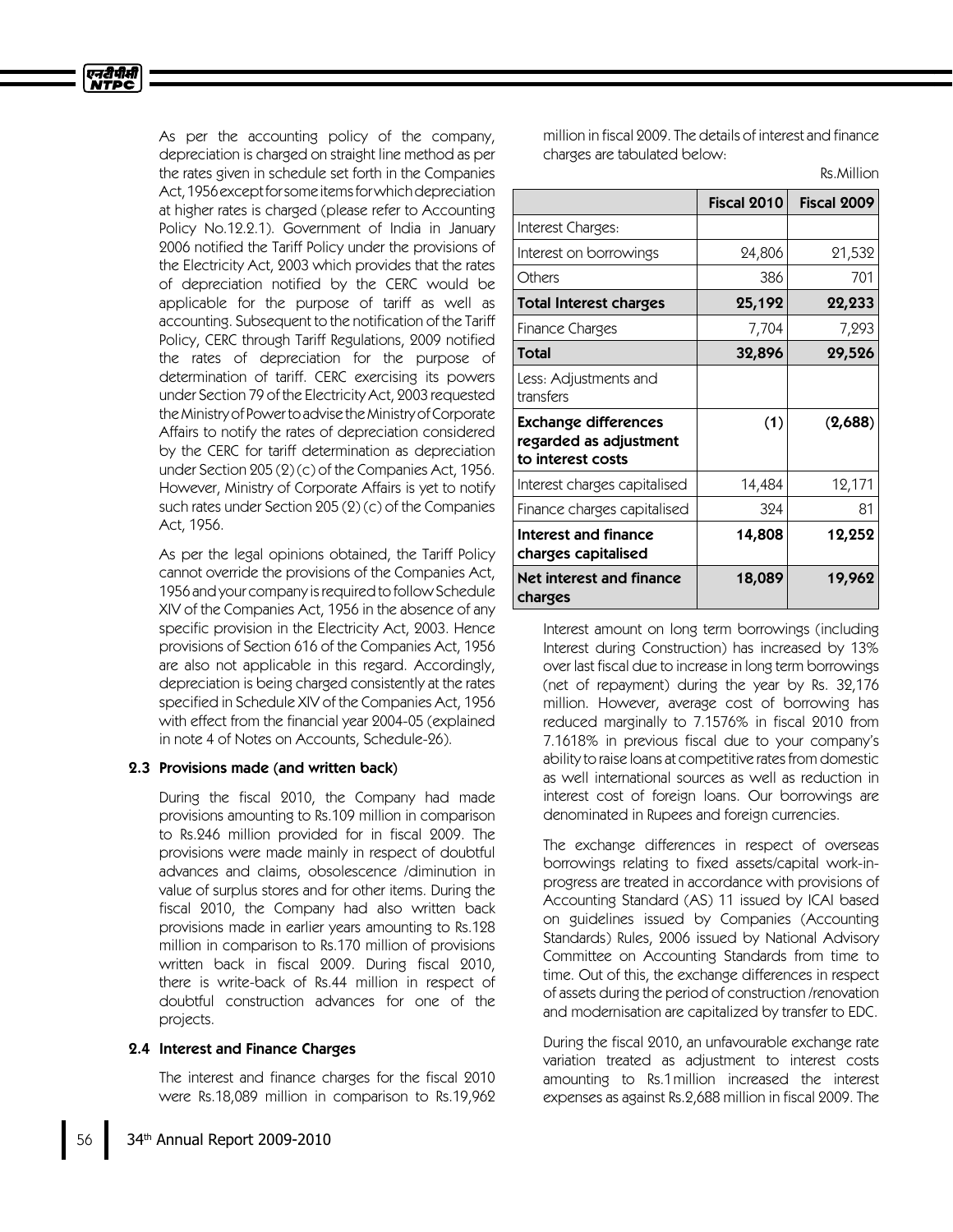Rs. Million

reason for substantial reduction in adverse amount of exchange rate variation isdepreciation in the currencies of all our foreign denominated loans against Indian rupee namely, US dollar by 11%, Japanese yen by 7% and Euro by 10%. The USD, Japanese yen and Euro denominated loans contributed to about 68%, 28% and 4% respectively in the loan basket at the end of fiscal 2010 as compared to 67%, 29% and 4% in previous fiscal. The component of USD has increased marginally since all the drawdowns made under foreign loans during the year were denominated in USD.

In respect of one of our hydro power project, the construction work has been suspended temporarily from 18th May 2009 on the advice of the Ministry of Power, Government of India (GoI). Presently, the issue regarding resumption of the project is under consideration with the GOI. Pending decision, borrowing costs of Rs.237 million have not been capitalised from the date of suspension. (explained in note 12 of Notes on Accounts, Schedule-26). The gross amount of interest amounting to Rs.288 million has been treated as one-off adjustment from Profit after Tax in the adjusted income for the year 2009-10.

During fiscal 2009, interest charges (others) also include Rs.538 million towards interest cost on account of award issued by the Arbitration Tribunal for one of our Gas Project.

The finance charges have increased by 6% from Rs. 7,293 million in fiscal 2009 to Rs.7,704million in fiscal 2010. The increase is mainly due to increase in rebate payable to customers as per the Rebate Scheme of the company from Rs.6,700 million in previous fiscal to Rs.6,937 million in current fiscal. In order to secure 100% realization of amounts billed, the Company had introduced a revised Rebate Scheme 2009-10. The current Rebate Scheme provides for a rebate of 2.25% on the amounts credited to the Company's account on the first day of the month which gets reduced by 0.05% for each day's delay upto the 5th day of the month provided that entire amount is credited to the Company's account. Beyond 5th day, 2% rebate is allowed for credit to Company's account which gets progressively reduced to nil after last day of the month. Finance charges for fiscal 2010 also include an amount of Rs.206 million on account of upfront fee paid towards loans tied-up with a nationalized bank for financing projects under construction and has been consequently capitalized.

For the fiscal 2010, an amount of Rs.14,808 million

relating to interest and finance charges of projects under construction was capitalized while the corresponding amount for the previous year was Rs. 12,252 million. However, if the impact of exchange difference is excluded, the interest and finance charge capitalized during fiscal 2009 is Rs.11,441 million. Thus after excluding exchange rate variation, interest and finance charges capitalized registering an increase of 29%.

The interest and finance charges for fiscal 2010 after these adjustments and without taking into account the exchange differences treated as adjustment to interest costs is Rs.17,800 million.

|                                                                          | Fiscal 2010 | Fiscal 2009 |
|--------------------------------------------------------------------------|-------------|-------------|
| Total Interest charges less<br>interest charges capitalised              | 10,709      | 12,750      |
| Total Finance charges<br>excluding finance charges<br>capitalized        | 7,380       | 7,212       |
| Net interest and finance<br>charges                                      | 18,089      | 19,962      |
| Less : Adjustment of<br>exchange diff. regarded as<br>borrowing cost     | 1           | 1877        |
| Less: Interest cost on<br>account of hydro project/<br>arbitration award | 288         | 538         |
| <b>Total Adjusted Interest</b><br>and Finance charges                    | 17,800      | 17,547      |

### 2.5 Prior period income / expenditure

Certain elements of income and expenditure have been charged to the profit and loss account relating to previous years. For the fiscal 2010 a net amount of Rs. 779 million was booked as prior period income whereas a net amount of Rs. 1,083 million was charged as prior period expenditure to the profit and loss account in the previous year. For the current fiscal, an amount of Rs.973 million which was charged to employee cost in earlier year (towards excess provision on account of fitment benefit under pay revision) has been written back through 'Prior Period' adjustments on finalisation of the pay revision.

## 3 Profit before tax, provisions and prior period adjustments

The profit of the Company before tax and prior period adjustments for the current and the previous year,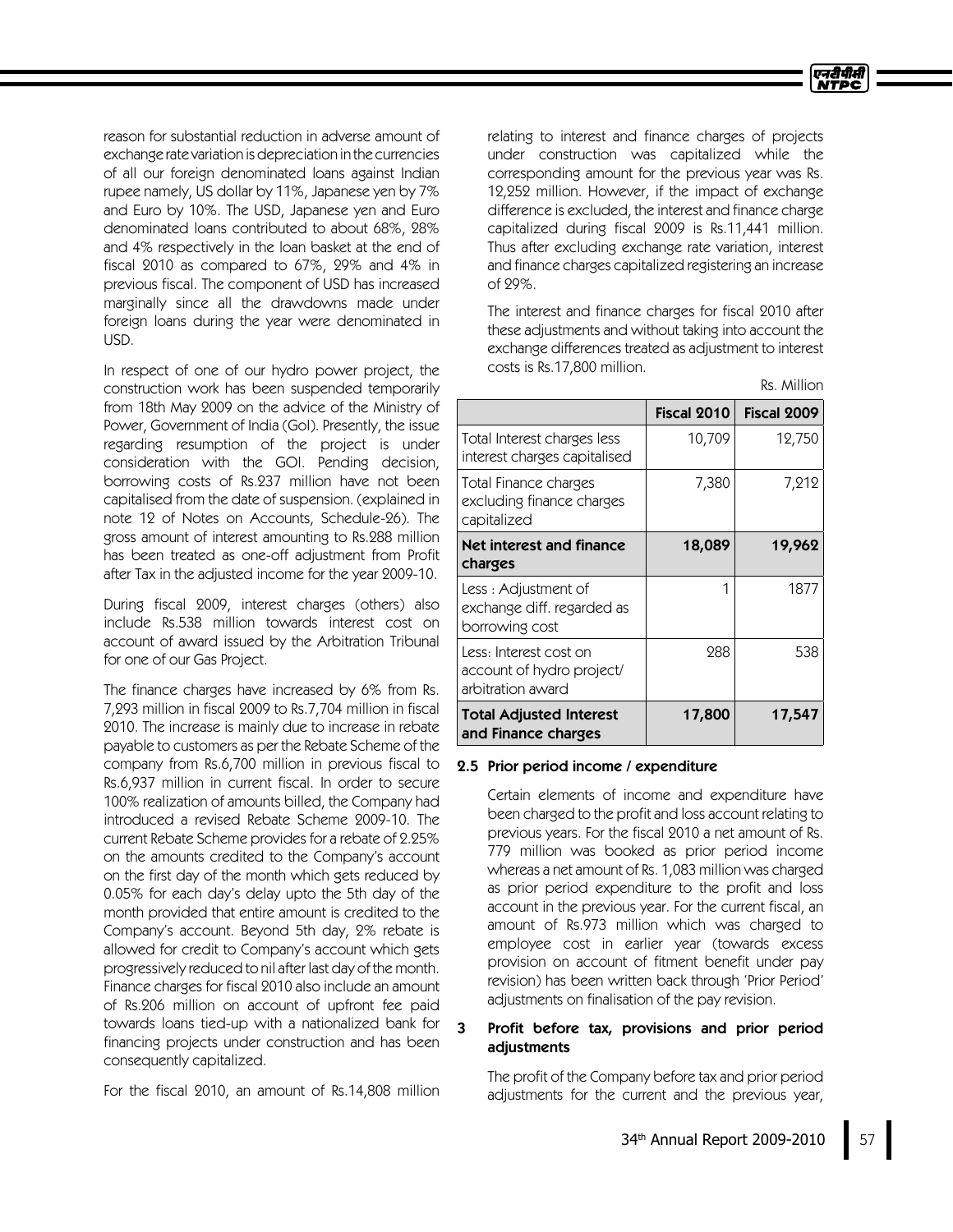एनटीपीसी **NTPC** 

> both on reported and adjusted basis, is tabulated below:

|                                                       | <b>Reported</b>       |                       | <b>Adjusted</b>       |                       |
|-------------------------------------------------------|-----------------------|-----------------------|-----------------------|-----------------------|
|                                                       | <b>Fiscal</b><br>2010 | <b>Fiscal</b><br>2009 | <b>Fiscal</b><br>2010 | <b>Fiscal</b><br>2009 |
| Gross Income                                          | 492,339               | 452,291               | 490,827               | 437,997               |
| Expenditure<br>related to<br>operations               | 339,692               | 313,930               | 334,570               | 302,772               |
| Depreciation                                          | 26,501                | 23,645                | 26,501                | 23,645                |
| Interest and<br>Finance charges                       | 18,089                | 19,962                | 17,800                | 17,547                |
| Profit before tax,<br>prov. & prior<br>period adjust. | 108,057               |                       | 94,754 111,956        | 94,033                |

Rs. Million

## 4 Provision for Tax

The Company provides for current tax and deferred tax computed in accordance with provisions of Income Tax Act, 1961. The payment of fringe benefit tax (FBT) has been abolished by Finance Act 2009 from 1st April 2009 and accordingly, no FBT is payable for the year.

As per erstwhile Tariff Regulations, 2004, the Company recovered actual tax payments in respect of generation business from its customers while taxes on the income from all other activities was borne by the Company. However, under Tariff Regulations, 2009, w.e.f. 1 st April 2009, income tax is recoverable on normative basis as Return on Equity following the applicable rate of tax for respective year. The actual income tax liability, if any, (more or less than the normative) is to be borne by NTPC. Accordingly, provision for current tax has been computed at the applicable rate of 33.99% for the financial year 2009-10.

The deferred tax liability related to the period upto 31 st March 2009 is recoverable from customers as and when the same materializes. However, the deferred tax liability/asset for the period after 1<sup>st</sup> April 2009 is to the account of the company.

During the year, the deferred tax liability (net) of Rs.51,350 million that existed as on 31 $\mathrm{^{st}}$  March 2009 (out of which Rs.51,349 million was recoverable from customers) has been reviewed and restated to Rs.24,942 million. In terms of Regulation 39 of CERC Tariff Regulations, 2009, the Company has determined the amount of the deferred tax liability (net)

materialised during the year pertaining to the period up to 31<sup>st</sup> March 2009 by identifying the major changes in the elements of deferred tax liability/asset, as recoverable from the beneficiaries. Accordingly, deferred tax liability (net) and the deferred tax recoverable from the beneficiaries as at 31<sup>st</sup> March 2010 works out to Rs.30,494 million and Rs.28,402 million respectively resulting in increase in the deferred tax liability amounting to Rs.2,091 million arising during the current year. The same has been debited to Profit & Loss Account (explained in note 26 of Notes on Accounts, Schedule-26).

|                                           | Fiscal 2009           |                        |      | (Rs Million) |
|-------------------------------------------|-----------------------|------------------------|------|--------------|
|                                           | <b>Current</b><br>tax | <b>Deferred</b><br>tax | FBT* | <b>Total</b> |
| Provision for<br>fiscal 2009              | 25,337                | (4,488)                | 210  | 21,059       |
| Adjustment for<br>earlier years           | (13,953)              |                        |      | (13, 953)    |
| Payable to<br>customers                   |                       | 4,488                  |      | 4,488        |
| Capitalised                               |                       |                        | (12) | (12)         |
| Net prov. as<br>per P&L<br><b>Account</b> | 11,384**              |                        | 198  | 11,582       |

\*FBT-Fringe Benefit Tax

\*\*Rs.7,583 million is recoverable from customers

|                              | Fiscal 2010    |                        | (Rs Million) |              |
|------------------------------|----------------|------------------------|--------------|--------------|
|                              | Current<br>tax | <b>Deferred</b><br>tax | FBT*         | <b>Total</b> |
| Provision for<br>fiscal 2010 | 24,709         | 2,091                  |              | 26,800       |
| Adjust. for<br>earlier years | (5, 254)       |                        | 27           | (5, 227)     |
| Net prov. as<br>per P&L A/C  | 19,455         | 2,091                  | 27           | 21,573       |

Net provision of tax for the fiscal 2010 was Rs. 21,573 million in comparison to Rs. 11,582 million in the fiscal 2009, an increase of Rs.9,991 million. The net tax was lower during fiscal 2009 as company had received tax refund of Rs.13,953 million on account of the favourable decisions relating to previous years by CIT (Appeal) , out of which an amount of Rs.2,400 million was retained by your company and the balance was paid to customers.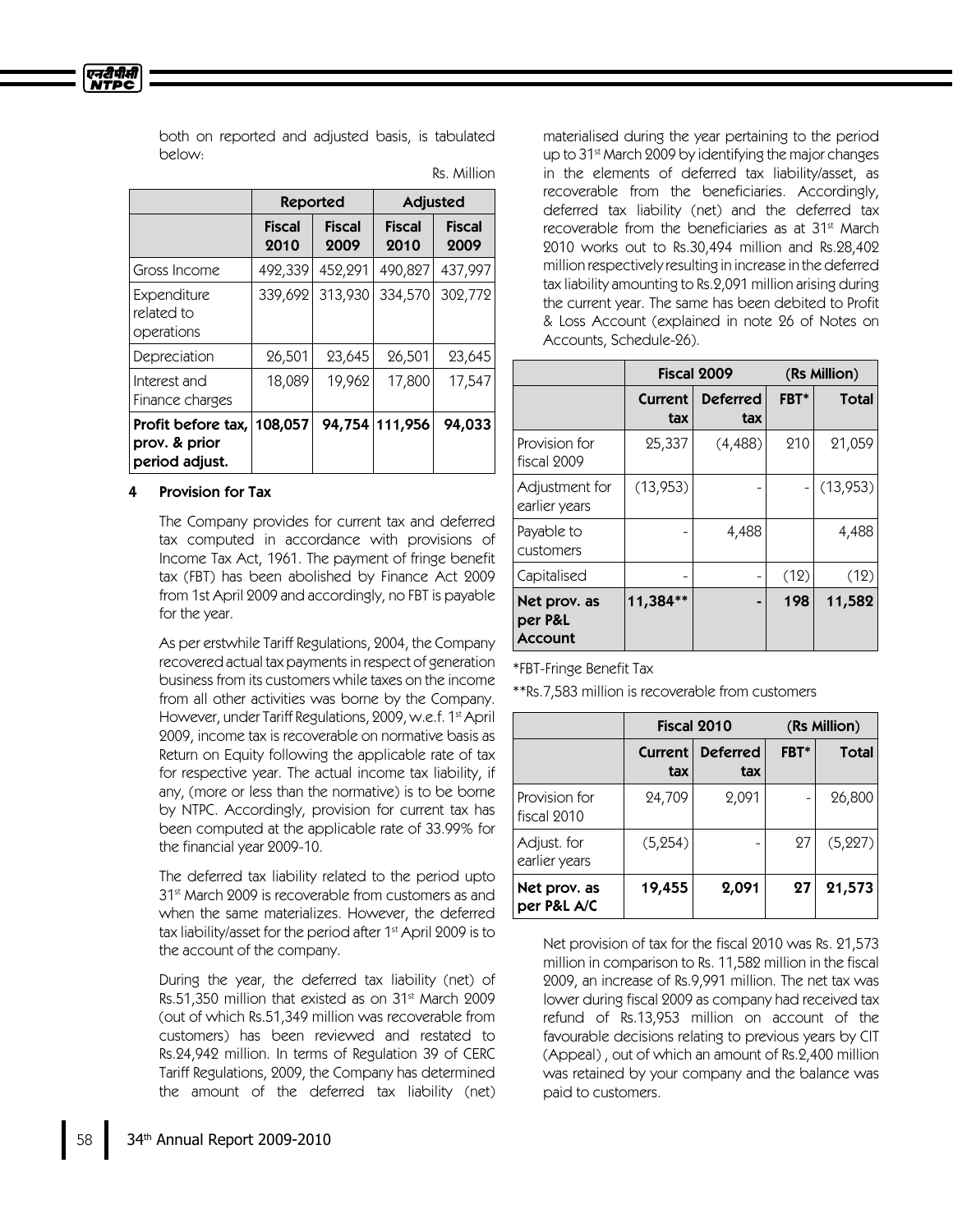## 5 Profit After Tax before provisions made and written back and prior period adjustments

| Rs.Million |  |
|------------|--|
|            |  |

|                                                                        | <b>Reported</b>       |                       | <b>Adjusted</b> |                       |
|------------------------------------------------------------------------|-----------------------|-----------------------|-----------------|-----------------------|
|                                                                        | <b>Fiscal</b><br>2010 | <b>Fiscal</b><br>2009 | Fiscal<br>2010  | <b>Fiscal</b><br>2009 |
| Profit before<br>tax, provisions<br>and prior<br>period<br>adjustments | 108,057               | 94,754                | 111,956         | 94,033                |
| Tax as per P&L                                                         | (21, 573)             | (11,582)              | (21, 573)       | (11, 582)             |
| Deferred Tax<br>impact/IT<br>refund                                    |                       |                       | 2,091           | (2,400)               |
| Profit after tax<br>(before prov.<br>and prior<br>period adjust.)      | 86,484                | 83,172                | 92,474          | 80,051                |

The profits before prior period adjustments and provisions on reported basis have grown by almost 4% while on an adjusted basis have grown by 16%.

### 6 Net Profit After Tax

The net profit after tax after provisions (made and written back) and prior period adjustments on a reported and adjusted basis are as follows:

|                                                                                | Reported              |                       | Adjusted              |                       |
|--------------------------------------------------------------------------------|-----------------------|-----------------------|-----------------------|-----------------------|
|                                                                                | <b>Fiscal</b><br>2010 | <b>Fiscal</b><br>2009 | <b>Fiscal</b><br>2010 | <b>Fiscal</b><br>2009 |
| Profit after tax<br>(before provisions<br>and prior period<br>adjustments)     | 86,484                | 83,172                | 92,474                | 80,051                |
| Provisions (net of<br>write back)                                              | 19                    | (76)                  | 19                    | (76)                  |
| Add: Income tax on<br>interest on IT refund<br>pertaining to<br>previous years |                       |                       |                       | 747                   |
| Add:Prior period<br>adjustments                                                | 779                   | (1,083)               |                       |                       |
| Net profit after tax                                                           | 87,282                | 82,013                | 92,493                | 80,722                |

Rs.Million

On a reported basis, the net profit after tax for the fiscal 2010 has increased by about 6.42% while on an adjusted basis, the net profit after tax has grown by 14.58%.

#### 7 Segment-wise performance

For the purpose of compiling segment-wise results, the business of the Company is segregated into 'Generation' and 'Other Business'. The Company's principal business is generation and sale of bulk power.Otherbusinessincludesprovidingconsultancy, project management and supervision, oil and gas exploration and coal mining.

The profit before tax and interest in the generation business for the fiscal 2010 was Rs. 101,524million as against Rs. 90,531 million for fiscal 2009. Excluding income tax payable/recoverable from customers amounting to Rs. 4,714million for fiscal 2010 and Rs. 7,583 million for fiscal 2009, the above has increased by 28% mainly on account of increased generation. For the profit before tax on 'Other Business' represented by income from consultancy, the same was Rs. 582 million for fiscal 2010 and Rs. 418 million for the previous fiscal registering a growth of 39%.

### **B** Financial Condition

## 1 Networth

The net worth of the Company at the end of fiscal 2010 increased to Rs. 624,375 million from Rs. 573,701 million in the previous year registering an increase of 9% mainly due to retained earnings. Correspondingly, the book value per share also increased from Rs. 69.58 to Rs.75.72.

## 2 Loan Funds

The loans as on March 31, 2010 were Rs. 377,970 million in comparison to Rs. 345,678 million as on March 31, 2009. A summary of the loans outstanding is given below:

|  | Rs.Million |
|--|------------|
|  |            |

|                                 | As at March 31 | %      |        |
|---------------------------------|----------------|--------|--------|
|                                 | 2010           | 2009   | change |
| <b>Secured Loans</b>            |                |        |        |
| <b>Bonds</b>                    | 85,500         | 82,500 | 4%     |
| Foreign Currency terms<br>loans | 5,286          | 7,180  | $-26%$ |
| Other                           | 13             | 16     | $-19%$ |
| Sub-total                       | 90,799         | 89,696 | $1\%$  |
| <b>Unsecured Loans</b>          |                |        |        |
| <b>Fixed Deposits</b>           | 134            | 14     | 857%   |
| Foreign Currency Bonds          | 22,835         | 25,775 | $-11%$ |

34 th Annual Report 2009-2010 59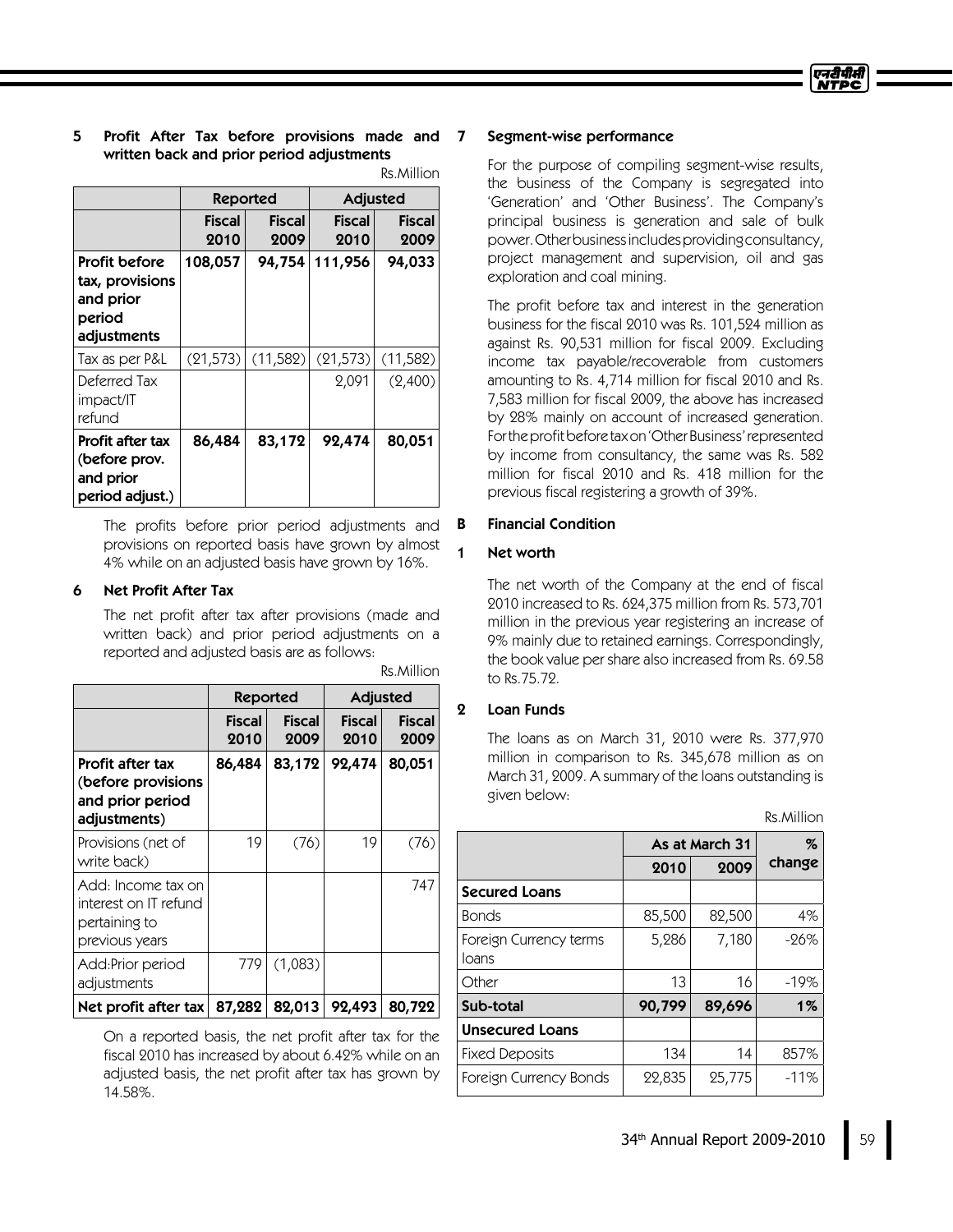|                        |         | As at March 31 |          |
|------------------------|---------|----------------|----------|
|                        | 2010    | 2009           | change   |
| Foreign Currency Ioans | 75,417  | 78,281         | -4%      |
| Rupee term loans       | 180,785 | 151,911        | 19%      |
| Loans from GOI         |         |                | $-100\%$ |
| Bonds (unsecured)      | 8,000   |                |          |
| Sub-total              | 287,171 | 255,982        | 12%      |
| Total                  | 377,970 | 345,678        | 9%       |

GOI-Government of India

एनटीपीसी *NTPC* 

> Over the last fiscal, the debt has registered a growth of 9%. Debt amounting to Rs. 69,824 million was raised during the year 2009-10 and as against this, an amount of Rs. 69,703 million was utilized to finance capital expenditure. The balance amount of Rs. 120 million was towards accretion in Public Deposits of the Company. The domestic debt fundsincluded term loans amounting Rs.47,510 million raised and bonds aggregating to Rs.15,000 million (including bonds of Rs.8,000 million utilized for refinancing loans) privately placed during the year.

> > Rs. Million

| <b>Source</b>            | <b>Debt Raised</b><br>& Utilised | Repayment | <b>Net</b> |
|--------------------------|----------------------------------|-----------|------------|
| Term Loan                | 47,510                           | 18,637    | 28,873     |
| <b>Bonds</b>             | 15,000                           | 4,000     | 11,000     |
| Foreign Currency<br>Debt | 7,193                            | 3,907     | 3,286      |
| Others                   | 120                              | 4         | 116        |
| Total                    | 69,823                           | 26,548    | 43,275     |
| <b>FERV</b>              |                                  | 10,983    | (10,983)   |
| <b>Total</b>             | 69,823                           | 37,531    | 32,292     |

During the year, fresh agreements for term loans aggregating Rs. 168,190 million were entered into including the loan agreement of Rs. 85,000 million with State Bank of India signed on May 14, 2009 and Rs. 27,500 million signed with Canara Bank on June 23, 2009 to finance capital expenditure of power generation projects, coal mining business and Renovation and Modernisation activities.

Your Company has redeemed bonds amounting to Rs.4,000millionduringtheyear. Repayments amounting to Rs.18,637 million were made under various term loans extended by Indian Banks and Govt. of India. Repayment of Rs.3,907 million was made during the year towards foreign currency loans. Fixed Deposits for Rs.4million were also discharged during the year.

The credit rating by CRISIL and ICRA of the Company as an issuer and also the rating for rupee bonds & fixed deposits program continued to be 'AAA'and "LAAA" respectively, being the highest rating. During the rating exercise of our domestic borrowings from banks including the amounts committed by them, CRISIL has assigned the highest possible rating i.e. 'AAA'. In addition, during the fiscal 2009, ICRA has assigned 'LAAA'rating for sanctioned lines of credit extended from domestic banks.

During the year, Standard and Poors'and Fitch Ratings maintained the "Investment Grade" foreign currency ratings of your company. While, Fitch Ratings continued to maintain the 'stable' outlook for the ratings, the outlook on the company's rating was revised from 'negative'to 'stable'by Standard and Poors'in March 2010. The Company's foreign currency ratings are at par with sovereign ratings of India.

The debt to equity ratio at the end of fiscal 2009-10 of the Company increased to 0.61 from 0.60 at the end of the previous fiscal.

The Debt Service Coverage Ratio (DSCR) for the year has improved to 3.92 from 3.67 in the previous financial year and Interest Service Coverage Ratio of fiscal 2010 has improved to 13.64 from 10.19 in previous fiscal. Both these ratios have shown improvement due to higher Earnings Before Interest, Tax and depreciation and also due to reduction in net interest charged to P&LAccount.

Formula used for computation of coverage ratios DSCR = Earnings before Interest, Depreciation and Tax/ (Interest net off transferred to expenditure during construction + Principal repayment) and  $ISCR =$ Earnings before Interest, Depreciation and Tax/(Interest net off transferred to expenditure during construction).

The maturity profile of the borrowings by the Company is as under:

Rs million

|                 | <b>Rupee</b><br>Loans | Foreign<br>Currency<br>loans | <b>Total</b> |
|-----------------|-----------------------|------------------------------|--------------|
| Within 1 year   | 22,919                | 17,003                       | 39,922       |
| $1 - 3$ years   | 52,549                | 18,929                       | 71,478       |
| $3 - 5$ years   | 56,579                | 13,766                       | 70,345       |
| $5 - 10$ years  | 119,481               | 36,567                       | 156,048      |
| Beyond 10 years | 22,904                | 17,273                       | 40,177       |
| <b>Total</b>    | 274,432               | 103,538                      | 377,970      |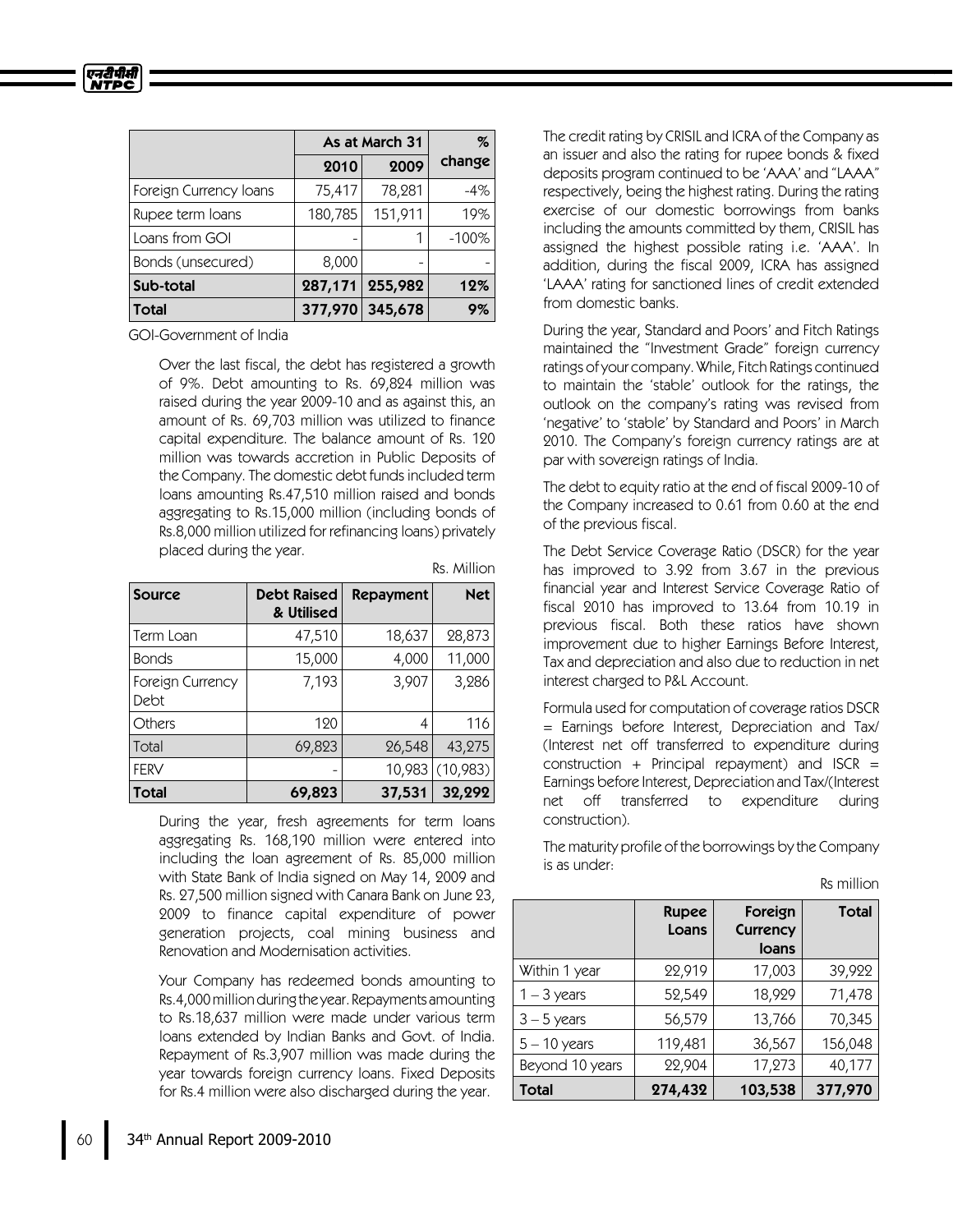## 3 FixedAssets

During the year your Company added Rs.44,971 million to the gross block mainly on account of capitalization of one unit of Kahalgaon-II (500MW) Power Project and one unit of Dadri-II (490MW) Power Project. Due to increase in construction activities, there was an addition of Rs.55,413 million in the capital-work-inprogress registering an increase of 26% over the last year. In addition, there was also an increase of 3% in Construction Stores and Advances.

|                                     | As at March 31 |         |        |
|-------------------------------------|----------------|---------|--------|
|                                     | 2010           | 2009    | %      |
|                                     |                |         | Change |
| Gross block                         | 668,501        | 623,530 | 7%     |
| Net Block                           | 347,613        | 329,377 | 6%     |
| Capital Work-in-Progress            | 267,624        | 212,211 | 26%    |
| Construction stores and<br>advances | 53,419         | 51,838  | 3%     |
| <b>Total fixed assets</b>           | 668,656        | 593,426 | 13%    |

Rs.Million

### **Investments**

The Investments consist mainly of bonds issued under One Time Settlement Scheme and bonds issued against outstanding dues besides equity participation in joint ventures and subsidiaries. The investments also include the deployment of surplus cash generated out of operations in various treasury instruments issued by Government of India. During fiscal 2010, the investments increased by about 6%. Broadly the break-up of investments is as follows:

|                                                                    | As at March 31 |         |
|--------------------------------------------------------------------|----------------|---------|
|                                                                    | 2010           | 2009    |
| Bonds issued under One time<br>settlement scheme                   | 98,217         | 114,732 |
| Investments in Joint Ventures                                      | 24,803         | 18,729  |
| Investment in subsidiaries                                         | 5,496          | 4,146   |
| Investment of surplus cash in<br>various instruments               | 19,435         | 1,865   |
| Others                                                             | 120            | 120     |
| Bonds against dues (issued prior<br>to one time settlement scheme) |                | 243     |
| Total investments                                                  | 148,071        | 139,835 |

Rs.Million

Bondsissuedagainstsettlement of receivables account for 66% of total investments at the end of fiscal 2010. Bonds received under One Time Settlement Scheme (OTSS) amounting to Rs.16,515millionwere redeemed during the year as per scheduled redemption. These OTSS bonds carry a 'call option'giving right to SEBs to redeem the bonds before scheduled redemption date. However, no call option was exercised by any SEBduring the year 2009-10.

Your company fully redeemed Rs.243 million of 10% Secured Non- Cumulative Non-Convertible Redeemable GRIDCO Bonds as per redemption plan, during the fiscal 2010.

Your company invested Rs.6,074million in following joint ventures during the year:

Rs. Million

| Name of JV                                          | Amount |
|-----------------------------------------------------|--------|
| NTPC-Tamil Nadu Energy Company Ltd.                 | 2,345  |
| Aravali Power Company Private Ltd.                  | 2,000  |
| NTPC BHEL Power Projects Private Ltd.               | 199    |
| Meja Urja Nigam Private Limited                     | 192    |
| BF-NTPC Energy Systems Ltd.                         | 58     |
| Nabinagar Power Generating Company<br>Private Itd.  | 950    |
| Transformer and Electrical Kerala Ltd.              | 314    |
| National High Power Test Laboratory<br>Private Ltd. | 9      |
| International Coal Ventures Ltd.                    | 1      |
| Energy Efficiency Services Ltd.                     | 6      |
| Total                                               | 6,074  |

The company also invested Rs.1,350 million in subsidiaries as under:

Rs. Million

| Name of Subsidiary                | Amount |
|-----------------------------------|--------|
| NTPC Hydro Ltd.                   |        |
| Bhartiya Rail Bijlee Company Ltd. | 1.251  |
| Total                             | 1,350  |

During the year, there was an investment of surplus funds in short term funds for Rs.19,435 million.

### 5 Current Assets

The current assets and current liabilities as on March 31, 2010 and March 31, 2009 and the changes therein are as follows: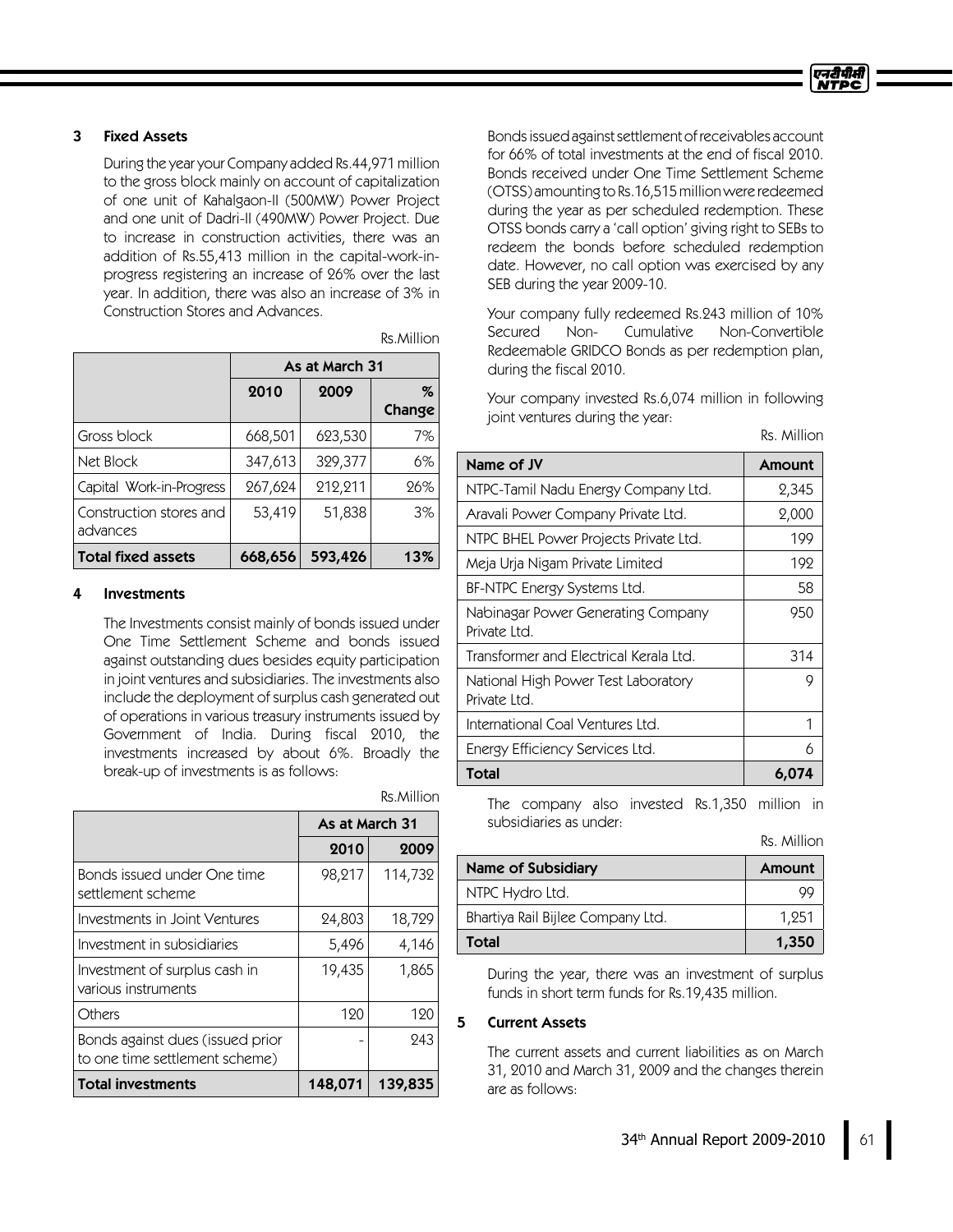|                                       |         | <b>YoY</b><br>As at March31 |           | %      |
|---------------------------------------|---------|-----------------------------|-----------|--------|
|                                       | 2010    | 2009                        | Change    | Change |
| Current Assets                        | Amt     | Amt                         | Amt       |        |
| Inventories                           | 33,477  | 32,434                      | 1,043     | 3%     |
| <b>Sundry Debtors</b>                 | 66,514  | 35,842                      | 30,672    | 86%    |
| Cash and Bank<br>balances             | 144,595 | 162,716                     | (18, 121) | $-11%$ |
| Other Current<br>Assets               | 8,440   | 9,794                       | (1,354)   | $-14%$ |
| Loans and<br>Advances                 | 55,131  | 68,467                      | (13, 336) | $-19%$ |
| <b>Total Current</b><br><b>Assets</b> | 308,157 | 309,253                     | (1,096)   |        |

A major portion of current assets comprised of Cash and Bank balances. As on March 31, 2010, cash and bank balances stood at Rs.144,595 million being 47% of the total current assets in comparison to Rs.162,716 million as at March 31, 2009 which was 53% of the total current assets as on that date. Of this, Rs.138,255 million was kept as term deposits with banks as on March 31, 2010 while the term deposits for the last year was Rs. 159,998 million.

The next largest component of current assets is Sundry Debtors. Sundry Debtors net of provisions have increased from Rs 35,842 million in previous financial year to Rs. 66,514million showing an increase of 86%. Sale of energy, however, only grew by 10%.

As on 31.03.2010, Sundry Debtors amounted to Rs. 74,875 million as compared to Rs. 44,203 million as at the end of previous year. As a percentage of sales, the sundrydebtorsrepresent are 16%ofsales as compared to 10% in previous financial year. The Sundry debtors were equivalent to 59 days of sales for current year compared to 38 days in previous year. Reason for increaseindebtorbalancesismainlythediscontinuance of Special Rebate Scheme by the company w.e.f 01.04.2010. Special Rebate Scheme had a provision for giving additional rebate to customers who made payments on the last day of the month on the basis of provisional billing to be adjusted from the final bill raised in the subsequent month. This resulted in reduced debtors at the end of each month. Due to discontinuation of Special Rebate in the first five days of the month w.e.f 1st April, 2010, the sundry debtors as on 31<sup>st</sup> March, 2010 have increased.

Loans and advances reduced by 19% as compared to

Rs.Million

previous financial year mainly on account of Lower Advance tax and tax deducted at source (Net of Provision for tax). Besides advance tax and tax deducted at source (net of provisions) amounting to Rs.20,644 million, this includes a loan of Rs.6,222 million to the Government of Delhi subsequent to the conversion of the dues of Delhi Vidyut Board under the one-time-settlement scheme. The Government of Delhi pays 8.5% tax-free interest on thisloan. The other loans and advances are mostly to suppliers and contractors and also on account of advances extended to employees for various purposes such as building of house, purchase of vehicles etc. as per the policies of your Company. The advances to employees mainly include Rs.1,387 million paid as adhoc advance to employees in non-executive category pending pay revision (explained in note 6 of Notes on Accounts, Schedule-26).

Inventories as at March 31, 2010 were Rs.33,477 million being 11% of current assets as against Rs. 32,434 million as on March 31, 2009. Inventories mainly comprise of components and spares and coal which are maintained for operating plants. Components and spares were Rs.16,500 million as against Rs.15,662 million in previous year end. Coal inventory amounted to Rs. 11,175 million as against Rs. 11,133 million in previous year.

Rs.Million

|                                            | As at March 31 |         | <b>YoY</b> | %      |
|--------------------------------------------|----------------|---------|------------|--------|
|                                            | 2010           | 2009    | change     | change |
|                                            | Amt            | Amt     | Amt        |        |
| Liabilities                                | 76,876         | 74,391  | 2,485      | 3%     |
| Provisions                                 | 30,705         | 32,495  | $-1,790$   | $-6%$  |
| <b>Total Current</b><br><b>Liabilities</b> | 107,581        | 106,886 | 695        | $1\%$  |

### **Current Liabilities**

The current liabilities as at March 31, 2010 were Rs. 76,876 million as against Rs. 74,391 million in the previous year. The current liabilities mainly comprise of creditors for capital expenditure, creditors for supply of goods and services, deposits and retention money from contractors. The creditors and retention money, deposits etc. at the end of the year stood at Rs. 68,844million as against Rs. 64,469 million in the previous year.

The current liabilities have also increased by Rs. 2,869 million on account of unsettled liabilities due to price variation claims accounted on estimation basis rather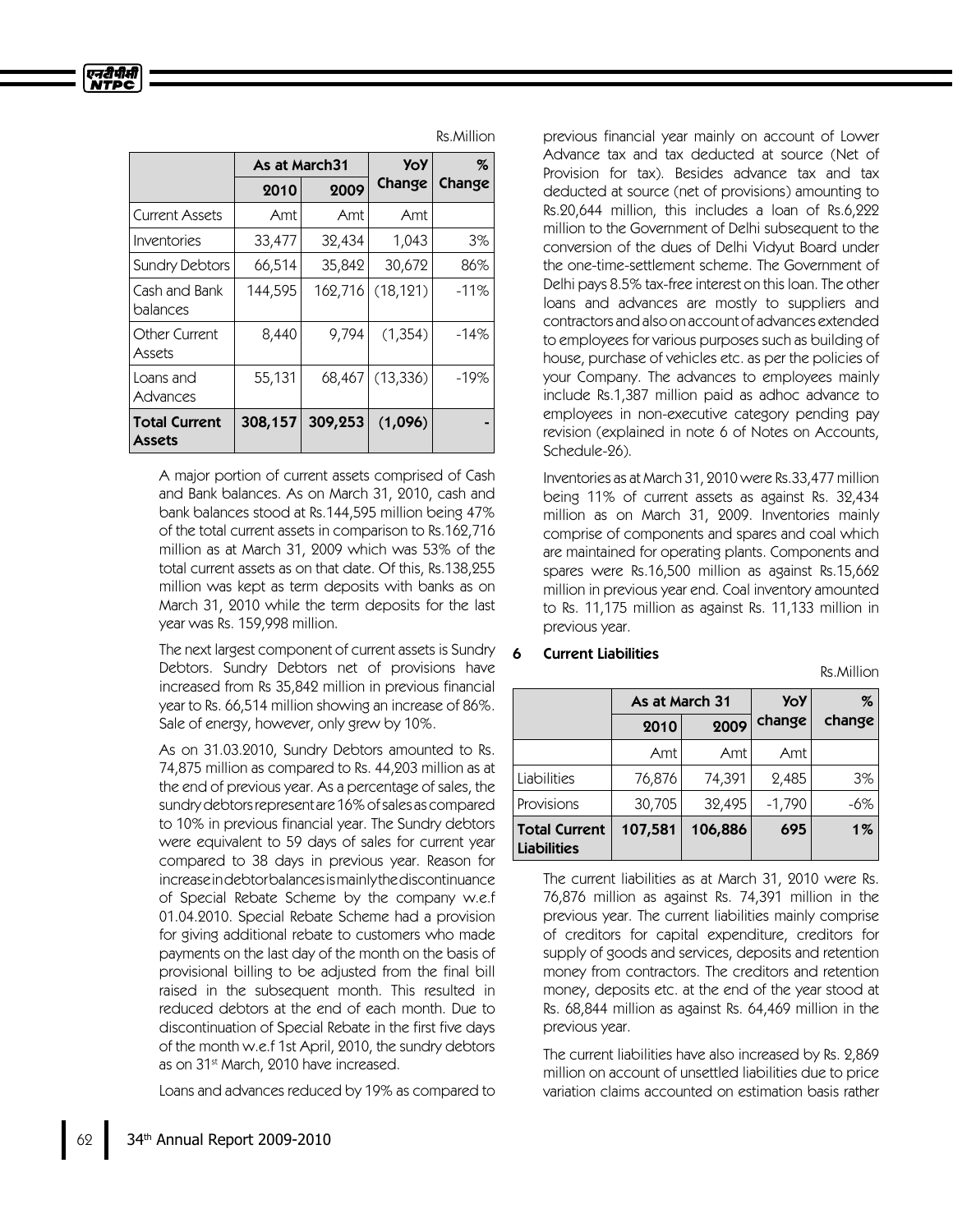than on acceptance basis due to change in accounting policy (explained in note 17(b) to Notes on Accounts, Schedule-26). Besides these, advances from customers were Rs. 2,935 million as against Rs 4,520 million in the previous year. These sums include amount payable to the customers on account of income tax refunds.

### 7 Provisions

As on March 31, 2010, your Company had provisions outstanding amounting to Rs. 30,705 million as against Rs. 32,495 million on 31<sup>st</sup> March 2009. This mainly comprised Rs.20,345 million (previous year Rs. 21,927 million) being provision for estimated employee benefits under AS 15 (Revised 2005) "Employee Benefits" and estimated benefits payable pending pay revision w.e.f. 01.01.07.

The provision in current year is lower mainly due to reduction in provision amount after payment of pay revision arrears to employees on finalization of payrevision of employees in executive category.

Further, provisions include Rs 6,596 million on account of proposed dividend which would be paid subject to approval of our shareholders. The income tax payable on the proposed dividend is Rs.1,072 million included in the Provisions of FY2009-10.

### 8 Cash flows

Cash, cash equivalents and cash flows on various activities for the past five years are tabulated below:

| For the year ended March 31                   |            |           |           |           |           |
|-----------------------------------------------|------------|-----------|-----------|-----------|-----------|
|                                               | 2010       | 2009      | 2008      | 2007      | 2006      |
| Opening Cash<br>& cash<br>equivalents         | 162,716    | 149,332   | 133,146   | 84,714    | 60,783    |
| Net cash from<br>operating<br>activities      | 105,942    | 96,881    | 97,860    | 80,653    | 59,720    |
| Net cash used<br>in investing<br>activities   | $-104,977$ | $-75,004$ | $-58,187$ | $-31,458$ | $-26,992$ |
| Net cash flow<br>from financing<br>activities | $-19,086$  | $-8,493$  | $-23,487$ | -763      | $-8,797$  |
| Change in Cash<br>and cash<br>equivalents     | $-18,121$  | 13,384    | 16,186    | 48,432    | 23,931    |
| Closing cash<br>& cash<br>equivalents         | 144,595    | 162,716   | 149,332   | 133,146   | 84,714    |

Rs. Million

Net cash from operating activities for the year ended March 31, 2010 increased by 9% from the previous year. Net cash from operating activities was Rs.105,942 million as against Rs 96,881 million for the previous year.

Net cash used in investing activities increased to Rs 104,977 million in FY2009-10 from Rs. 75,004million in the previous year registering an increase of 40%. Cash flows on investing activities arise from expenditure on setting up power projects, investment of surplus cash in various securities, investments in joint ventures and subsidiaries. Cash utilized for purchase of fixed assets increased by 8% from Rs. 100,087 million in the previous year to Rs. 107,741 million during FY2009-10. Net cash used in purchase of investments (after adjusting sale of investments and the redemption of OTSS bonds) increased by Rs.17,732 million during the year. No call option was exercised by SEBs on OTSS bonds during the FY2009-10. The investment in Joint Venture companies and subsidiaries was Rs.7,424 million in current financial year as against Rs.4,093 million during previous year. Cash generated from investing activities also reduced due to reduction in interest amount on OTSS bonds.

During the year, out of cash raised from operating activities the company paid net Rs.19,086 million of cash for servicing financing activities as against Rs.8,493 million in the previous year. During the FY 2009-10 the company had an inflow of Rs.69,824 million from long term borrowings as against Rs. 73,600 million in the previous year. Cash used for repayment of long term borrowings during the current fiscal was Rs.26,548 (excluding exchange rate variation of Rs.10,983 million) million as against Rs.22,666 million repaid in the previous year. Cash used for paying dividend and the tax thereon was Rs.36,639 million as against Rs.34,718 million in the previous year.

### BUSINESS AND FINANCIAL REVIEW OF SUBSIDIARIES

NTPC has six subsidiary companies. The financial statements of the subsidiaries are included in this Annual Report elsewhere. Out of six subsidiary companies, one company namely, Pipavav Power Development Company Limited (PPDCL) is under winding up. The performance of remaining five subisidiaries is briefly discussed here: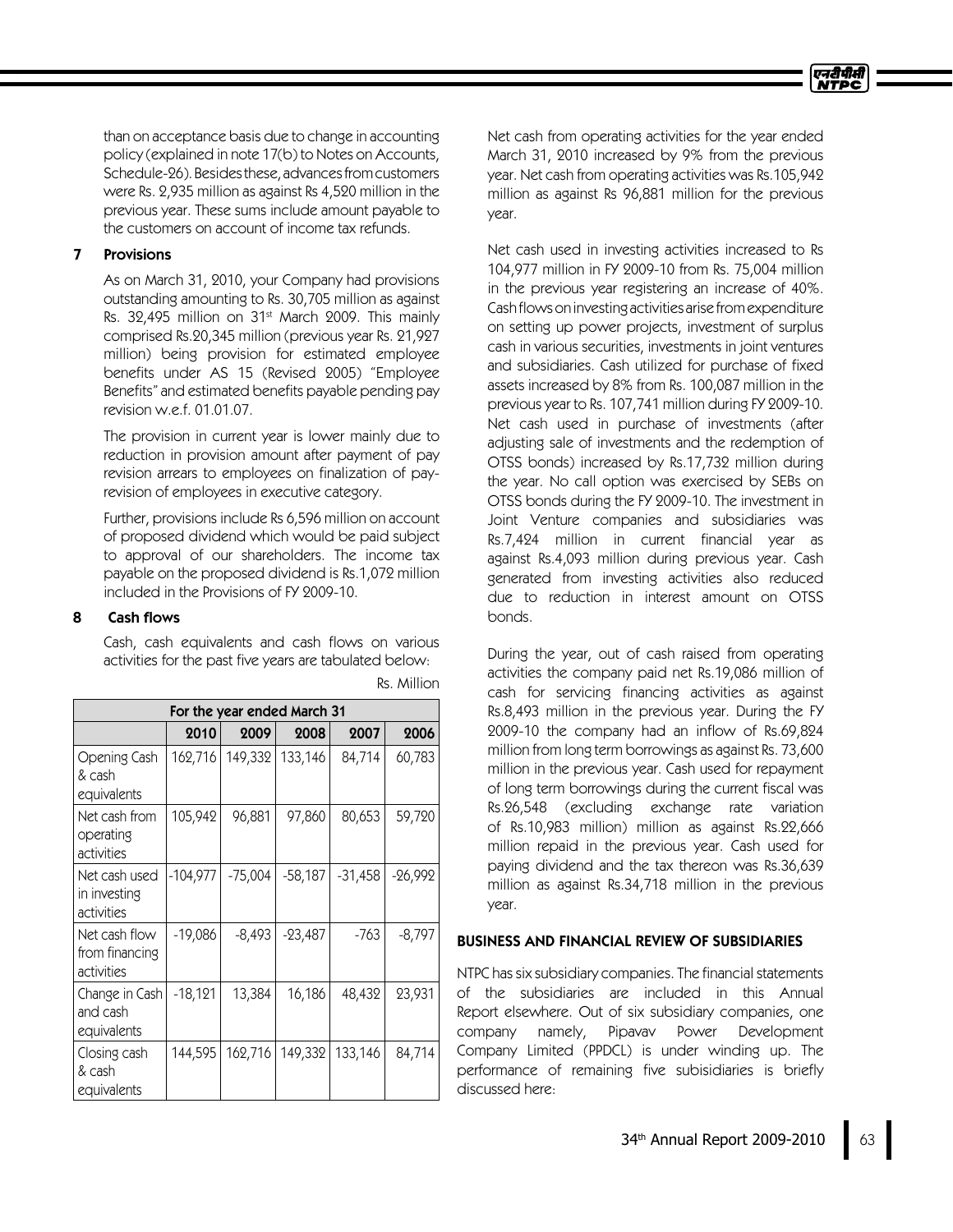## (a) NTPC Electric Supply Company Limited (NESCL)

The financial highlights of the Company are as under:

| <b>Particulars</b>          | Fiscal 2010       | Fiscal 2009 |  |
|-----------------------------|-------------------|-------------|--|
|                             | <b>Rs Million</b> |             |  |
| NTPC's investment in equity | 0.8               | 0.8         |  |
| Gross Income                | 800               | 785         |  |
| Profit After Tax            | 266               | 185         |  |
|                             | Rs Per Share      |             |  |
| Earnings Per Share          | 3,286.38          | 2,284.54    |  |

The company was formed on August 21, 2002 as a wholly owned subsidiary company of NTPC with an objective to make a foray in the business of distribution and supply of electrical energy as a sequel to reforms initiated in the Power Sector. Presently the company is undertaking the following activities:

- The company has been involved in the execution of work on turnkey basis under the government's rural electrification program namely "Rajiv Gandhi Grameen Vidyuti-Karan Yojana" in 29 districts in 5 states, namely, Chhattisgarh, Jharkhand, Madhya Pradesh, Orissa and West Bengal covering more than 38000 villages and approximately 27 lakh Below Poverty Line (BPL) connections. During the year 2009-10, the Company achieved electrification of 8,017 villages and provided electricity connection to 8.6 lakh BPL households which is higher then the MOU target of 7,500 Unelectrified/ De-electrified and 8.5 lakhs BPL connections. So far the Company has achieved electrification of 16,954 villages.
- The Company is assisting the DISCOMs and utilities for enhancement and bringing the sectoral reforms process and has been participating in the distribution infrastructural development programme under consultancy assignments. The Company is executing project management consultancy work for setting up 220 KV substations, switch yard and associated facilities at BPCL Kochi Refinery.
- The Company is also involved in the turnkey execution of infrastructure for Power supply arrangement for Port based Special Economic Zone at Vallarpadam for Cochin Port Trust (CPT) as well as turn key execution of development of infrastructure for power supply arrangement for all coal mining projects of NTPC.
- NESCL is also trying to implement a new business model in which bulk power is brought to the load centre from NTPC merchant plants & is distributed to a predetermined geographical area having dedicated

consumers as an independent licensee. This model shall not only pave the way for NESCL to take up the retail distribution but also assist the state utilities in meeting the power shortages in the respective states.

As on 31.3.2010, paid up capital of the Company is Rs. 0.8 million. The Company has paid a dividend of Rs.40 million for the year 2009-10 as against Rs 25 million paid in the previous year.

### Joint venture of NESCL

NESCL has set up a JV with Kerala Industrial Infrastructure Development Corporation (KINFRA), a statutory body of Government of Kerala with equity participation of 50% each named as KINESCO Power and Utilities Pvt. Ltd on 17<sup>th</sup> September 2008, to take up retail distribution of power in various Industrial parks developed by KINFRA in Kerala and other SEZs and industrial areas. The license has been issued for Kakkanad, Kalamassery and Palakkad by the state regulator. The new JV Company has taken over the operationsfrom 1st Feb 2010 in the Kakkanad Industrial area of KINFRA.

As on 31.3.2010, the paid up capital of the Company is Rs. 1 million and Rs. 2.6 million of share application money is pending for allotment.

### (b) NTPC Vidyut Vyapar Nigam Limited (NVVN)

The financial highlights of the Company are as under:

| <b>Particulars</b>          | Fiscal 2010       | Fiscal 2009 |
|-----------------------------|-------------------|-------------|
|                             | <b>Rs Million</b> |             |
| NTPC's investment in equity | 200               | 900         |
| Gross Income                | 851               | 1,211       |
| Profit After Tax            | 284               |             |
|                             | Rs. Per Share     |             |
| Earnings per share          | 14.20             | 24.76       |

The company was formed on November 1, 2002 as a wholly owned subsidiary company of NTPC with an objective to undertake business of sale and purchase of electric power, to effectively utilise installed capacity and thus enabling reduction in the cost of power. During the year 2009-10, the company transacted business with various state electricity boards spread all over the country and traded 5.549 billion units of electricity in comparison to 4.831 billion units traded in the previous year.

As on 31.3.2010, the paid up capital of the Company is Rs. 200 million. The Company has paid a dividend of Rs.100 million for the year 2009-10.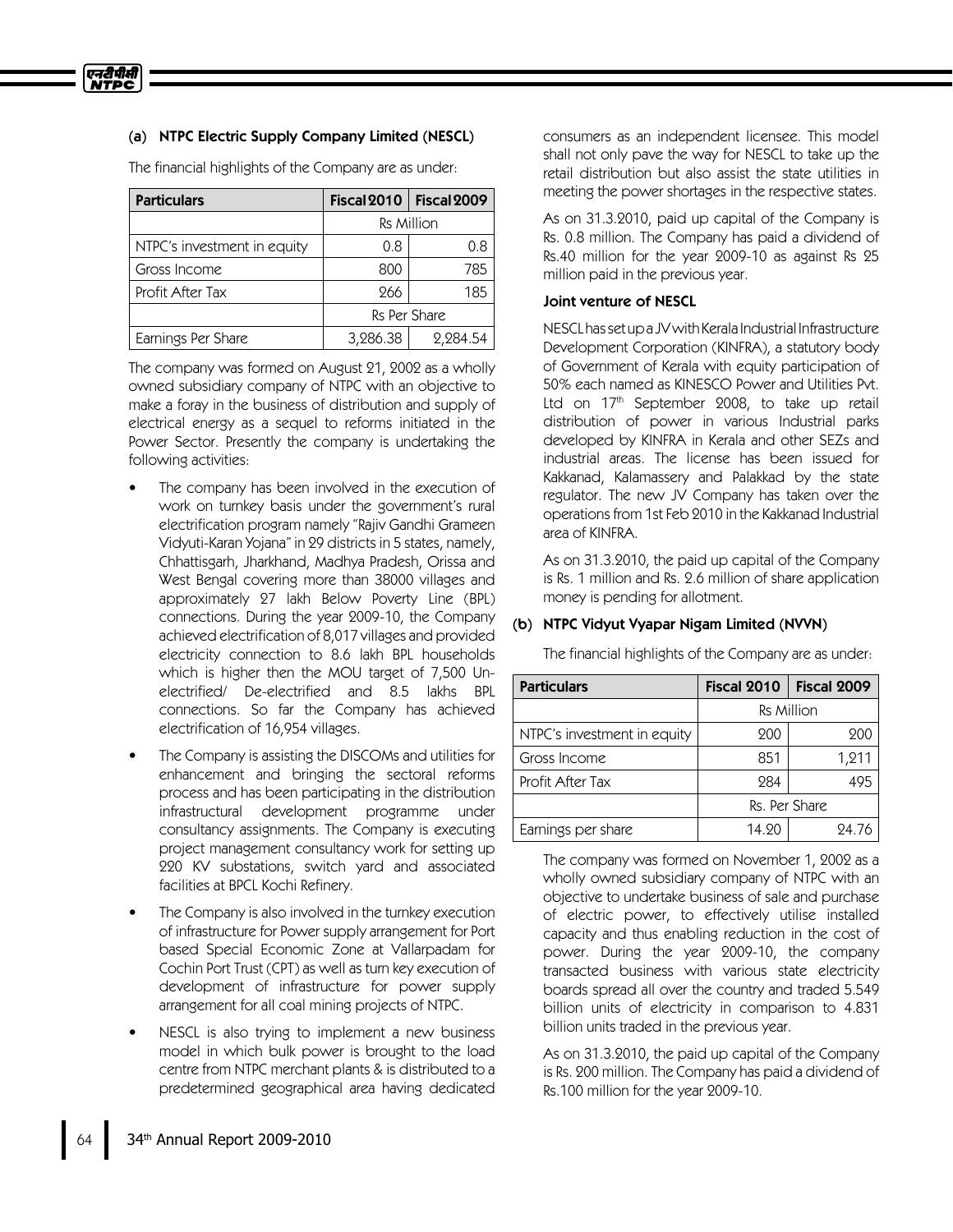## (c) NTPC Hydro Limited (NHL)

The financial highlights of the Company are as under:

| <b>Particulars</b>                                                           | Fiscal 2010 | Fiscal 2009 |
|------------------------------------------------------------------------------|-------------|-------------|
| NTPC's investment in<br>equity(incl. share capital<br>deposit) (Rs. Million) | 1096        | 99.         |
| Loss (Rs.)                                                                   | Nil         | 10,800      |

In furtherance of its efforts to take forward the hydro capacity addition and to give exclusive thrust to small and medium sized Hydro Power Projects upto 250MW capacity, NTPC Ltd. had set up a wholly owned subsidiary company named "NTPC Hydro Ltd." in December, 2002. Presently the company is implementing the following projects:

- Lata Tapovan hydro electric project (171 MW) in the state of Uttrakhand. All the statutory clearances have been obtained and entire land required for the project has been physically acquired. The main EPC package, namely, Civil & HM Works (Hydro Mechanical) is currently under tendering process and award is envisaged during the current calendar year. The project is to be developed as a regional power station with 12% free power to Govt. of Uttarakhand and balance to be supplied to the beneficiaries of Northern states. PPAs with number of beneficiary states have also been signed. The project is slated for commissioning during 12th Plan. Annual generation from this project is estimated as 869 MU.
- Rammam-III (120 MW) in the state of West Bengal- All the statutory clearances have been obtained and majority of land acquisition activities have been completed. Various infrastructure developmental works are under progress. The main EPC package, namely, Civil & HM Works is currently under tendering process and award is envisaged during the year 2010- 11.The project is for the benefit of West Bengal and Sikkim states and is slated for commissioning during 12th Plan. Annual generation from this project is estimated as 476 MU.

As on 31.3.2010, the paid up capital of the Company is Rs. 1,008 million and Rs. 18 million of share application money is pending for allotment.

### (d) Kanti Bijlee Utpadan Nigam Limited

As per the decision of Govt. of India, a new company named 'Vaishali Power Generating Company Ltd.'was incorporated on September 6, 2006 as a subsidiary of NTPC to take over Muzaffarpur Thermal Power Station (MTPS) (2 x 110 MW). The Company was rechristened as 'Kanti Bijlee Utpadan Nigam Limited'on 10.04.2008. The present equity contribution in the company is 64.57% by NTPC and 35.43% by BSEB.

Unit 2 of 110 MW of the transferred station is under operation w.e.f. 29.01.08 after restoration and refurbishment and generated infirm power of 460.58 MUs during financial year 2009-10 which is highest ever generation by this unit since its inception. Renovation and Modernization (R&M) of existing units 2X110 MW is to commence in 2010-11 for which contract has been awarded to BHEL on 15.04.10.

The Board of the Company has approved the Feasibility Report for the expansion of MTPS by 2x195 MW. Main Plant package award has been finalized and Letter of Intent (LOI) was issued to BHEL in March 2010 for Rs.1,076 crore.

As on 31.3.2010, the paid up capital of the Company is Rs. 885 million and Rs. 44 million of share application money is pending for allotment which includes Rs. 22 million as the share of NTPC Ltd.

The financial highlights of the Company are given below:

| <b>Particulars</b>                                                      | Fiscal 2010 | Fiscal 2009 |
|-------------------------------------------------------------------------|-------------|-------------|
| NTPC's investment in equity<br>(incl share capital deposit)<br>(Rs.MIn) | 594         | 594         |
| Loss (Rs.)                                                              | 7,50,950    | 27,866      |
| Earnings per share (Rs)                                                 | (0.13)      |             |

## (e) Bhartiya Rail Bijlee Company Limited (BRBCL)

"BhartiyaRailBijleeCompanyLimited"wasincorporated as a subsidiary of NTPC on November 22, 2007 having equity participation of 74:26 by NTPC Ltd. and Ministry of Railways, Govt. of India respectively for setting up of 4units of 250 MW each of coal based power plant at Nabinagar, district Aurangabad, Bihar. Land measuring 1,250 acres (approx) was taken under possession during the year. As on 31.3.2010, the paid up capital of the Company is Rs. 4,000 million and Rs. 1,462 million of share application money is pending for allotment which includes Rs. 712 million as the share of NTPC Ltd.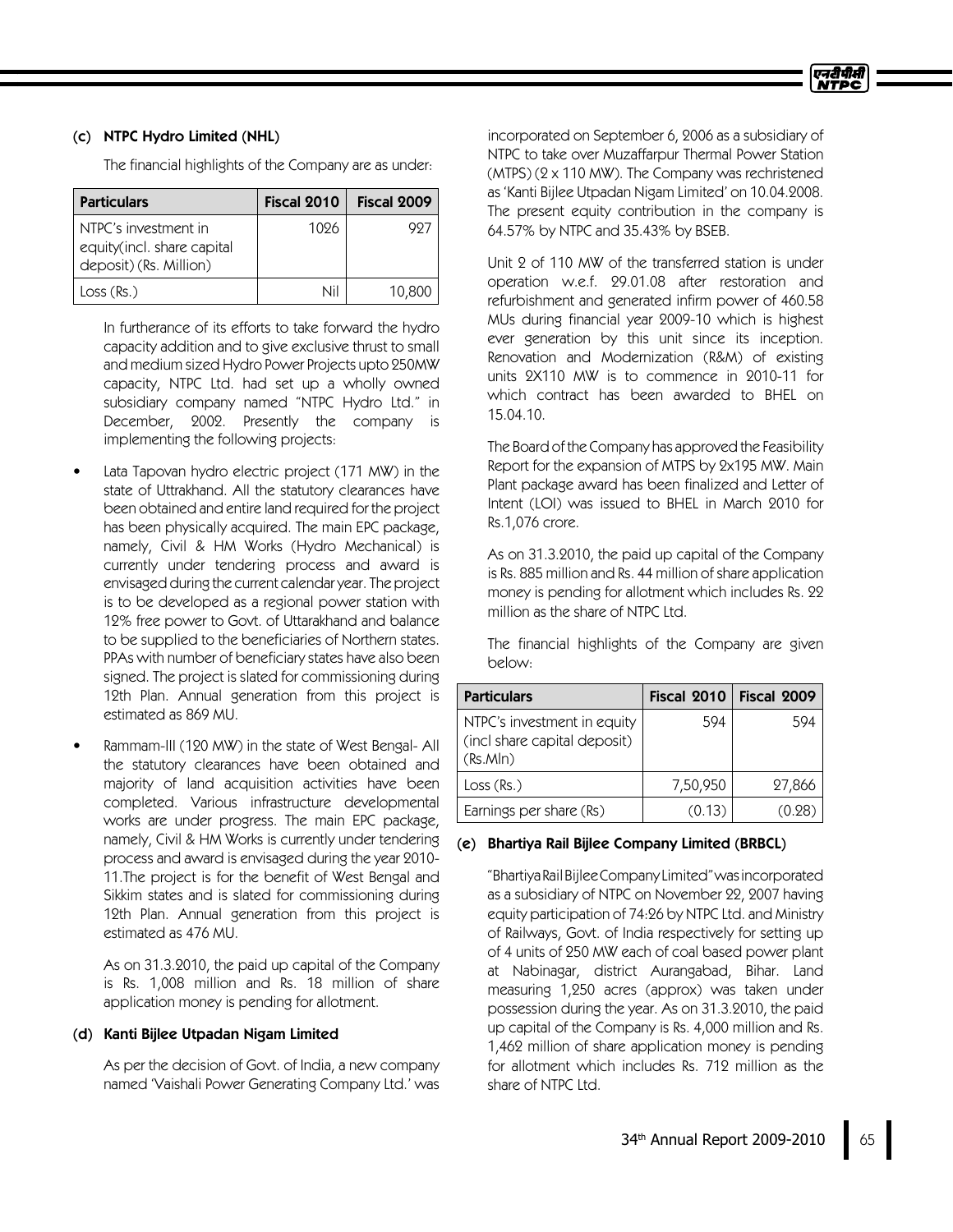एनरीपीसी

The financial highlights of the Company are given below:

| <b>Particulars</b>                                           | Fiscal 2010   | Fiscal 2009 |
|--------------------------------------------------------------|---------------|-------------|
|                                                              | Rs. Million   |             |
| NTPC's investment in equity<br>(incl. share capital deposit) | 3,672         | 2,421       |
| Loss                                                         | 0.9           | 3.9         |
|                                                              | Rs. Per Share |             |
| Earnings per share                                           |               |             |

## BUSINESS AND FINANCIAL REVIEW OF JOINT VENTURE **COMPANIES**

### a) Utility Powertech Limited (UPL)

The financial highlights of the Company are as under:

| <b>Particulars</b>          | <b>Fiscal 2010   Fiscal 2009</b> |       |
|-----------------------------|----------------------------------|-------|
|                             | Rs. Million                      |       |
| NTPC's investment in equity | 10                               | 10    |
| Gross Income                | 2,629                            | 2,383 |
| Profit After Tax            | 90                               |       |
|                             | Rs. Per Share                    |       |
| Earnings per share          | 22.45                            |       |

UPL is a joint venture company of NTPC and Reliance Infrastructure Limited formed to take up assignments of construction, erection and supervision in power sector and other sectors in India and abroad as well as to provide man power to power, telecom and other sectors. As on 31.3.2010, the paid up capital of the Company is Rs. 40 million (including Rs. 20 million of paid up equity capital issued as fully paid up bonus shares in the previous year) with 50% initially contributed by NTPC Ltd.

## b) NTPC-SAIL Power Company Pvt. Ltd. (NSPCL)

NSPCL, a 50:50 Joint venture Company of NTPC and SAILwas incorporated on 08.02.1999 for running the Captive Power Plants of SAIL at Durgapur, Rourkela. Later, Bhilai Electricity Supply Company Ltd. merged into NSPCL.

NSCPL owns and operates a capacity of 814 MW mostly as captive power plants for SAIL's steel manufacturing facilities located at Durgapur, Rourkela and Bhilai. Two units of 250 MW each of Bhilai expansion were commissioned during 2008-09 out of which 255 MW capacity is allocated for captive use and the balance 245 MW is allocated for CSEB, UT Daman & Diu and UT Dadra & Nagar Haveli. Both the units were declared commercial during 2009-10.

The above stations generated a total of 5.043 BUs

(including 2.418 BUs from Bhilai expansion units) during 2009-10 as compared to 2.389 BUs during the corresponding previous year. Captive power plants (314 MW) of NSPCLrecorded annual generation of 2625 MUs at 95.5% PLF, highest ever since inception. Further, both 250MW units of Bhiliai Expansion (2X250MW) achieved 100% PLF & AVF during March '10 and achieved 85% AVF during 2009-10 after commercial operation.

As on 31.03.2010, the paid up capital of the Company is Rs. 9,505 million and out of this, 50% has been contributed by NTPC Ltd.

The financial highlights of this Company are as under:

| <b>Particulars</b>          | Fiscal 2010   | Fiscal 2009 |
|-----------------------------|---------------|-------------|
|                             | Rs. million   |             |
| NTPC's investment in equity | 4,752         | 4,752       |
| Gross Income                | 9,571         | 2,697       |
| Profit After Tax            | 839           | 355         |
|                             | Rs. Per Share |             |
| Earnings per share          | 0.88          | 0.49        |

NSPCLhas recommended a final dividend of Rs.290 million of which NTPC's share is Rs.145million.

## c) NTPC-ALSTOM Power Services Private Limited (NASL)

The financial highlights of the Company are as under:

| <b>Particulars</b>          | Fiscal $2010$ | Fiscal 2009 |
|-----------------------------|---------------|-------------|
|                             | Rs. million   |             |
| NTPC's investment in equity | 30            | 30          |
| Gross Income                | 286           | 597         |
| Profit After Tax            | 13            | 34          |
|                             | Rs. Per Share |             |
| Earnings per share          | 2.18          | 5.73        |

NASLis a 50:50 joint venture company between NTPC and ASLTOM POWER GENERATION AG, Germany. The company was formed on 27.09.1999 for taking up Renovation & Modernization assignments of power plants both in India and SAARC countries. During 2009-10, NASL has submitted technical bids for Badarpur and Bandel projects. As on 31.3.2010, the paid up capital of the Company is Rs. 60 million with 50% being contributed by NTPC Ltd.

## d) NTPC Tamil Nadu Energy Company Ltd. (NTECL)

NTPC Tamil Nadu Energy Company Ltd, was formed as a 50:50 joint venture between NTPC and Tamil Nadu Electricity Board (TNEB) on May 23, 2003 to develop and operate 1500MW power project at Vallur. The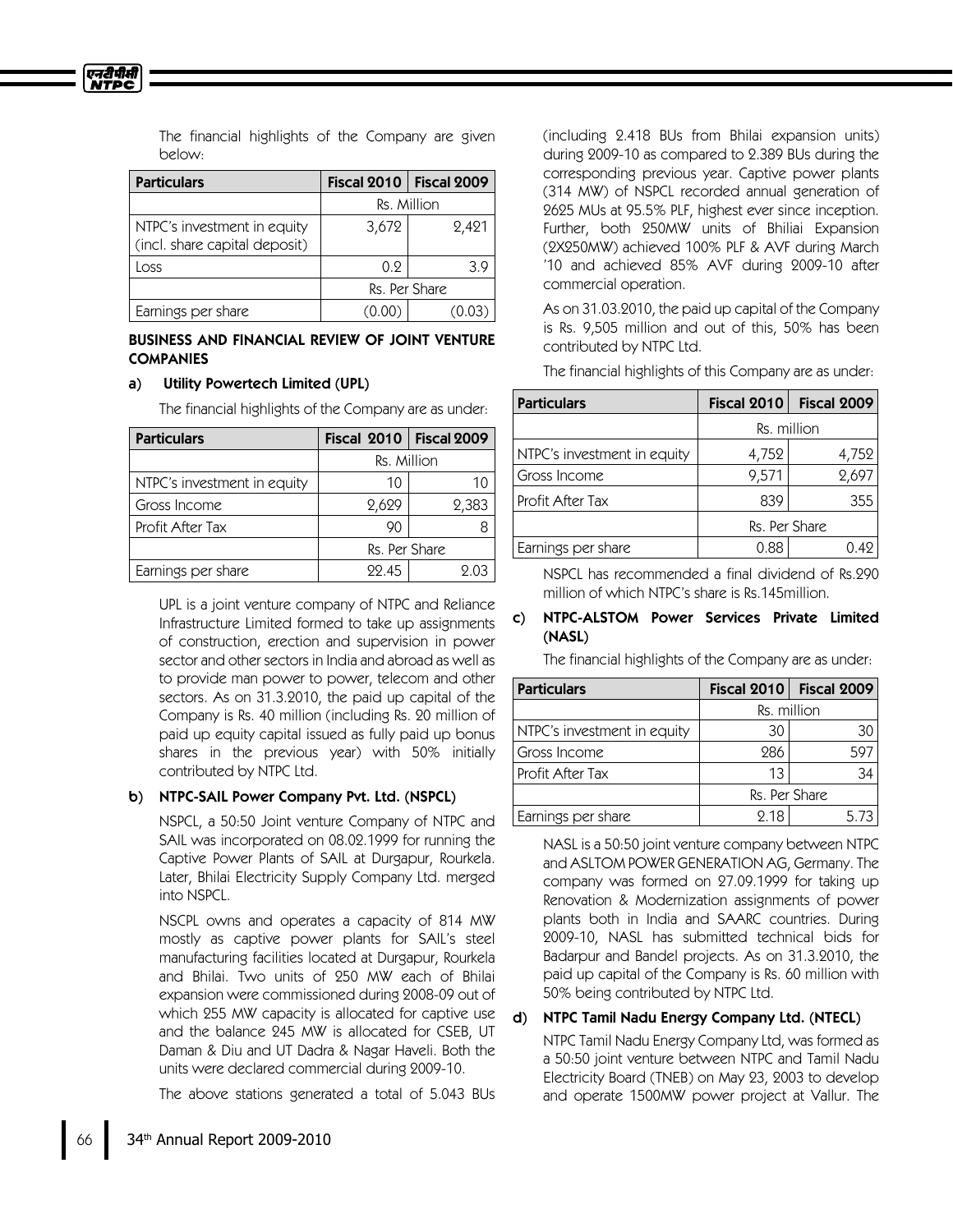project is named as Vallur Thermal Power Project and is expected to use Ennore port infrastructure facilities. Mega Power Status was accorded to the project (3x500 MW) on 12.03.08.

Investment Approval of Stage-I, Phase-II (1 x 500MW) expansion of the Project was accorded by the NTECL Board on 19.05.09. MOEF clearance for phase-II (1 x 500 MW) was accorded on 03.06.09 while Main Plant Boiler &Turbine contract was awarded to M/s BHELon 28.07.09.Financial closure of Phase-II was achieved with signing of Loan Agreement with M/s REC on 06.03.10 for Rs. 21,140 million. The construction work at site is in full progress.

The paid up capital of the Company is Rs. 8500 million and out of this, 50% has been contributed by NTPC Ltd. Further as on 31.03.2010, the amount of Share Capital Deposit pending for allotment is Rs. 555 million. Out of this, Rs. 155 million was contributed by NTPC Ltd. during 2009-10.

## e) Ratnagiri Gas and Power Pvt. Limited

Ratnagiri Gas and Power Private Ltd has been formed as joint venture between NTPC, GAIL, Maharashtra State Electricity Board and Indian Financial institutions with NTPC having a stake of 29.65% for taking over and operating gas based Dabhol Power Project. Block #I RGPPLwas also revived and declared commercial on May 19, 2009.The total generation from all the Power Blocks during 2009-10 is 8,289 MUs. All the power blocks machines are in operation. GoI has allocated full quantum of gas required for Power Blocks (about 8.5 MMSCMD). RGPPL commenced power generation using domestic gas from KG D-6 basin from September 30, 2009. The current drawl is around 7.2 MMSCMD.

As on 31.3.2010, the paid up capital of the Company is Rs. 20,000 million and out of this, Rs.5,929 million has been contributed by NTPC Ltd. Further as on 31st March 2010, out of Share Capital Deposit pending allotment amounting to Rs 2,970 million, an amount of Rs. 1,000 million has been contributed towards equity by NTPC Ltd.

The financial highlights of the Company are as under: Rs. Million

| <b>Particulars</b>                                          | Fiscal 2010   | Fiscal 2009 |
|-------------------------------------------------------------|---------------|-------------|
| NTPC's investment in equity<br>(incl. share capital deposit | 6,929         | 6,929       |
| Gross Income                                                | 37,702        | 12,612      |
| Profit (Loss)                                               | 445           | (6, 551)    |
|                                                             | Rs. Per Share |             |
| Earnings per share(Basic)                                   | N 99          | (3.83)      |

### f) Aravali Power Company Private Limited

Aravali Power Company Private Limited (A Joint Venture Company of NTPC Ltd., Indraprastha Power Generating Co. Ltd. [IPGCL]of Delhi Govt. and Haryana Power Generating Co. Ltd. [HPGCL] of Haryana Govt.) is setting up Aravali Super Thermal Power Project of 1500 MW (3x500 MW), a coal fired power plant, in Jhajjar district of Haryana. The project is being set up by NTPC on concept-to-commissioning basis. NTPC Ltd. would also operate and maintain the station on Management Contract basis for at least 25 years. The project is being set up for meeting the power requirement of Haryana and NCT of Delhi. The power will be shared on 50:50 basis between Haryana and NCT of Delhi.

Construction activities at the site are in full swing. Boiler Hydro Test for Unit-I has been completed on 26.01.10. For Unit-II, TG erection work commenced in January, 2010. Boiler Drum Lifting of Unit-III was completed on 12.11.2009 and TG Deck casted on 14.02.2010. Unit-I &II is expected to be ready during 2010-2011. For the fuel linkage, Letter of Assurance obtained from MCL for 6.94MTPA (FGrade Coal). Water agreement signed with Haryana Irrigation Department on 21.12.09 for supply of 150 cusec of water from JLN canal.

As on 31.3.2010, the paid up capital of the Company is Rs. 13,170 million with 50% being contributed by NTPC Ltd.

## g) NTPC-SCCL Global Venture Pvt. Ltd

NTPC Limited alongwith Singareni Collieries Company Limited formed a 50:50 joint venture Company under the name and style of "NTPC-SCCLGlobal Ventures Private Limited" on July 31, 2007 to undertake various activities in coal and power sectors including acquisition of coal/lignite mine blocks, development and operation of integrated coal based power plants and providing consultancy services. In the proposed Joint Venture Company both NTPC and SCCL shall hold 50% equity each.

As on 31.3.2010, the paid up capital of the Company is Rs. 1 million, out of which 50% has been contributed by NTPC Ltd.

## h) Meja Urja Nigam Private Limited

NTPC has formed a JV Company with Uttar Pradesh Rajya Vidyut Utpadan Nigam Limited (UPRVUNL) under the name "Meja Urja Nigam Private Limited" on April 2, 2008 for setting up a power plant of 1320 MW (2X660 MW) at Meja Tehsil in Allahabad district in the state of Uttar Pradesh.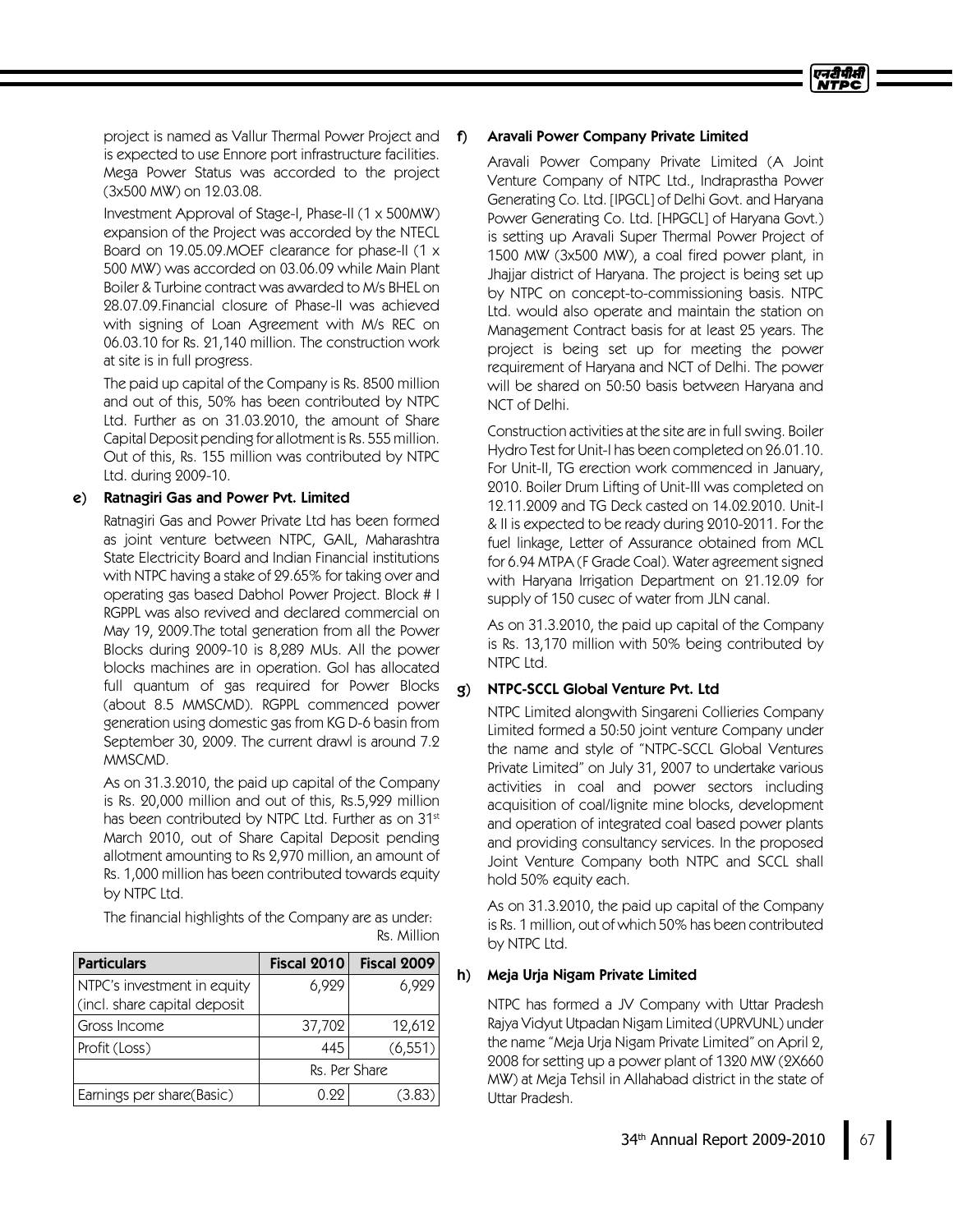

All significant clearances except MOEF clearance have been obtained. Application for MoEF clearance submitted on 30.03.10. CWC/MOWR clearance for use of Ganga Water received on 17.11.09. In-principle approval for Coal Linkage received from the MOC. Land acquisition has been completed. Further, possession & mutation for 1,118 Hectares of Government & Private Land & Resettlement of PAPs has commenced. The project is identified under Bulk Tendering for 660 MW units.

As on 31.03.2010, the paid up capital of the Company is Rs. 604 million and out of this, 50% has been contributed by NTPC Ltd. Further as on 31.3.2010, out of Share Capital Deposit pending for allotment amounting to Rs. 385 million, Rs.192 million being 50% of the total Share Capital Deposit has been contributed by NTPC Ltd.

## i) NTPC BHEL Power Projects Pvt Ltd. (NBPPL)

"NTPC BHEL Power Projects Pvt Ltd." (NBPPL) was formed on April 28, 2008 as a JV Company with Bharat Heavy Electrical Ltd (BHEL) for carrying out Engineering Procurement and Construction (EPC) activities in the power sector and to engage in manufacturing and supply of equipment for power plants and other infrastructure projects in India and Abroad. The Company has acquired 750 acres of land at YSR Puram in Chittoor district (Andhra Pradesh) for setting up manufacturing plant. The company has also bagged contracts for execution of Balance of Plant package for a value of Rs. 79 Crore for Palatana Combined Cycle Power Plant in Tripura and 1x100 MW Namrup Thermal Power Station valued at Rs. 71.81 Crore.

As on 31.03.2010, the paid up capital of the Company is Rs. 500 million, out of this, 50% has been contributed by NTPC Ltd.

## j) BF-NTPC Energy Systems Limited

"BF-NTPC Energy Systems Limited"(BFNESL)wasformed on June 19, 2008 with Bharat Forge Limited (BFL) to establish a facility to take up manufacturing of castings, forgings, fittings and high pressure piping required for power projects and other industries, Balance of Plant (BOP) equipment for the power sector.

BFNESLhas finalized land in Solapur, Maharashtra for setting up manufacturing facilities; foundation stone for the same was laid on 20th March, 2010.

As on 31.3.2010, the paid up capital of the Company is Rs. 21 million with 49% being contributed by NTPC Ltd. Further, out of Rs. 99 million of share application money pending allotment as on 31.03.2010, Rs.49 million has been contributed by NTPC.

## k) Nabinagar Power Generating Company Private Limited

"Nabinagar Power Generating Company Private Limited" (NPGCL) was incorporated as a JV Company on September 9, 2008 with equal equity contribution from Bihar State Electricity Board for setting-up of a coal based power project at New Nabinagar in district Aurangabad of State of Bihar. The project will have a capacity of 1,980 MW (3X660 MW). The Company will also undertake operation & maintenance of the project after its commissioning.

Feasibility Report of the project was approved by NPGCL Board on 02.07.09.Land acquisition activities have been initiated. Application for MoEF clearance submitted on 29.03.10. In-principle approval for Coal Linkage received from the MOC. The project is identified under Bulk Tendering for 660 MW units.

As on 31.3.2010, the paid up capital of the Company is Rs. 1 million with 50% being contributed by NTPC Ltd. during 2009-10. Further as on 31.3.2010, out of share application money pending for allotment amounting to Rs. 2,229 million, Rs.950 million has been contributed by NTPC Ltd.

## l) National Power Exchange Limited (NPEX)

"National Power Exchange Limited" (NPEX) was incorporated as a JV Company with NHPC Ltd., Power Finance Corporation Ltd. and Tata Consultancy Services Ltd. on December 11, 2008 to operate a Power Exchange at National level. This Power Exchange would provide a neutral and transparent electronic platform for trading of power on "day ahead basis" and ensure clearing of all trades in a transparent, fair and open manner with access to all players in the power markets. NTPC Ltd. & NHPC Ltd. have contributed 16.67% equity each, Power Finance Corporation Ltd. 16.66% of equity while Tata Consultancy Services has contributed 50% equity in the share capital of this Company. An in-principle approval by CERC to set up and operate a national level power exchange was received on July 1, 2009. New Regulations for power exchange have been issued by Central Electricity Regulatory Commission on 20 th Jan 2010.The Company has initiated action for compliance and aligning itself to these regulations.

As on 31.3.2010, the paid up capital of the Company is Rs. 50 million with 16.67% amounting Rs. 8 million contributed by NTPC Ltd.

## m) International Coal Ventures Private Limited (ICVL)

A JV Company was incorporated on May 20, 2009 under the name "International Coal Ventures Private